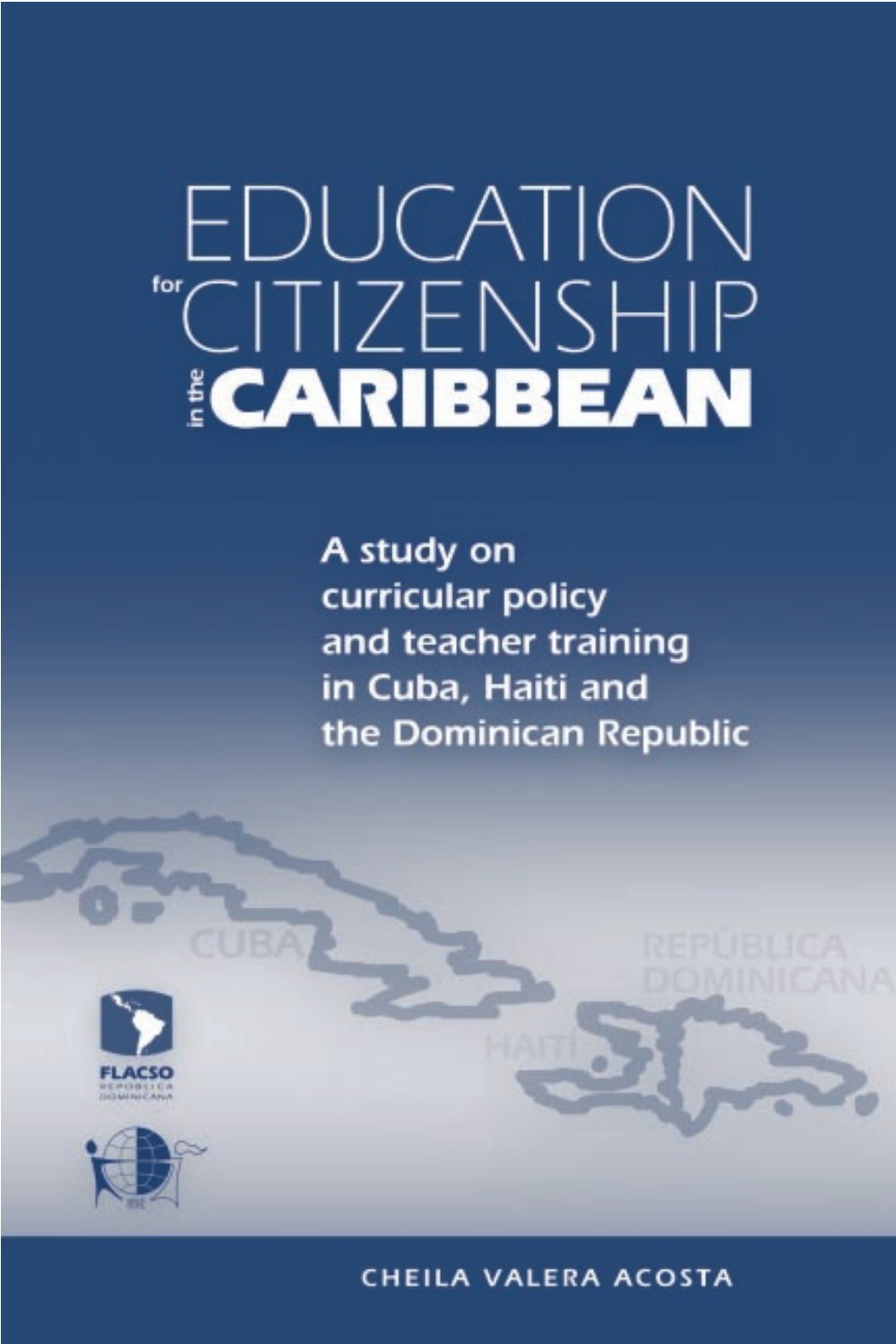

*Cheila Valera Acosta, educator and social worker, holds a Masters in Social Science from the Flacso, Argentina. She is candidate to obtain a Ph.D in Social Politics Investigation and Management from the Puerto Rico University. Investigator and professor at Flacso, Dominican Republic Program.*



*The Facultad Latinoamericana de Ciencias Sociales, FLACSO, (Facultad Latinoamericana de Ciencias Sociales) is an international academic organism, created in 1957 by UNESCO and the Latin American governments*



*The International Bureau of Education (IBE) is a UNESCO institute that specializes in the contents and methods of education and whose main function is to promote innovative approaches to reform processes and curricular development.*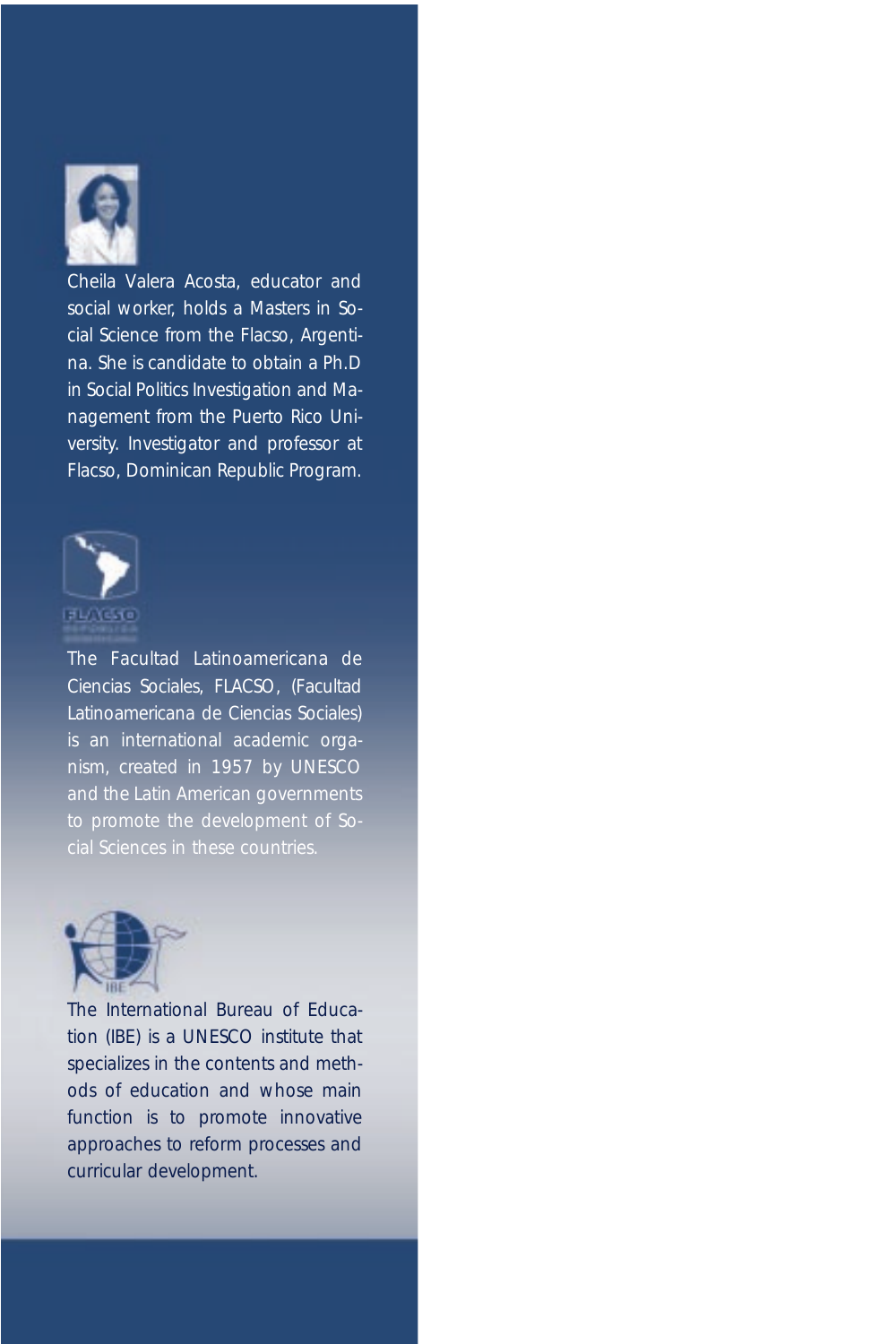## DUCATION CITIZENSHIP for **CARIBBEAN**

A study on curricular policy and teacher training in Cuba, Haiti and the Dominican Republic





CHEILA VALERA ACOSTA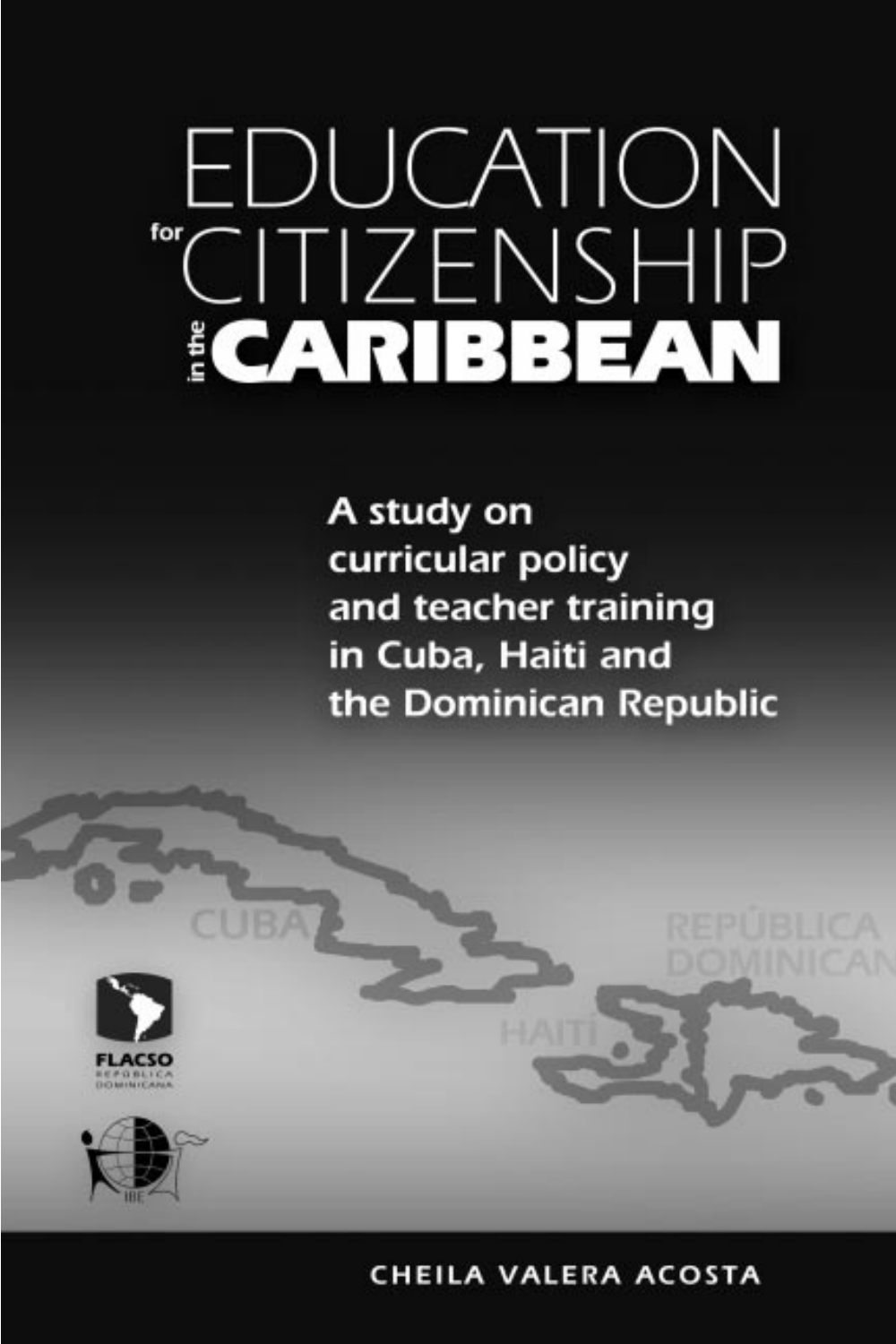*TITLE Education for Citizenship in The Caribbean*

*AUTHOR Cheila Valera Acosta* 

*DESIGN THE COVER AND DIAGRAMATION Ivelisse Álvarez* 

*TRANSLATION Isabel Byron* 

*PRINTED BY Amigo del Hogar C/Manuel Ma. Valencia, No. 4, Los Prados Santo Domingo, R.D. Tel: (809) 548-7594 Fax: (809) 548-6252*

*ISBN: 99934-23-93-9*

*Copyright ©2005* 

*UNESCO-Internactional Bureau of Education (IBE) and Facultad Latinoamericana de Ciencias Sociales (FLACSO).*

*All rights reserved under UNESCO-International Bureau of Education and Facultad Latinoamericana de Ciencias Sociales (FLACSO).*







*Printed in Dominican Republic*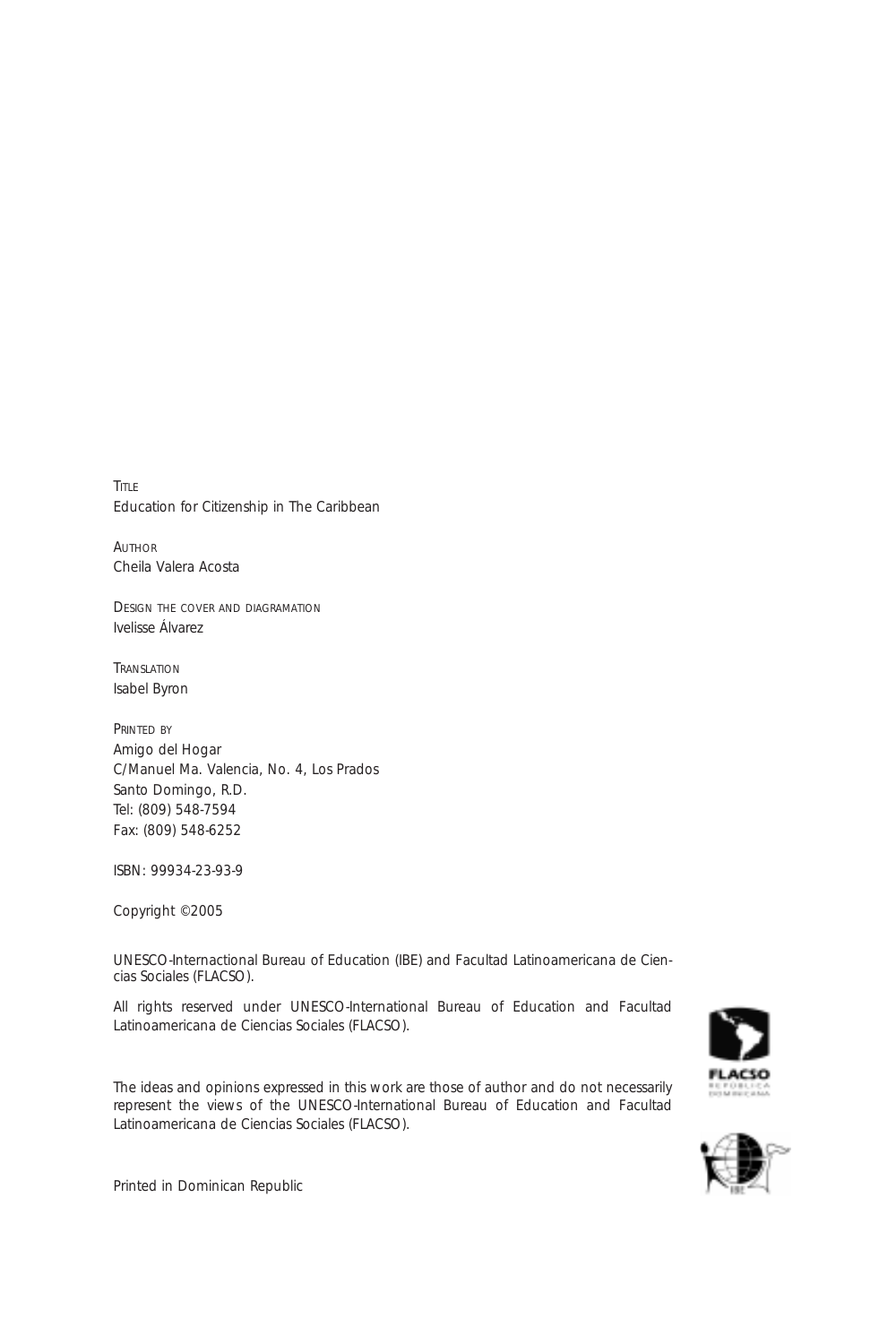## EXECUTIVE SUMMARY

*This study aims to describe teacher training and curricular policy for the primary and secondary levels in relation to education for citizenship in Cuba, Haiti and the Dominican Republic and make practical recommendations for improvements in the quality of design and implementation of these initiatives in the three countries.* 

THE FOLLOWING ARE SOME OF THE CONCLUSIONS:

- *At the start of the twenty-first century, Cuba, the Dominican* п. *Republic and Haiti share a context in which the processes of democratization have encountered obstacles connected with their colonial heritage, the hegemony of the European nations and the influence and direct interference from United States geopolitical, economic and cultural power.*
- *These democracies have developed from long and violent political* о. *dictatorships, which established authoritarian and restrictive institutional mechanisms for the day-to-day administration of public affairs. Public policies on education for citizenship should therefore take account of the contradictions faced by the democratizing processes and of the complex cultural impact on the development of social identities brought about by the phenomenon of mass migration.*
- *These issues and the tensions arising from social and economic* o. *inequalities are inadequately addressed in the three countries' curricular and teacher training policies.*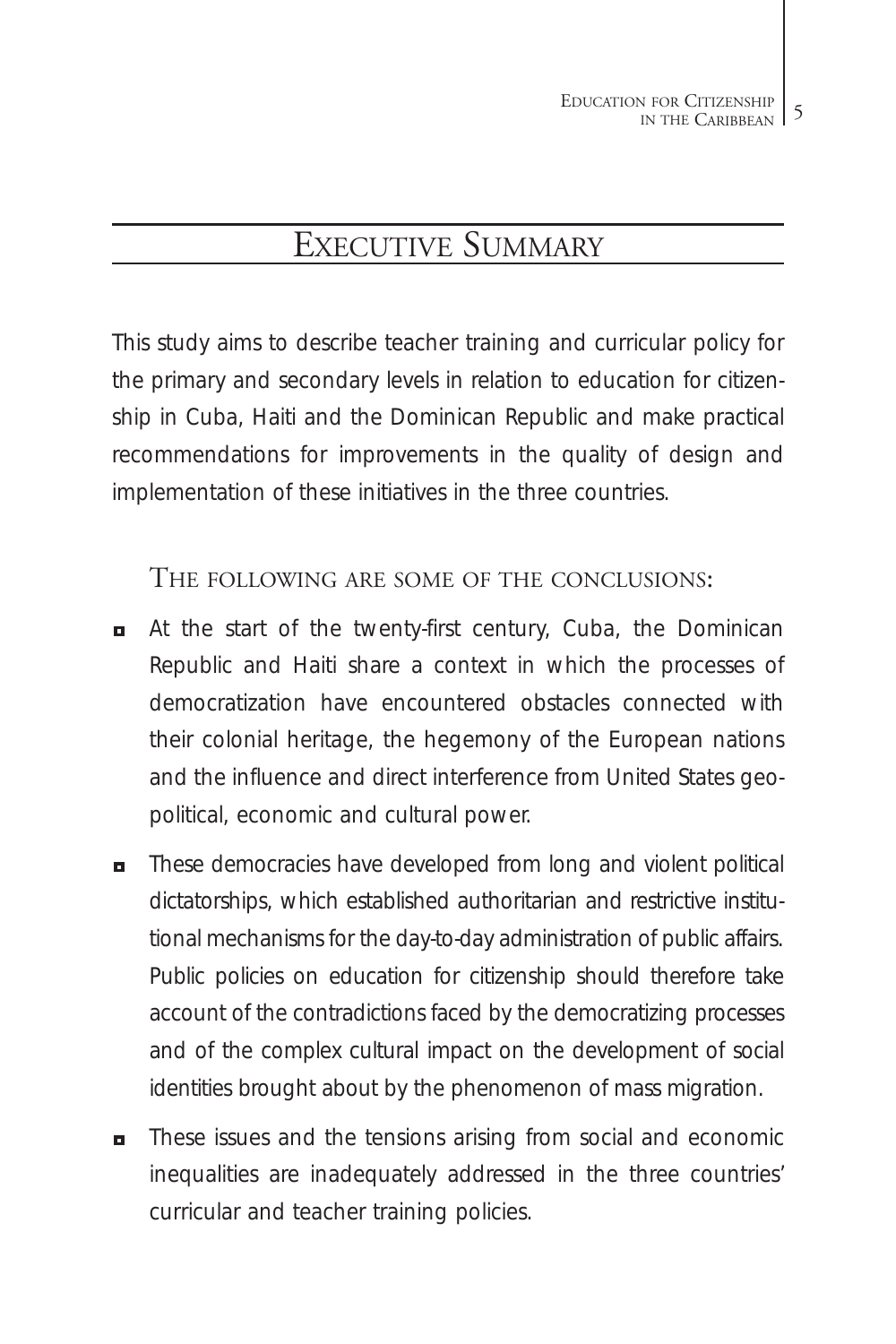## $6 \nvert$  Education for Citizenship

- o *There are legal bases integrating education for citizenship as part of the State's educational responsibilities in all three countries. Education for citizenship is intended as a specific subject for the primary and secondary school levels.*
- *Educational proposals are required that can provide the popula*п. *tion with greater understanding of community life, skills for confronting traditional ideological indoctrination, and for learning to live together while recognizing differences, and for helping to educate the imagination for a broader view of human affairs and our responsibilities with regard to them.*
- *The actors involved in teacher training in the three countries* п. *consider it a key tool for the democratic development of societies. Their main criticisms indicate that there is a need to improve the contents and the approaches to teacher training so that they can respond to the current challenges of these societies from an interdisciplinary standpoint consistent with the stated educational goals.*

#### THIS STUDY MAKES THE FOLLOWING RECOMMENDATIONS:

- *To promote processes for improved design of pre-and in-service* o, *teacher training curricula by including pedagogical contents and approaches for reinforcing education for citizenship.*
- *To develop national and regional activities directed at teacher* o. *trainers and primary and secondary education teachers that will foster the exchange of experiences and viewpoints on education for citizenship.*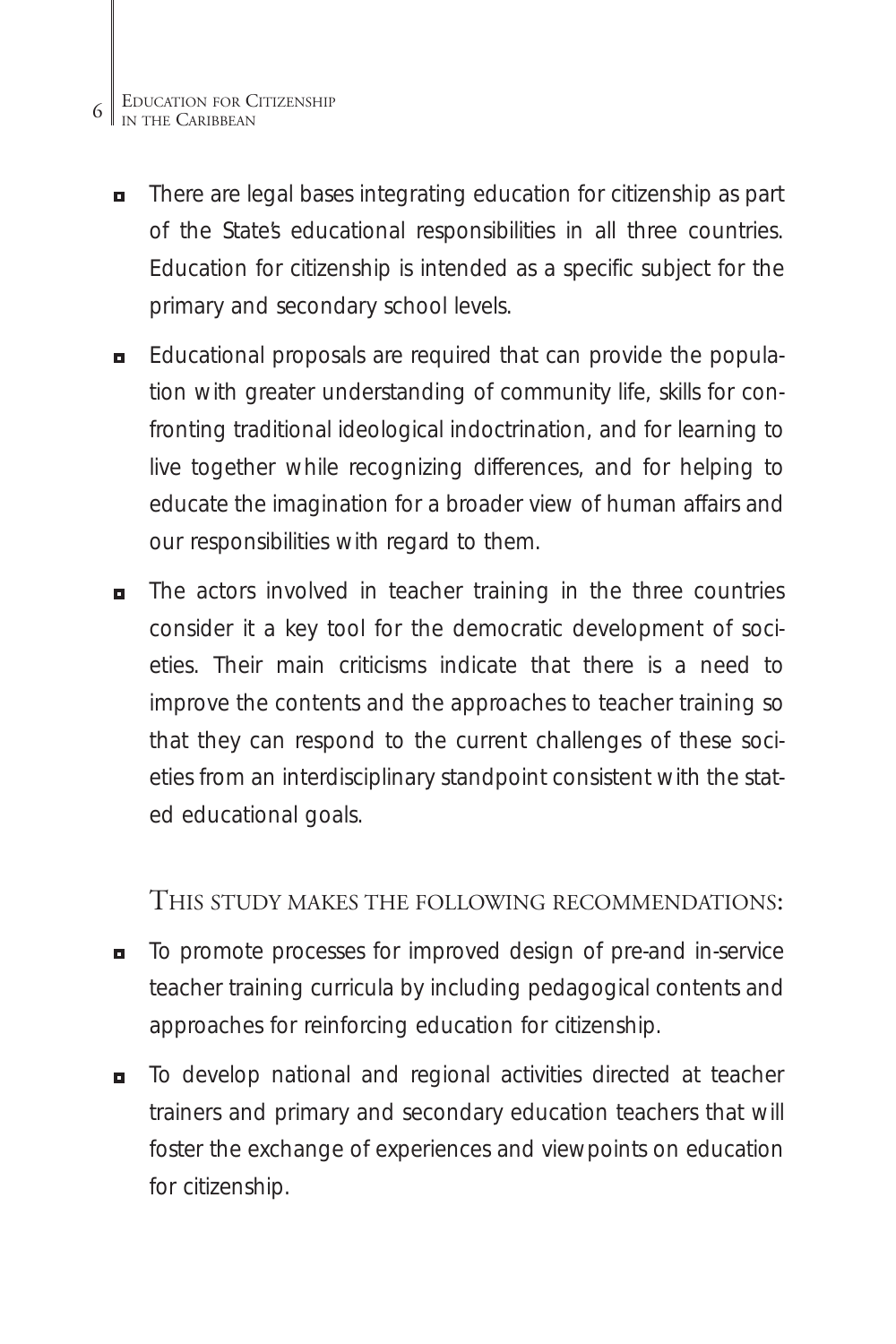- α. *To support the production and distribution of materials and teaching guides that can foster teacher retraining and the development of more effective teaching practice in the three countries under study.*
- *To develop special refresher courses for the actors involved in*  $\blacksquare$ *teacher training so they can incorporate an interdisciplinary approach to education for citizenship based both on the challenges posed by national and international contexts and on the needs of the stakeholders.*
- *To involve teachers in the production and diffusion of participa*п. *tory pedagogical strategies that will provide consistent support for the established objectives of education for citizenship, fostering attitudes and capacities for peaceful human coexistence and environmental sustainability.*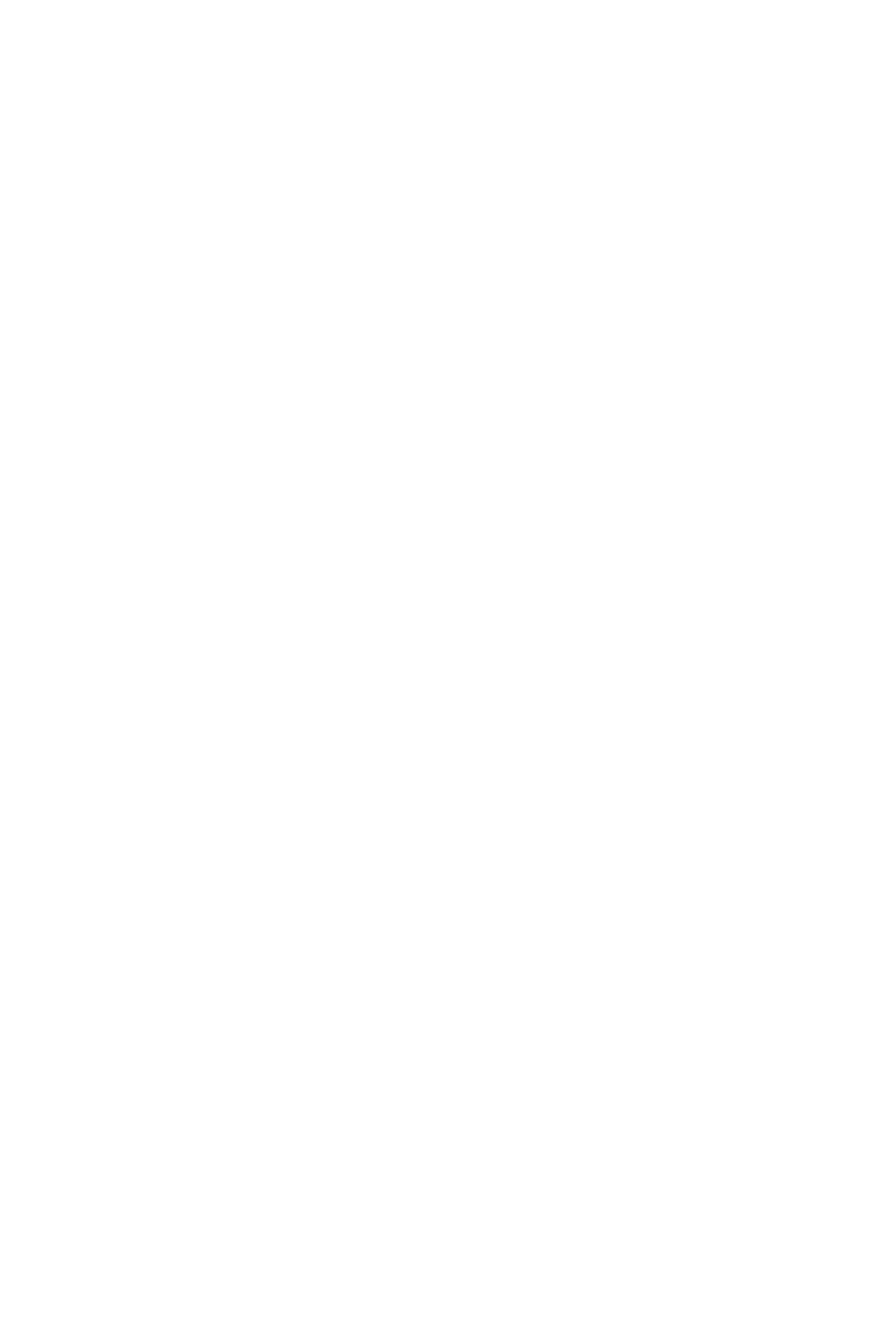| CONTENTS |                                                                                                        |    |  |
|----------|--------------------------------------------------------------------------------------------------------|----|--|
|          |                                                                                                        |    |  |
|          | Introduction                                                                                           | 11 |  |
|          | $\blacksquare$ CHAPTER 1<br>Methodological Aspects                                                     | 13 |  |
|          | CHAPTER 2<br>Context and Literature Review                                                             | 15 |  |
|          | 2.1 Context                                                                                            | 15 |  |
|          | 2.2 Literature Review                                                                                  | 19 |  |
|          | 2.3 Brief Description of the Education Systems                                                         | 23 |  |
|          | $\blacksquare$ CHAPTER 3<br>Description of Education Policies relating<br>to Education for Citizenship | 27 |  |
|          | 3.1 Legal Bases                                                                                        | 27 |  |
|          | 3.2 Curricular Policies                                                                                | 28 |  |
|          | 3.2.1 Curricular Policies in Cuba                                                                      | 28 |  |
|          | 3.2.2 Curricular Policies in Haiti                                                                     | 34 |  |
|          | 3.2.3 Curricular Policies in the Dominican Republic                                                    | 43 |  |
|          | 3.3 Teacher Education relating to<br><b>Education for Citizenship</b>                                  | 48 |  |
|          | 3.3.1 Teacher Education in Cuba                                                                        | 48 |  |
|          | 3.3.2 Teacher Education in Haiti                                                                       | 50 |  |
|          | 3.3.3 Teacher Education<br>in the Dominican Republic                                                   | 52 |  |

L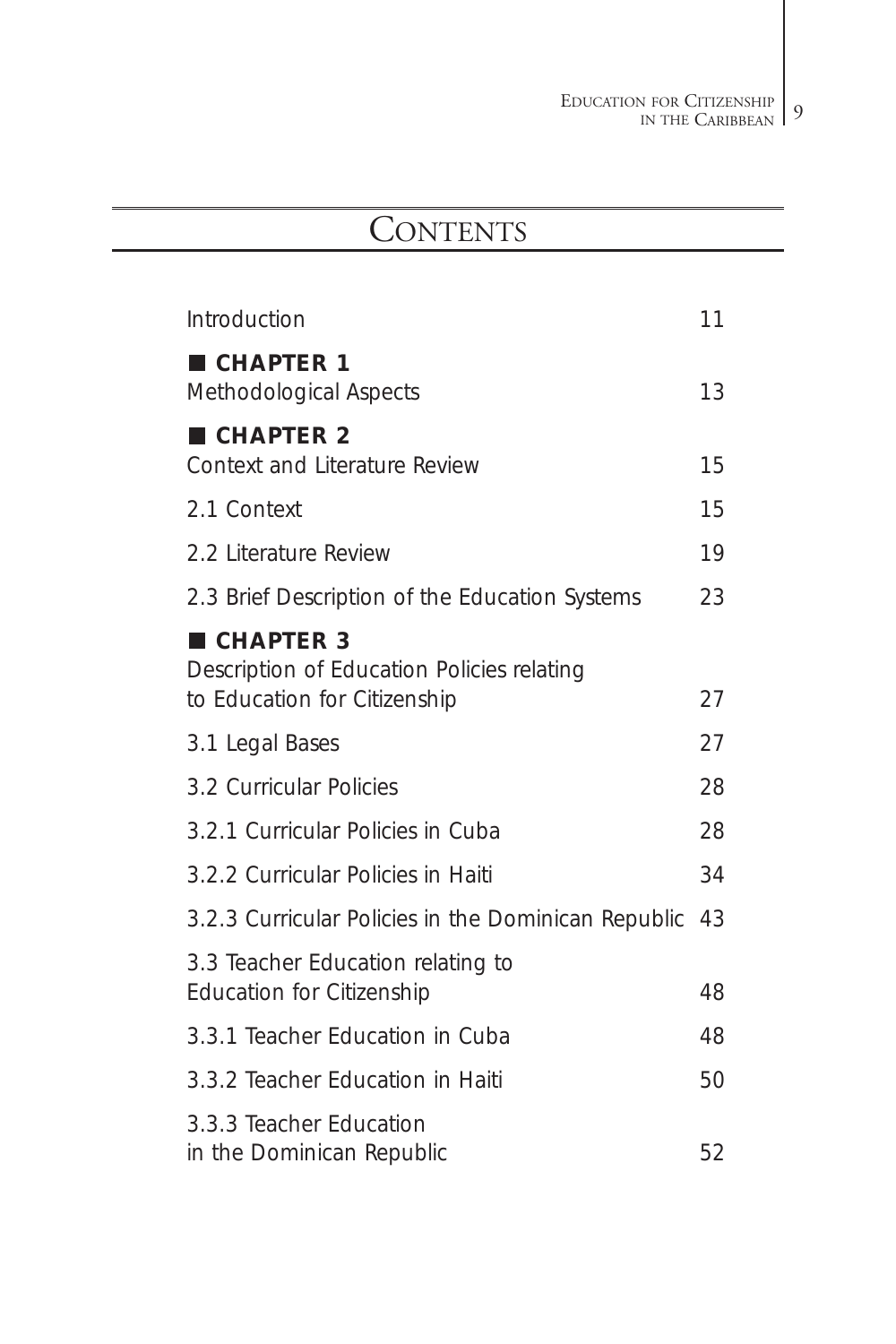#### *CHAPTER 4*

| Government Measures to Support the Policies                                                  | 55 |
|----------------------------------------------------------------------------------------------|----|
| 4.1 Measures of the Government of Cuba                                                       | 55 |
| 4.2 Measures of the Government of Haiti                                                      | 57 |
| 4.3 Measures of the Government<br>of the Dominican Republic                                  | 59 |
| $\blacksquare$ CHAPTER 5<br>View of the Actors Involved                                      | 65 |
| $\blacksquare$ CHAPTER 6<br><b>Conclusions and Recommendations</b>                           | 71 |
| 6.1 Conclusions                                                                              | 71 |
|                                                                                              |    |
| 6.2 Recommendations for improving teacher<br>education relating to Education for Citizenship | 73 |
| Bibliography                                                                                 | 75 |
| Bibliography on Cuba                                                                         | 75 |
| Bibliography on Haiti                                                                        | 77 |
| Bibliography on the Dominican Republic                                                       | 79 |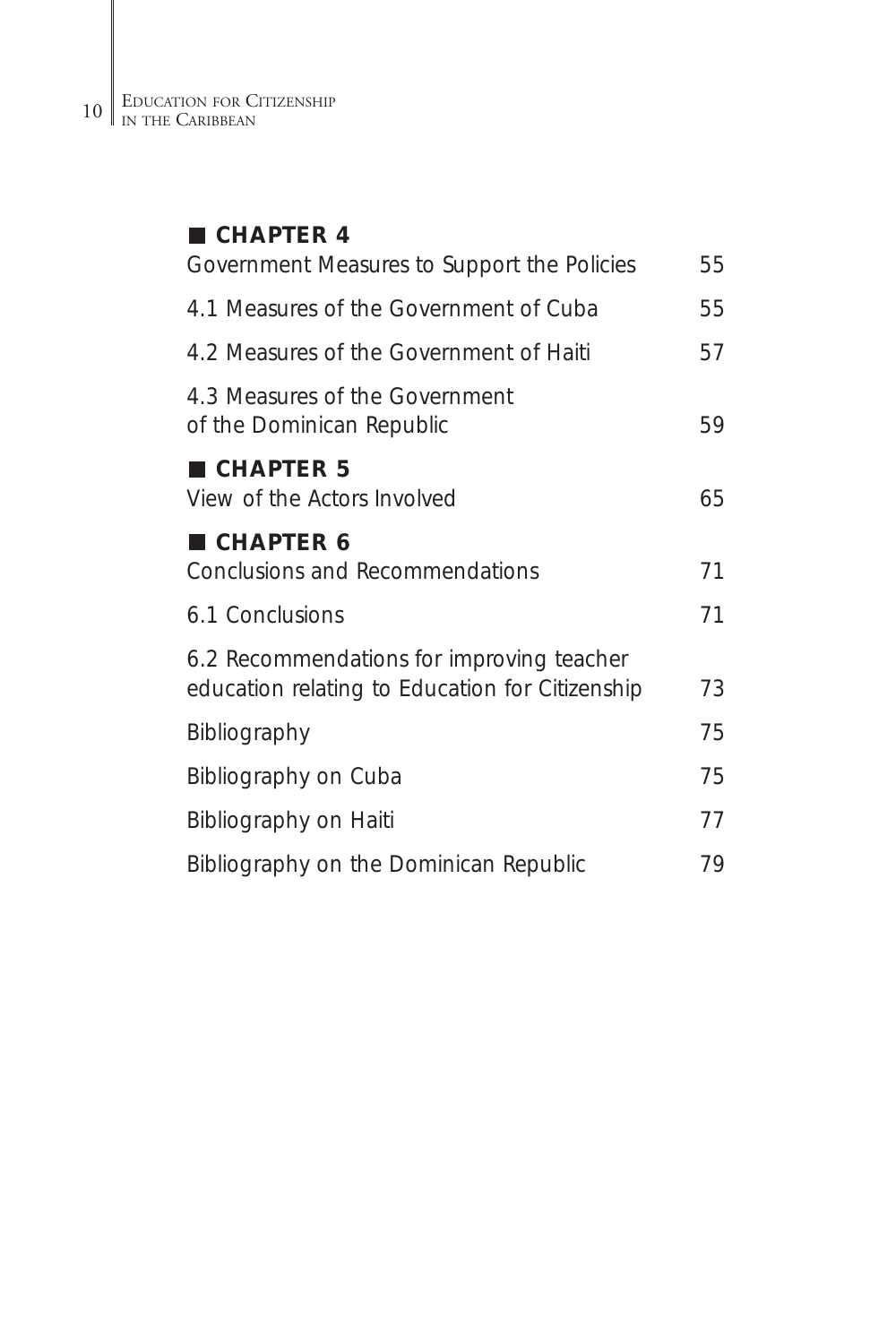### INTRODUCTION

*This document describes primary, secondary and teacher training curricular policy relating to education for citizenship in Cuba, Haiti and the Dominican Republic in order to make practical recommendations for improved design, quality and implementation of these initiatives in the three countries selected.*

*The first chapter describes the Caribbean context of these democratic processes and a review of the literature on the topic. Chapter two describes the methodological issues connected with the study and chapter three examines in detail the public policies relating to education for citizenship in the three countries.* 

*Chapter four describes governmental measures supporting the established curricular and teacher training policies and chapter five brings together the viewpoints of the actors involved in teacher training.*

*Finally, conclusions and recommendations are presented that may be useful in supporting national and regional efforts for education for citizenship.* 

*It should be made clear that the study starts from a recognition that the three countries show significant differences arising from historical, cultural, social and economic factors. These differences are manifested in the structures and objectives of the three educational systems and how these work, but this study highlights only those issues relating to education for citizenship.*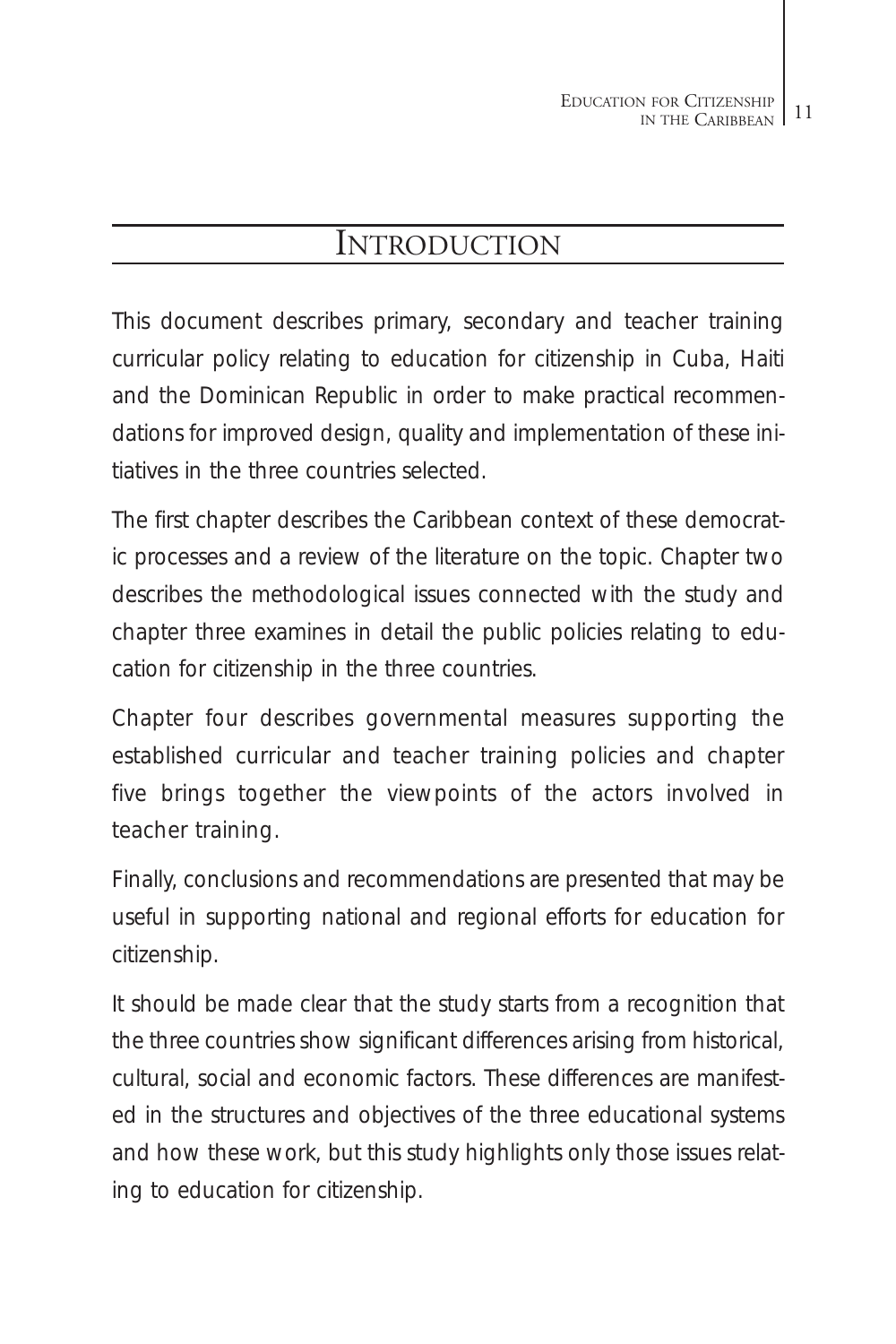*For an adequate understanding of the data presented in the study we stress that the three countries' education systems have marked differences that should not be ignored. An example of these differences is investment in the education sector. Cuba invests more than the other Latin American countries; approximately 11.4% of GDP, according to official data for 2002. By contrast, the Dominican Republic invests less than 3% of GDP and Haiti has the lowest social investment indicators in Latin America and the Caribbean.*

*Bearing these differences in mind, we now stress the contextual features common to all three countries that provide the background to the democratic initiatives, as well as the challenges connected with education for citizenship in the countries of the Caribbean sub-region under analysis.*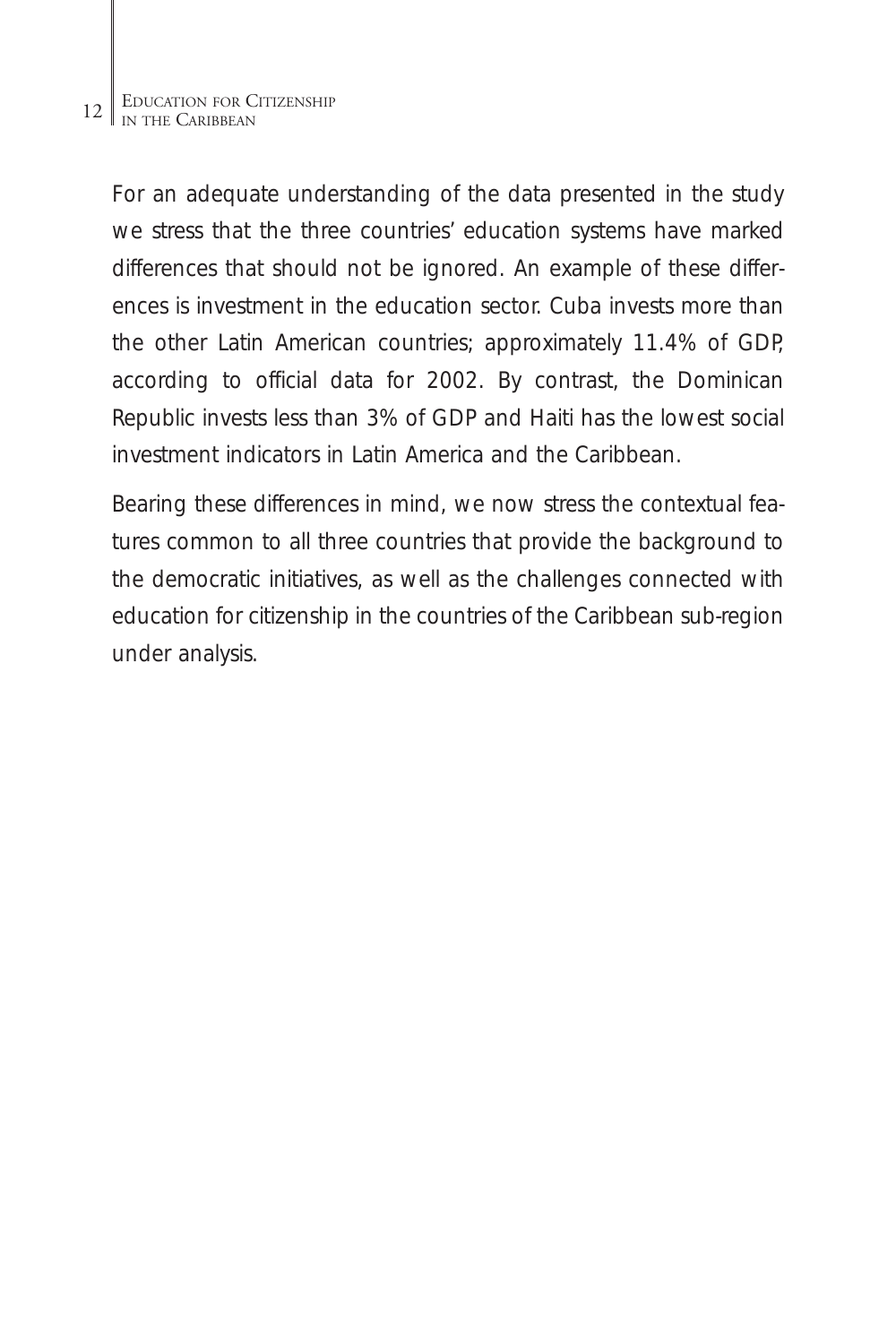## METHODOLOGICAL ASPECTS

*The objectives of this study involved undertaking a literature review on the topic of education for citizenship at the primary and secondary level in Cuba, Haiti and the Dominican Republic. This review included compiling and examining curricular and policy documents from these three countries to determine the curricular statements, objectives, justifications and structures relating to the promotion of education for citizenship.* 

*This study also proposed making practical recommendations to improve the quality of the design and implementation of primary and secondary teacher training programmes in the three countries selected.*

*This study has combined an analysis of secondary information on existing national data in the three countries studied, Cuba, Haiti and the Dominican Republic, and an analysis of qualitative data based on the results of interviews with trainers and teachers involved in education processes and initiatives in these countries.*

*Both the gathering of secondary information and the interviews were undertaken through the academic networks that function in*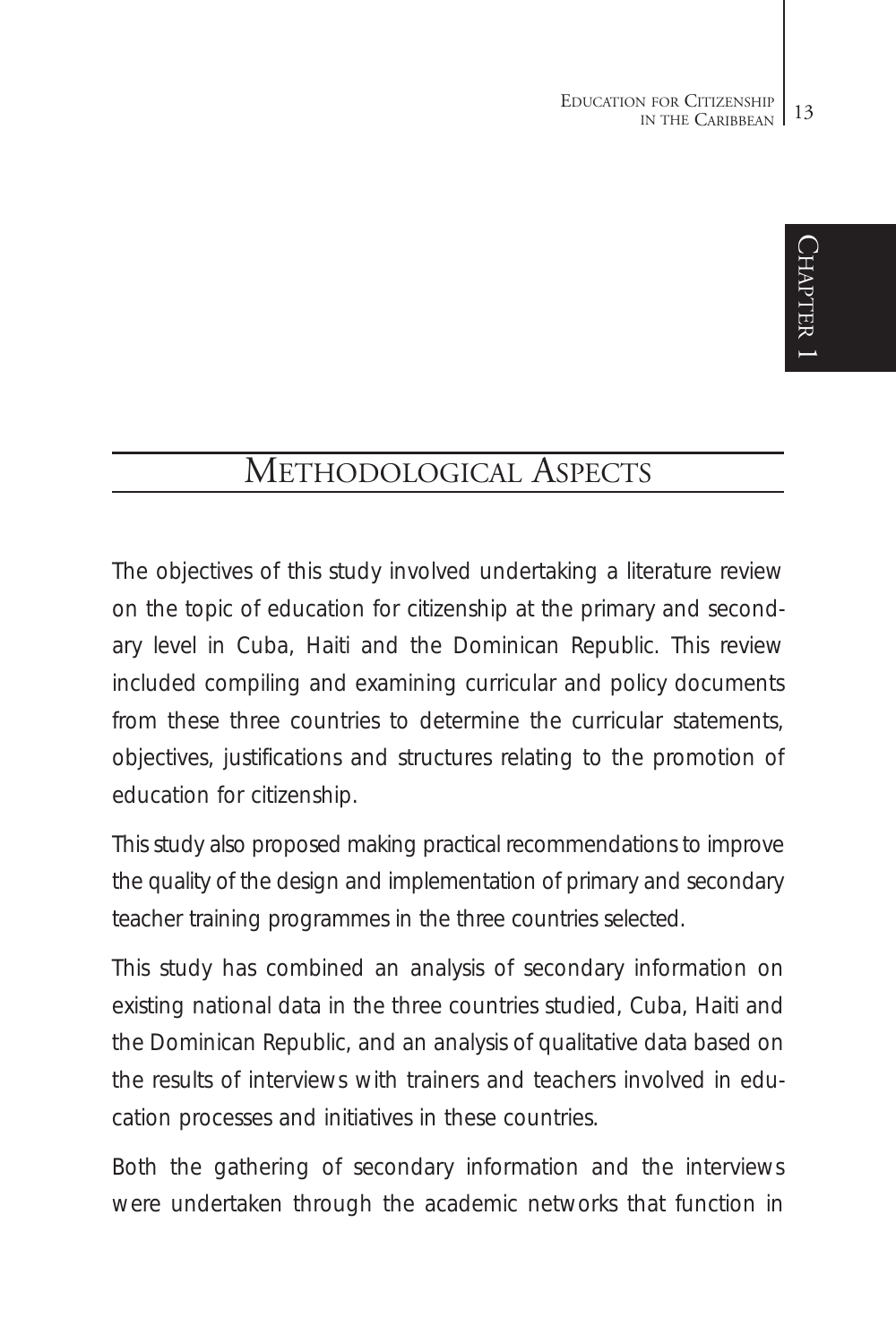*these countries and were activated to collaborate in this study. In Haiti, data collection was hampered by the critical socio-political situation, the weakness of government institutions and the inaccessibility of official information.*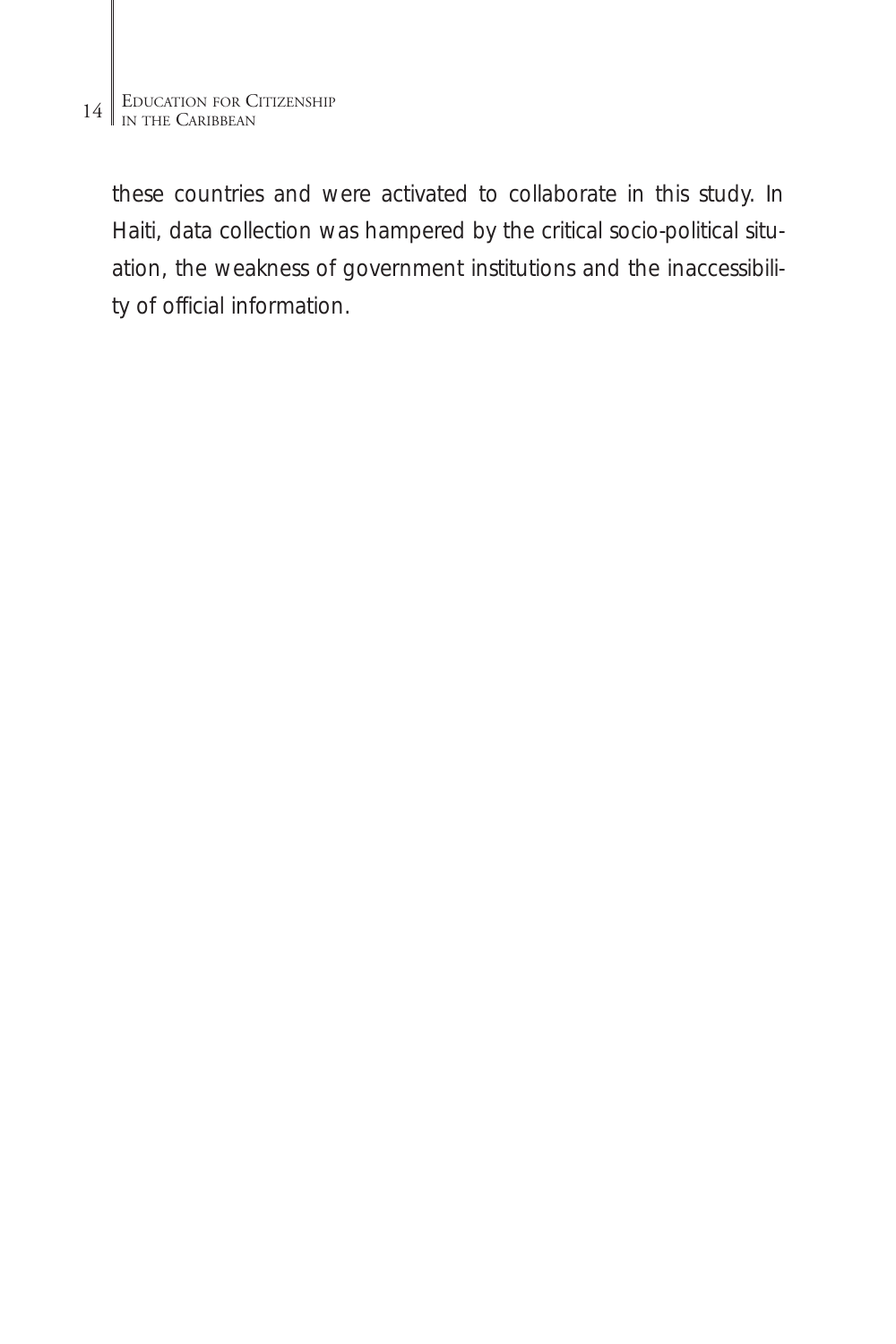## CONTEXT AND LITERATURE REVIEW **CONTEXT**

*2.1 This chapter presents the main characteristics of the Caribbean background to the countries studied in this document: Cuba, the Dominican Republic and Haiti. Contextual issues essential to an understanding and analysis of public policies relating to education for citizenship are highlighted.*

*At the start of the twenty-first century, Cuba, the Dominican Republic and Haiti share a Caribbean context where the democratization processes have encountered obstacles connected with their colonial heritages and the hegemony of the European nations, as well as the influence and direct interference from the geopolitical, economic and cultural power of the United States. Efforts towards democracy have developed out of long and violent political dictatorships, which established authoritarian and restrictive institutional mechanisms for the day-to-day administration of public affairs.*

*In this sub-region the following processes have a significant impact on educational initiatives:*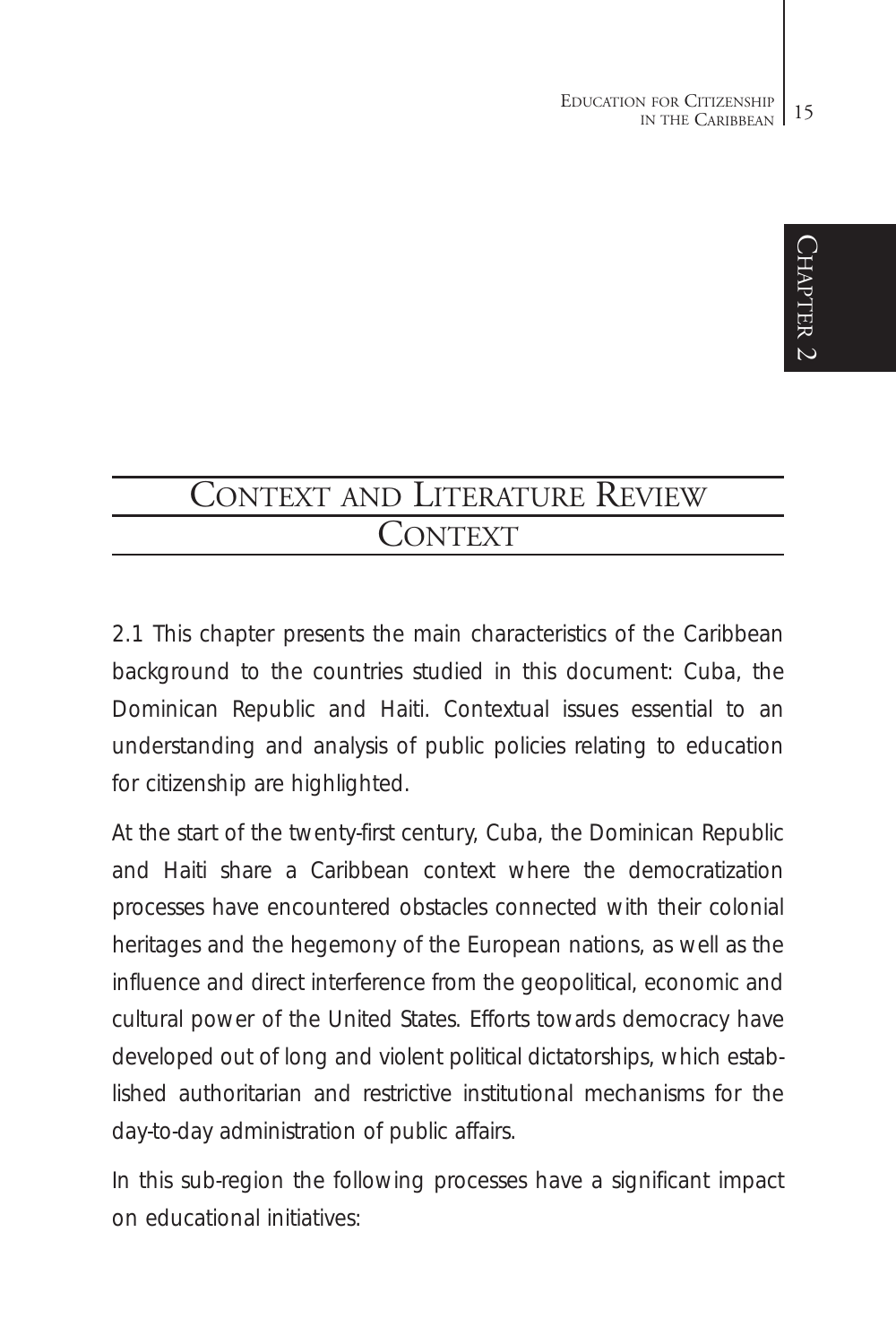## 16 EDUCATION FOR CITIZENSHIP

- o. *Increased economic vulnerability expressed in a reduced capacity to confront and manage changes in the international economy. Despite reforms introduced, this vulnerability has increased uncertainty and economic risks in the Caribbean countries (Félix, 2002).*
- *There is a significant increase in poverty in line with the general*  $\blacksquare$ *trend in Latin America. Approximately 85% of the population of Haiti lives below the poverty line (Hector, 2002); 77% of families in Cuba declared income insufficient to cover their basic needs (Dilla, 2002) and 51.8% of the Dominican population is poor (Gabinete Social, 2002).*
- *There has also been an increase in inequality between social sec*п. *tors arising from selective access to economic areas, spheres of consumption or public and private social services, which results in various types of socio-economic exclusion. There is also an uncertain economic and socio-political transition, since this is determined by a subordinate, fragmented and unequal incorporation into the global economy (Dilla, 2002).*
- *The demands of the democratic initiatives coexist with authori*o. *tarian institutional and cultural practices that need to be examined and deconstructed reflectively so they can be understood in all their complexity, thus avoiding postponement of democracy initiatives due to the difficulties involved.*
- *Though to different extents, the regimes of the three countries* o, *are confronted with their limited capacity to process the multiple internal and external demands made on them in timely fashion and with appropriate levels of effectiveness and social legitimacy. Furthermore, their civil societies have limited autonomy for build-*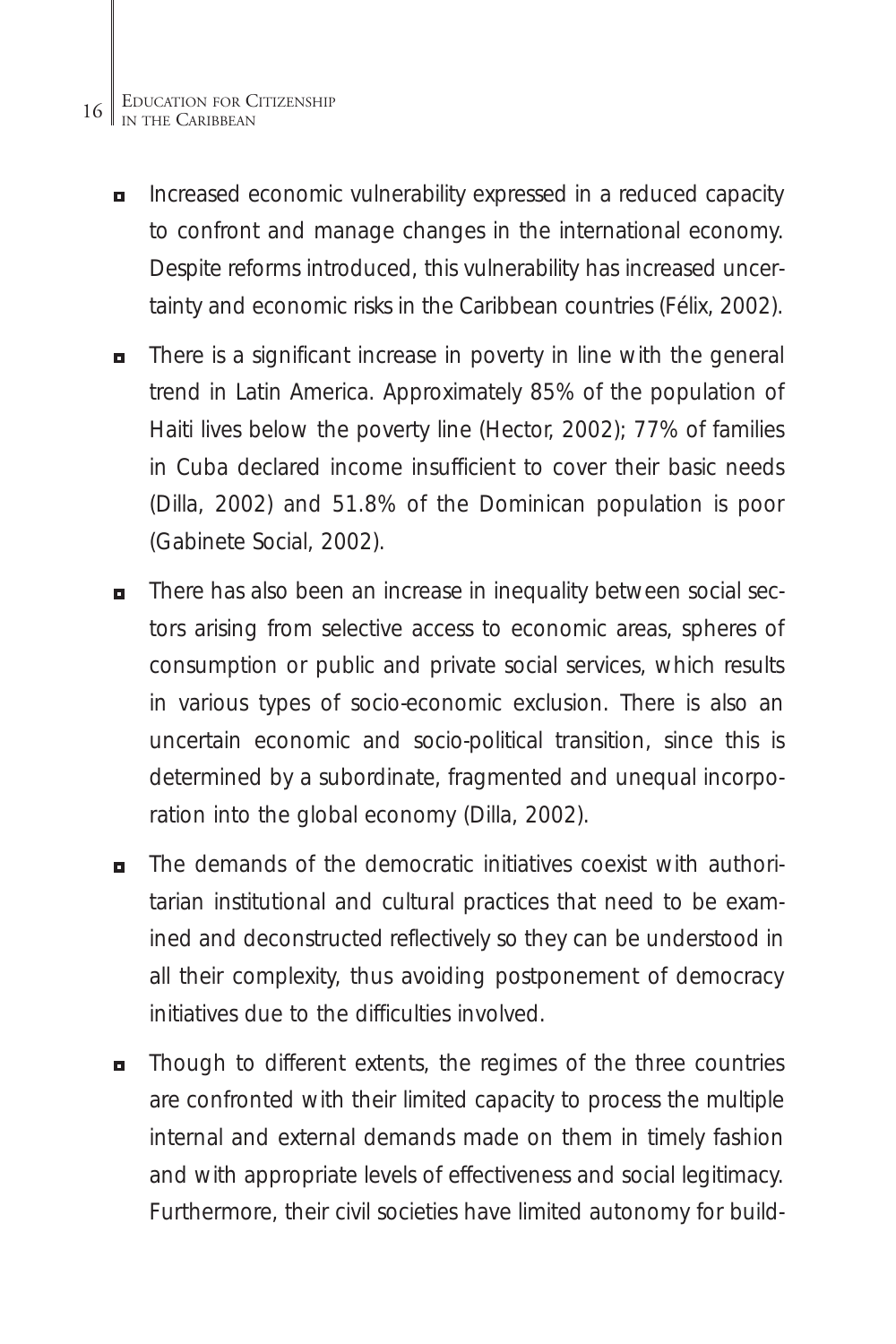*ing social movements capable of contributing proposals for democratization on a national scale.*

- *The increasing deterioration, albeit varying from country to coun*α. *try, of eco-systems and cultivable land, the spread of deforestation and water pollution, together with the population increase projected for the coming years, are likely to exacerbate inequality in the use and distribution of natural resources.*
- *These are societies that see an exodus of significant groups of* п. *people to the United States, Europe and other nearby countries, for economic or political reasons. This massive migration reflects the inequality, poverty, political conflicts and various dissatisfactions experienced by these societies.*
- *The cultural, economic and political impact of these migratory* п. *movements on both the receiving and supply nations makes Caribbean societies more complex. This in turn has repercussions on families and on all educational institutions.*
- *The changes relating to language, values, attitudes, norms of*  $\blacksquare$ *interpersonal communication, means of production and cultural consumption have produced societies more open to diverse cultural codes (Valera, 2001).*
- *These culturally more complex societies publicly express various* o. *identities and antagonisms (gender, ethnic group, age, territories, religious beliefs, etc.), which pose demands for finding new means of negotiation and institutional provisions. Recognition of the differences raised by these social identities and the conflicts this brings is part of the current agenda for the democratic projects being constructed in these societies.*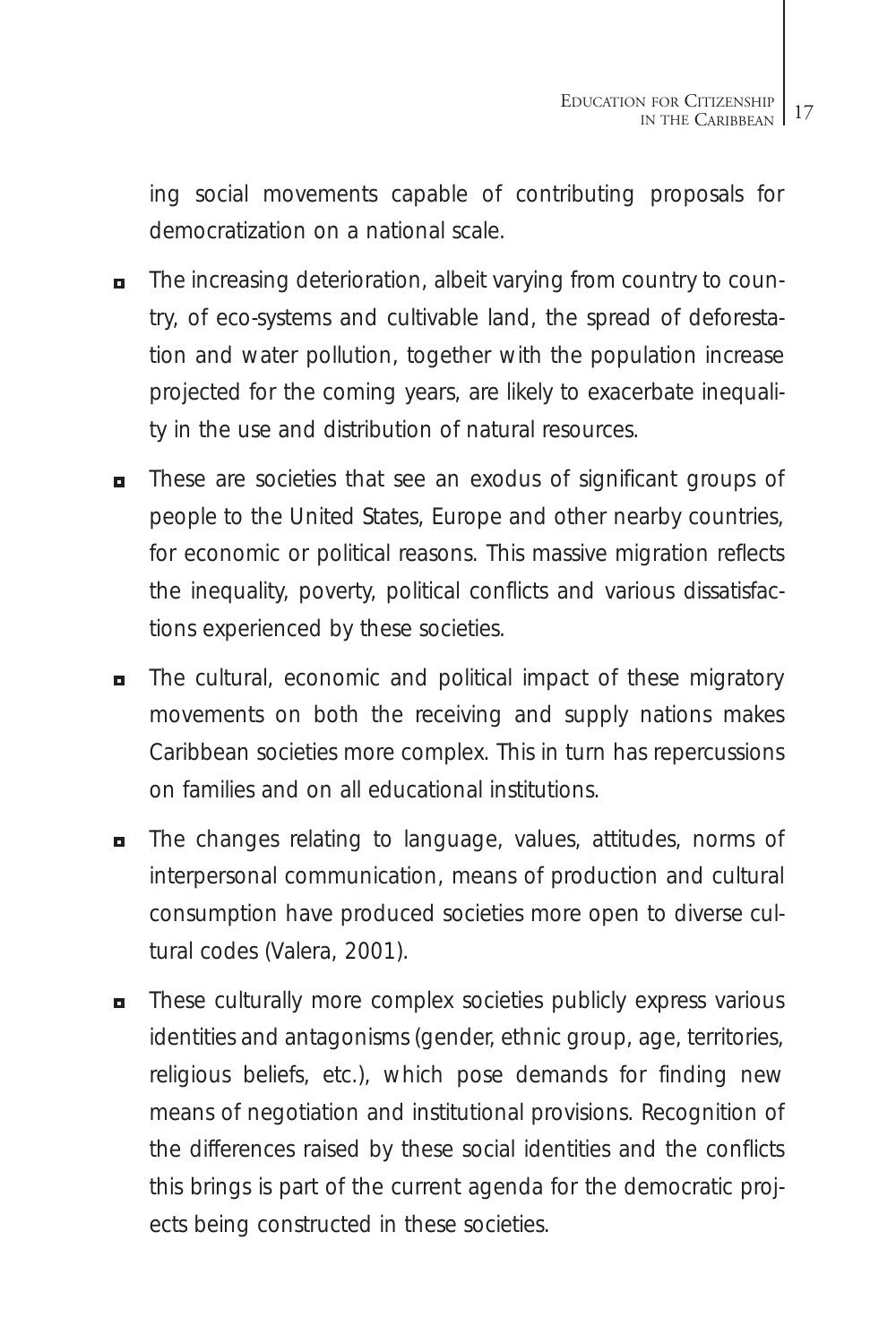## 18 EDUCATION FOR CITIZENSHIP<br>IN THE CARIBBEAN

o *Associated with the emerging efforts towards democracy, there should be a view of citizenship that can embrace the complexity of transcultural interactions and the multiplicity of viewpoints, as well as recognizing the heterogeneity of identities and handling conflicts and problematical issues of intercultural co-operation (Canclini, 1999).*

*In this context, the emerging projects for democracy conjure up a legitimate ideal provided they take into account the need for social equity, pluralism, participation, recognition of the differences between the different social subjects, as well as for environmental sustainability.*

#### *THE CARIBBEAN CONTEXT OF THE DEMOCRATIC PROCESS (CUBA, HAITI, DOMINICAN REPUBLIC)*

*1. Efforts towards democracy in the Caribbean have arisen in opposition to European colonial heritages and the hegemony and interference of the United States through conflict.*

*2. The legitimacy of democracy has strengthened following long periods of political dictatorship.*

*3. There is a increase in economic vulnerability, poverty and social inequalities.*

*4. National states with a limited capacity for processing social and political demands.*

*5. A growing deterioration of natural ecosystems.*

*6. Societies with significant migratory movements.*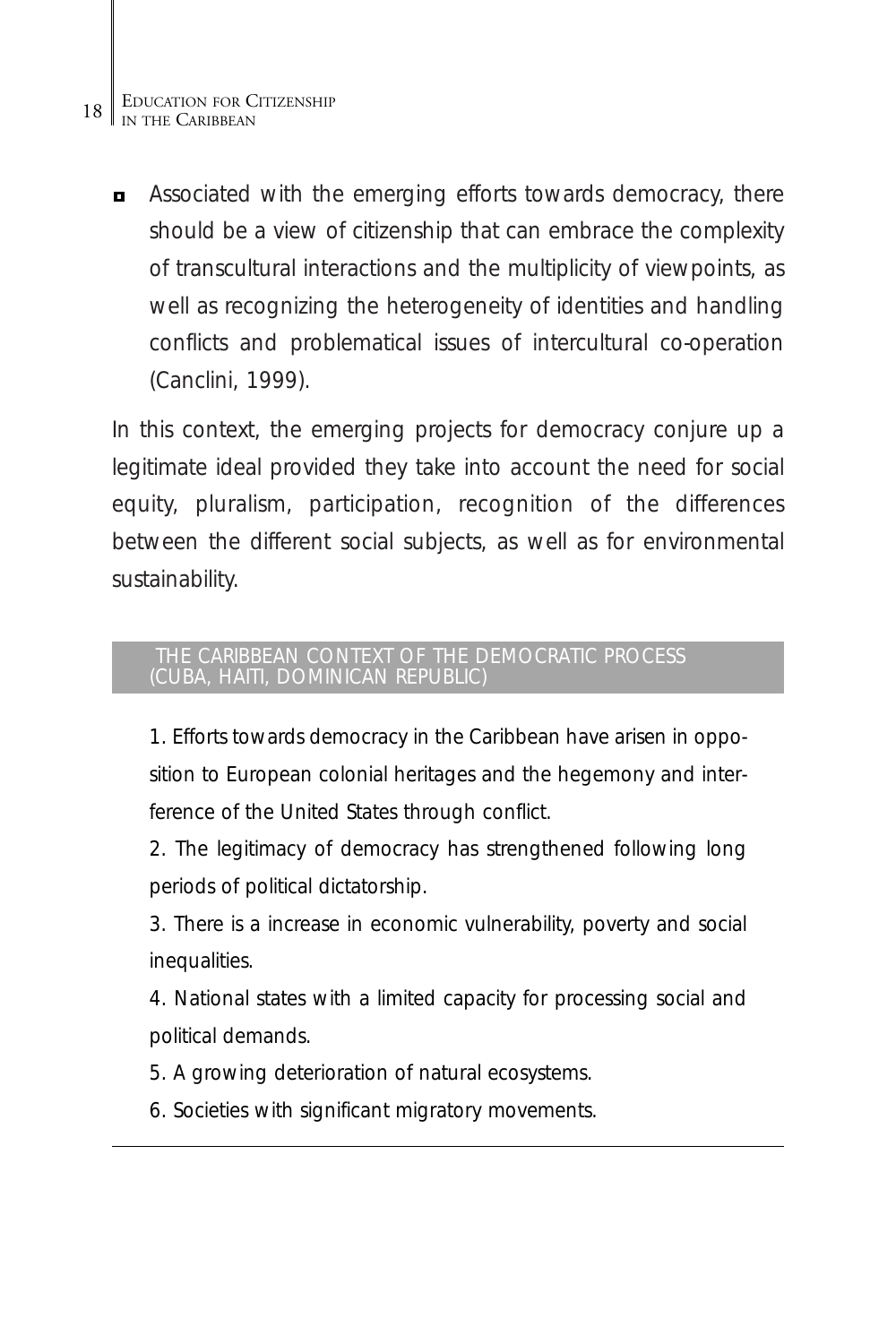#### 2.2 LITERATURE REVIEW

*In this chapter we present the different conceptions of education for citizenship developed in the three countries under study and which are the basis of current government initiatives, as well as other actions undertaken in these societies.* 

*In the nineties, the Cuban State proposed to work intensively on the formation of moral values and qualities in children and young people, due to the impact of the Torricelli and Helms-Burton laws and the economic crisis, and to confront the uncertainty regarding the durability of the revolutionary process and the devaluation of spiritual and moral values (Chacón, 2000).*

*The Cuban government designed special guidelines (MINED, 1998) for an ideological and political undertaking to tackle the crisis in moral values. This crisis was manifested in a lack of discipline, of motivation to work, the loss of meaning and value of work, the search for money or a life of luxury by easy or illegal means, the appearance of prostitution and the dishonesty of some officials and administrators (Chacón, 2002).* 

*The document "Guidelines for reinforcing the construction of values, discipline and responsibility as citizens through the school", drawn up by the Ministry of Education (MINED), indicates that the purpose of this undertaking is training of a patriotic, revolutionary and citizenship-focused nature, as well as training for work and economic efficiency, in order to foster permanent beliefs and behaviors in pupils both inside and outside the classroom (MINED, 1998).*

*The Cuban Ministry of Education defines this educational undertaking as essentially ideological, connecting political training, unifying*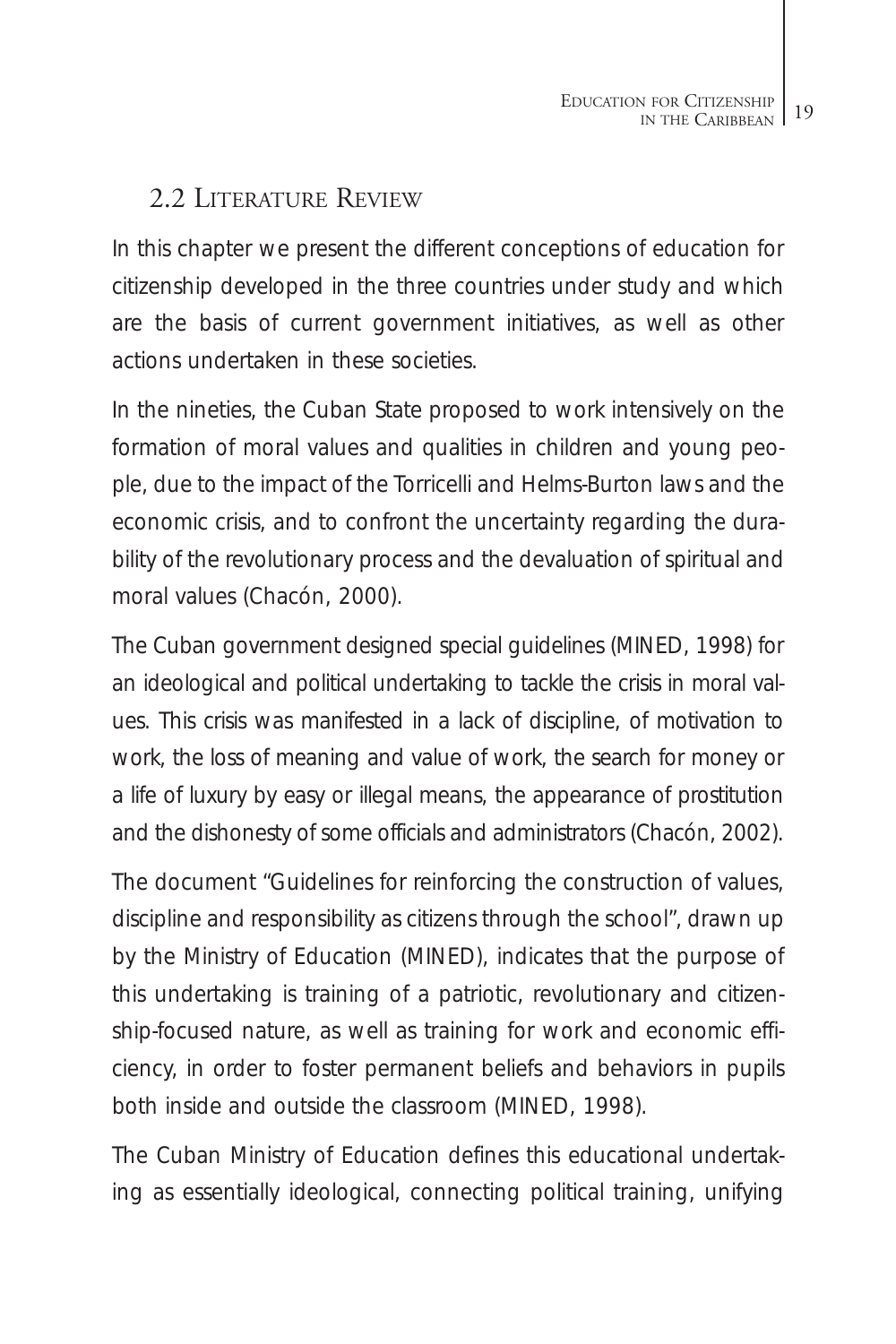*moral values such as human dignity and intransigence against foreign domination and human solidarity (MINED, 1998).* 

*Cuban education policy and the viewpoints of the actors involved in teacher training concord in defining education for citizenship as integrating civic education, education in moral values and ideological and political training for the purpose of supporting continuity of the revolution and strengthening socialist democracy.*

*The main set of meanings associated with education for citizenship in the current Cuban context includes training in moral values and social standards, education regarding the national legal order, education for the preservation of health, for national defense and internationalism.*

*According to some authors, there is a consensus in Cuba regarding the criterion that school should contribute to transforming its administrative methods and styles, the characteristics of the teachingadministrative process, school life and school–community relations. It is also proposed that school should become increasingly democratic, flexible and creative (Cabrera, 2003).*

*In the case of Haiti, the nineties meant both advances and retreats in socio-political terms and contradictory experiences with regard to the attempts at democratization. According to Cary Hector, the postauthoritarian transition in Haiti..."cannot be understood as re-democratization, that is as a democratic reconquest or reconsolidation, but as an initial process of democratization, starting with the effective construction of a State of Law and the foundation of citizenship"... (Hector, 2002).*

*For this analyst, it is the social, multi-polar and pluri-regional process, which vigorously claims democratic rights, freedoms and spaces that*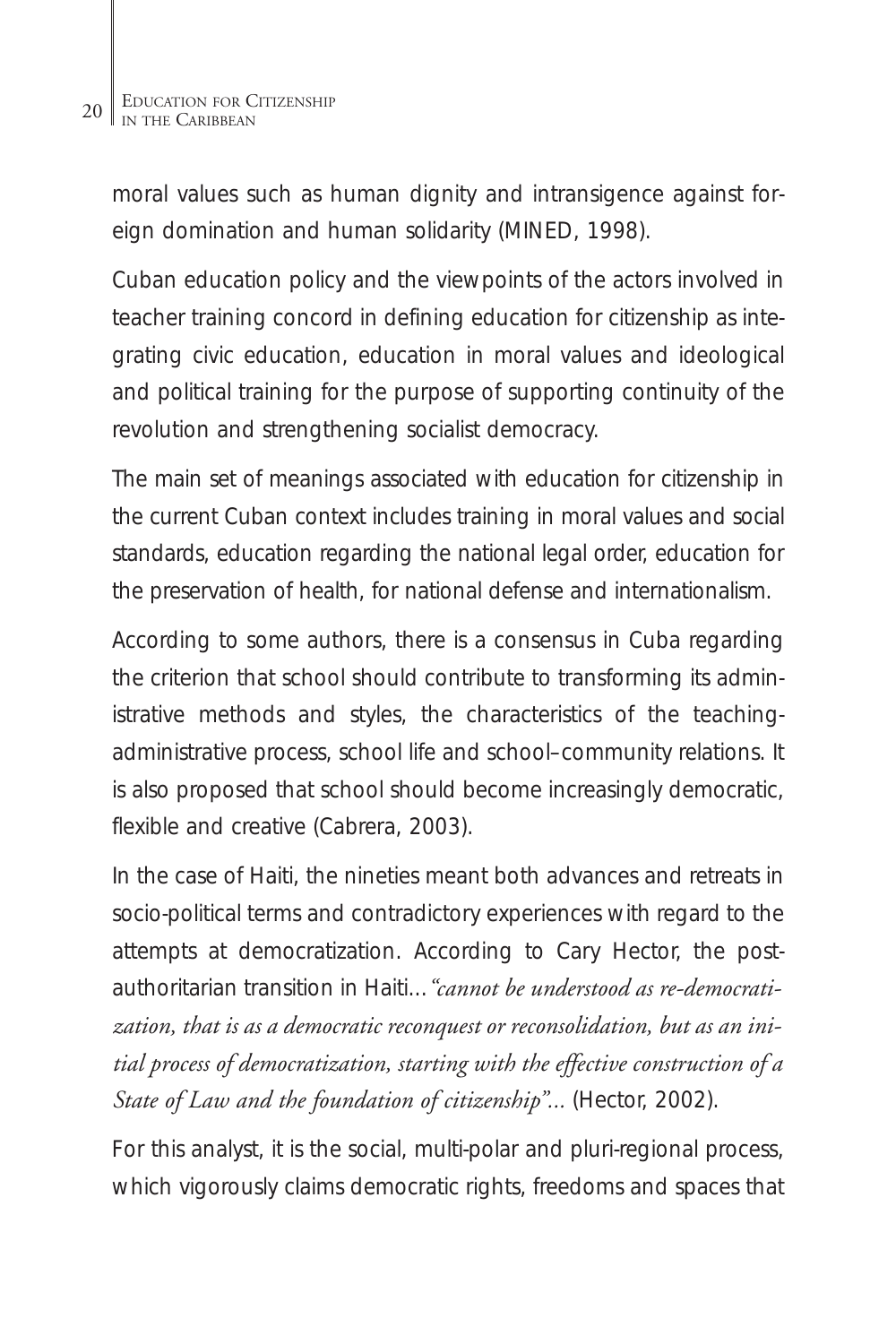*promotes the agenda for dismantling Duvalier's authoritarian structures and establishing a new democratic regime (Hector, 2002).*

*But this democratic agenda and institutionalization of the country have encountered significant obstacles such as the long, conflictive post-authoritarian transition, the state's institutional weakness, political instability, extreme socio-economic inequalities, the poverty of two thirds of the population and misappropriation of the state apparatus.* 

*The democratizing processes in Haiti also face the need for national re-appropriation of the struggle for democracy to recover the autonomy lost during the processes of international tutelage.*

*According to Sabine Manigat, in Haiti..."we are facing a kind of congenital incompleteness of the State, where administration of the territory and society appears to be only a marginal concern. The State's inability to work towards a specific project means that public services can barely be defined as such"... (Manigat, 1998).*

*The tasks on the Haitian agenda seem to be related to the strengthening of the fabric of civil society, the recomposition of the State and its institutions and the definition of a direction for the nation to take (Manigat, 1998). Haiti's socio-political crisis has hindered national implementation of the different reforms to the state apparatus, including the reforms to the education system and the initiatives connected with the development of explicit public policies on education for democratic citizenship.*

*In the Haitian context, the education for citizenship promoted by the social movements and demanded of the education system is directed at contributing to the process of constructing the State and its institutions*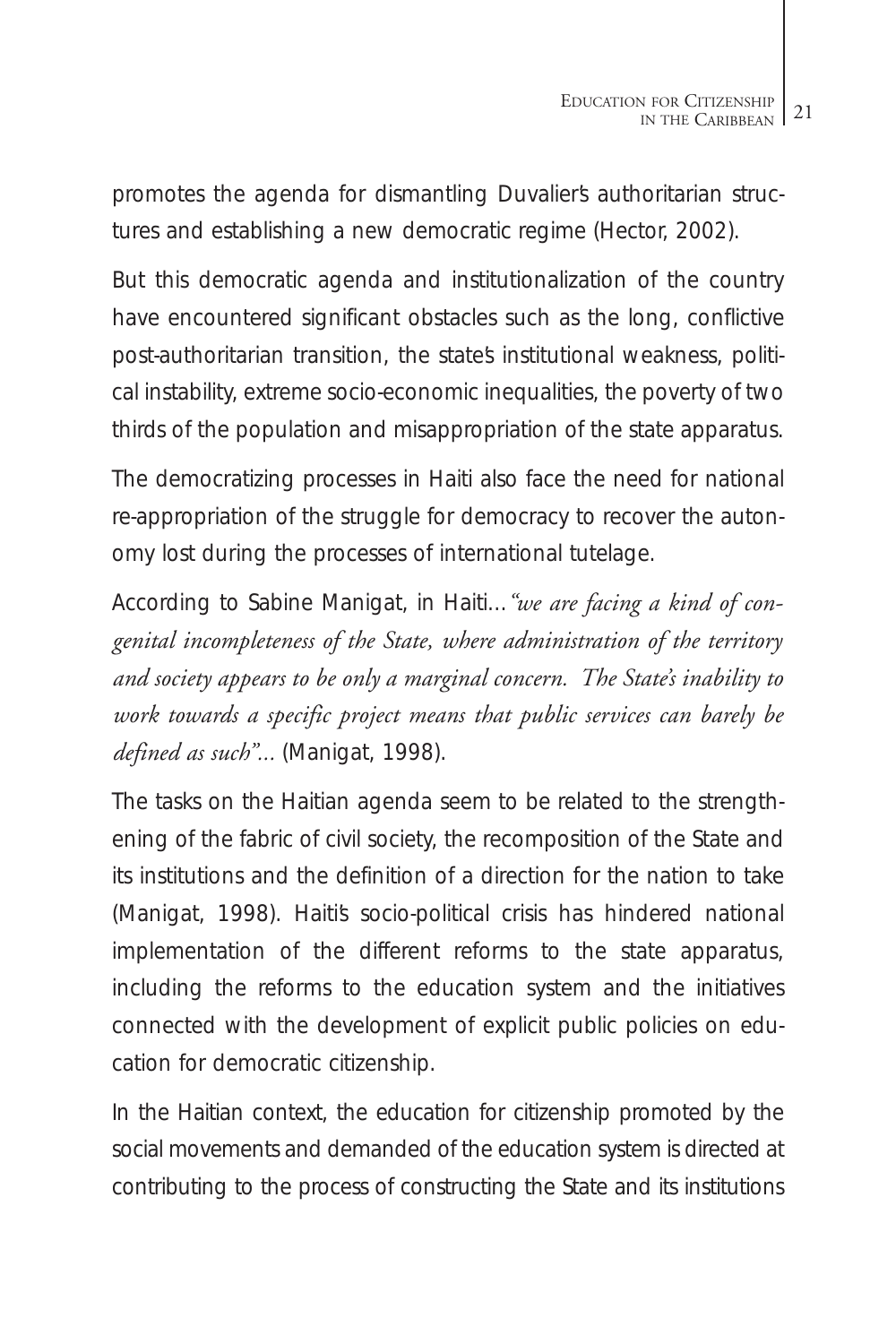*and to strengthening the fabric of civil society as possible mediating instruments for improving quality of life and peaceful coexistence.*

*On the other hand, in the Dominican Republic, education for citizenship has been a process promoted initially by various sectors of civil society. In the nineties, this proposal was integrated into educational legislation and into curricular policy to contribute to the consolidation of a democratic culture.* 

*In the Dominican context, towards the end of the last decade of the twentieth century, the education system decided to reinforce the efforts of education for citizenship in education institutions through civic education. According to Dignora García, this initiative indicates that it is imperative to restore the value of a civic education aimed at educating on the basis of concepts of equity and justice, of concepts of acceptance and respect for the rights and responsibilities of each individual and each social circumstance (García, 2002).* 

*García puts forward the construction of a new mode of being and living together in the social fabric of the new century as the basic purpose of civic education. This should focus on education in human rights and in civic values as a means of guaranteeing citizenship behavior ruled by ethical principles and should pay particular attention to freedom, equality, and equity from a multi-cultural viewpoint (García, 2002).*

*For Marcos Villamán, citizenship implies individuals able to recognize rights and duties that lead them to certain relations with all other human beings. The development of democratic attitudes includes cultivating dialogue, tolerance and respect for different lifestyles (Villamán, 2002).*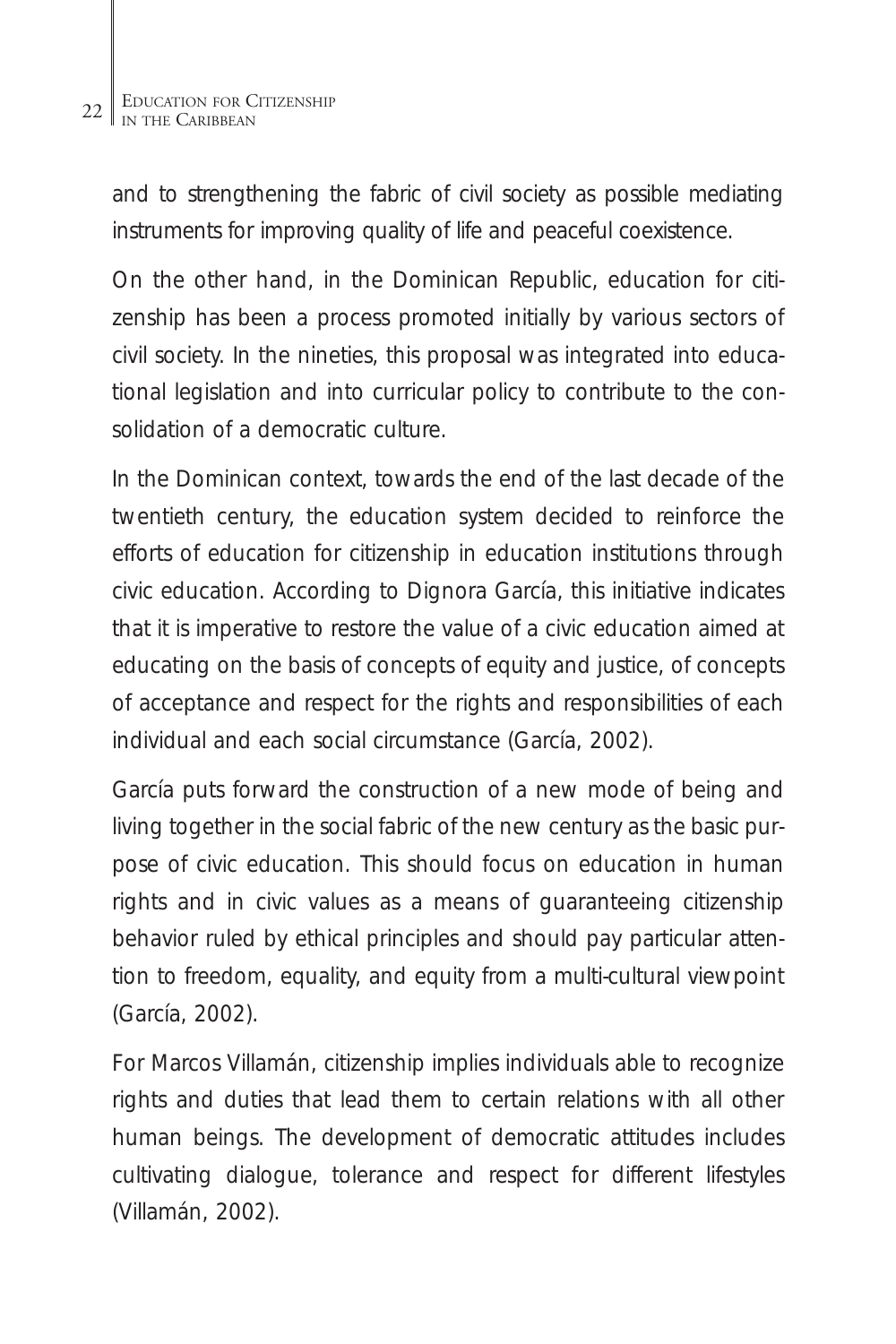*It can be concluded from this review of Cuba, Haiti and the Dominican Republic that issues relating to the development of citizenship currently mean considering the opportunities and constraints on the various democratic projects in dispute in these countries, as well as their ethical and political proposals.*

*Reflection on education for citizenship is posed as a crucial challenge in the light of institutional practices marked by authoritarian administration of public affairs and political and cultural exclusions. It also involves addressing recognition of diversity and of democratic participation, which is difficult given these countries' authoritarian traditions.*

*Educational interventions for citizenship, in their focus on the establishment of social identities and of recognition of difference, imply the exercise of reflection, of interpretative abilities, of competence in the use of language and of capacity for argument supported by action. Also the use of rational dialogue and the ability to creatively contribute to improving the world we live in.*

#### 2.3 BRIEF DESCRIPTION OF THE EDUCATION SYSTEMS OF CUBA, HAITI AND THE DOMINICAN REPUBLIC

#### CUBA'S EDUCATION SYSTEM

*The Cuban education system consists of pre-school, primary which covers the six years of compulsory schooling, basic secondary of three years (7th, 8th and 9th), pre-university, special education, technical and professional education (including the training of new teachers, of art instructors, physical education and sports teachers), vocational and professional art and other schools, and university level education.*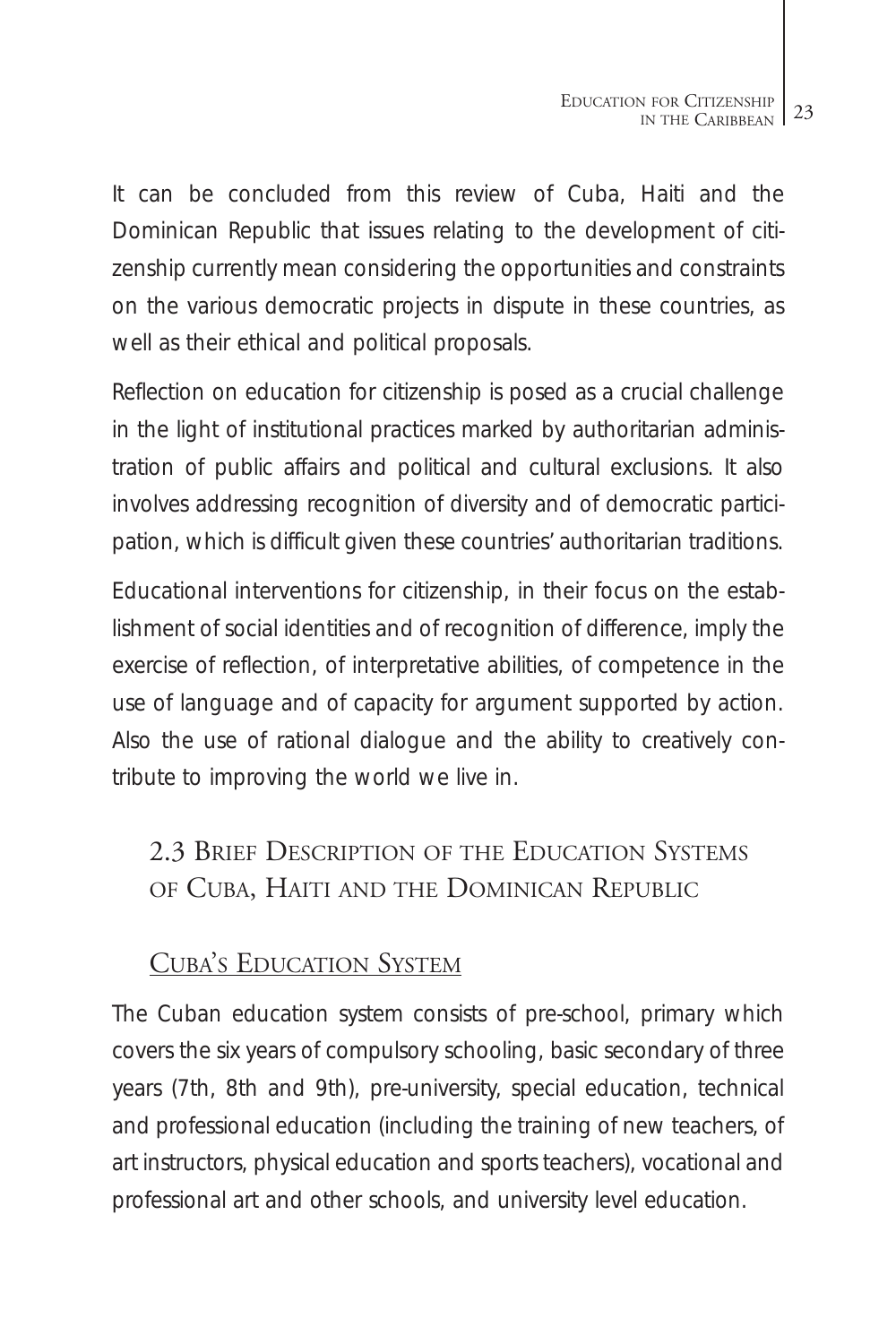*According to data from the Cuban Ministry of Education, in the school year 2002 the number of students in the educational institutions of all the above-mentioned levels amounted to 2,623,300. The number of practising teachers was 222,286 with primary teachers accounting specifically for 85,000 of this group. The number of educational institutions for 2002 was 13,343. (Granma, September 2002). The gross enrolment rate for 1996 in pre-primary was 88%, in primary 106% and in secondary 81%. Illiteracy was estimated at 4.4%. (UNESCO, 1995 and 1996).*

*Ordinary public spending on education in 1996 as a percentage of the Gross Domestic Product was estimated at 6.7% according to UNESCO, in 2002, according to the Cuban government, spending on education, including investment, is calculated at 11.4% of the Gross Domestic Product. (Granma, September 2002).*

#### HAITI'S EDUCATION SYSTEM

*In its traditional structure, the school system in Haiti is organized into six years of compulsory primary education and seven years of secondary education, but the reforms after 1982 introduced optional nursery education, a basic school level of three cycles in 9 years and a second level of 4 years.*

*According to data from 1994-1995, of a total of 1,156,937 children educated at primary level, approximately 67% of pupils attended private schools. The private sector includes various kinds of religious institutions and denominations and initiatives by teacher groups, communities and private individuals. (Ministry of National Youth and Sports Education of Haiti, 1995).*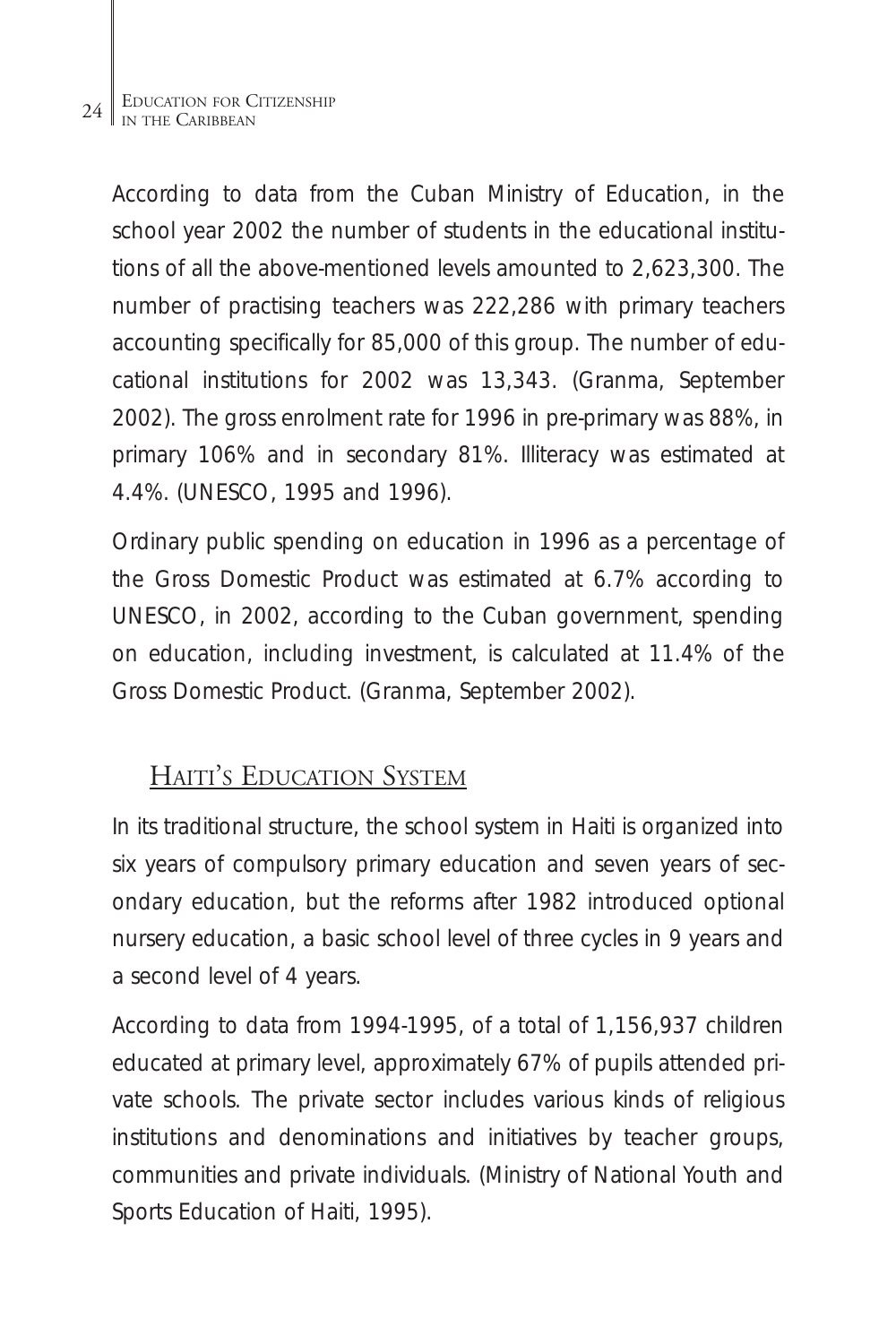*According to data from UNESCO, in Haiti the gross enrolment rate by educational levels for 1990 was 34% for pre-primary, 48% for the primary level, and 21% for the secondary level. (UNESCO, 1999). The illiterate population was calculated at 2 million 410,000, approximately 56.1% of the total. Public spending on education as a percentage of the Gross Domestic Product was calculated at 1.5% for 1990 by UNESCO. (UNESCO, 1999).*

#### THE DOMINICAN REPUBLIC'S EDUCATION SYSTEM

*In the Dominican Republic, the education system covers three basic levels: the initial level for children aged up to six, the last year being compulsory and beginning at 5 years of age, the basic level covering eight years' schooling serves a population aged between 6 and 13 and the middle level, following the basic level, covers the population aged between 14 and 17 and lasts four years.*

*The total population enrolled in the three levels of the Dominican education system is calculated at 2,325,863 students. (SEE, 2003). The net enrolment rate for the population aged 3 to 5 for the 2000- 2001 school year was 34%, for the basic level 93.9 % and for the middle level 27%. (SEE, 2003). The percentage of the population aged 15 and over who do not know how to read and write is 16.4 according to official sources. (SEE, 2000).* 

*Public spending on education as a proportion of Gross Domestic Product for 2001 amounted to 2.9% and as a proportion of the national budget has been below 17% from 1998 to 2001. (SEE, 2003).*

*To conclude, in comparative terms the educational systems of Cuba, Haiti and the Dominican Republic present not only significant differ-*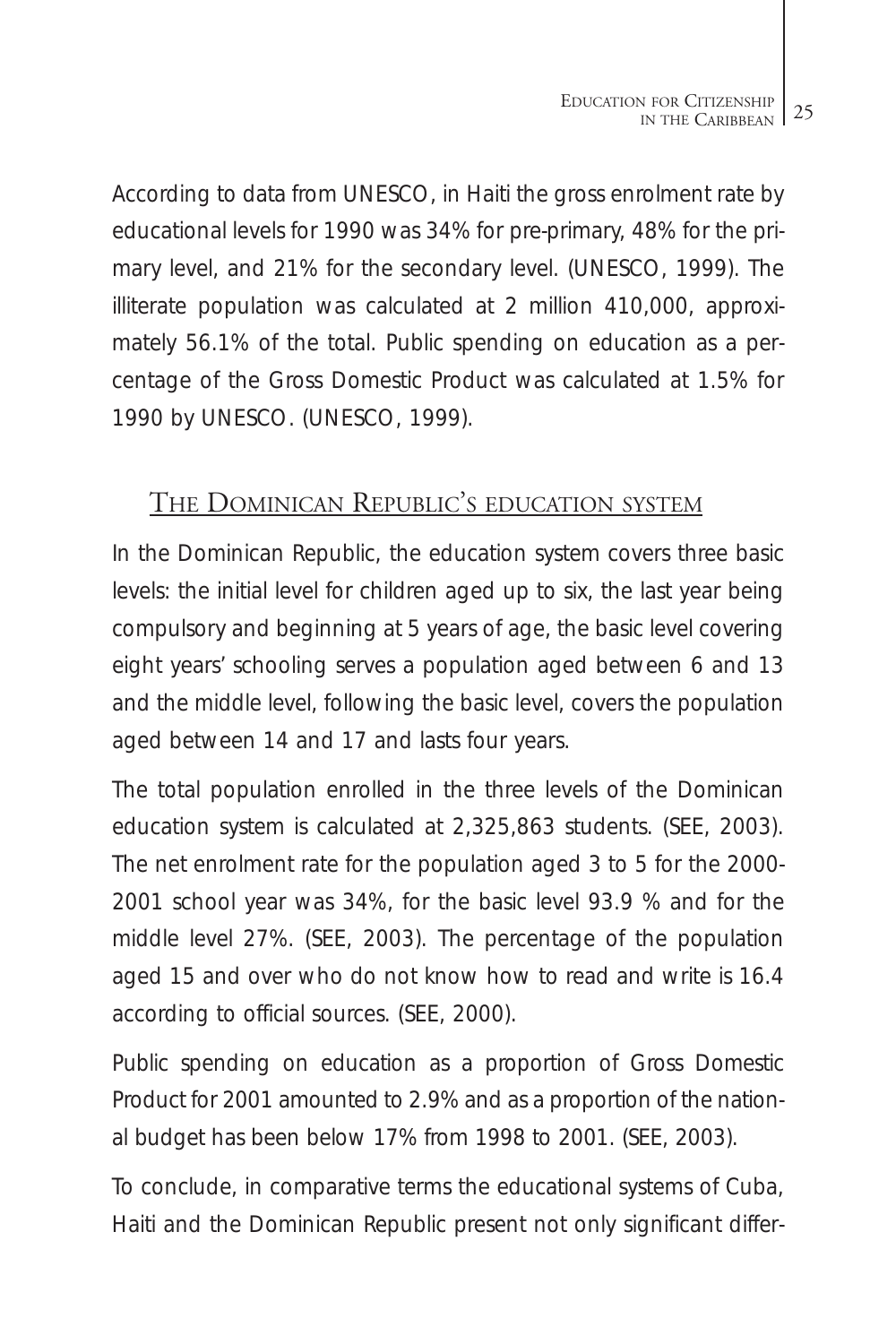*ences in educational investment, enrolment rate and illiteracy rates, but also in their results regarding the academic performance of the student population. Cuba stands out not only above the other two countries, but also in Latin America as one of the countries with the best performance in mathematics and Spanish, according to UNESCO/OREALC data in 1998.* 

*In all three countries, the State is legally the national regulator of education but one notable difference is that Haiti stands out as the education system with a majority participation by the private sector as provider of initial, basic and secondary education services, whereas in the Dominican Republic the public sector is the main provider of education services, which it shares with the private sector, while in Cuba the state is the only provider of all education services.*

*As a result, in Haiti teacher training is carried out by the State, by religious institutions and by other private education institutions, in the Dominican Republic teacher training is undertaken by the universities and the teacher training colleges (old teacher training schools) and is regulated by the National Institute of Teacher Training. In Cuba, the State designs and implements teacher training policy through the Higher Pedagogical Institutes and the Ministry of Education.*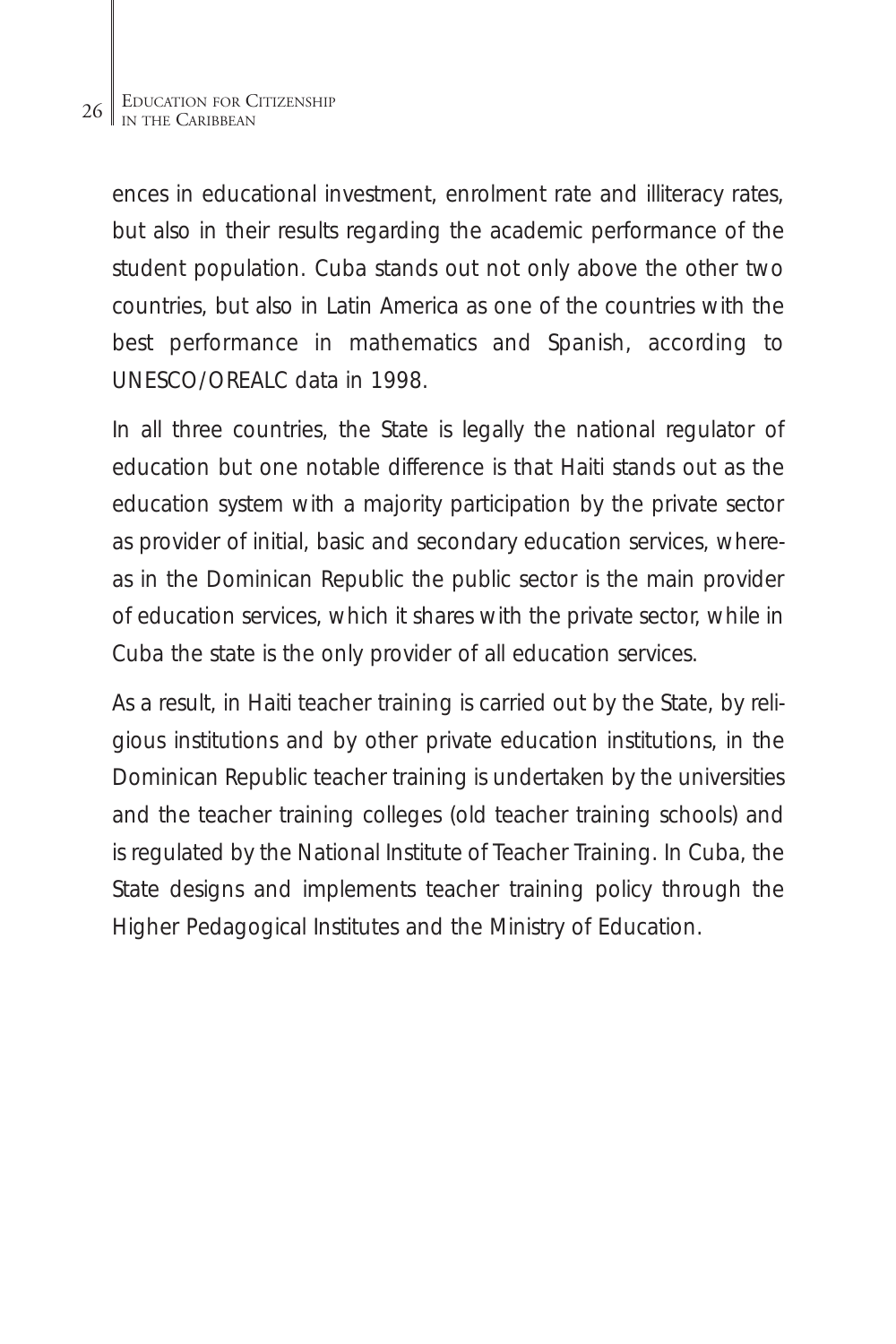## DESCRIPTION OF EDUCATION POLICIES RELATING TO EDUCATION FOR CITIZENSHIP

#### 3.1 LEGAL BASES

*In the three countries studied, national legislation includes education* for citizenship among the State's educational responsibilities.

*In Cuba, the constitution prescribes a socialist workers' State and both this State and society are directed by the Communist Party. Teaching is conceived as a State function and is free. The constitution also establishes it as an objective of the State to promote the patriotic and communist education of the new generations and the preparation of children, young people and adults for social life (Cuban Communist Party, 1976).*

*The constitution of Haiti prescribes in its article 32 that......"The State guarantees the right to education. It seeks the physical, intellectual, moral, professional, social and civic education of the population"... (Constitution of Haiti, 1987).* 

*In the Dominican Republic, the legal framework that structures and regulates the Dominican education system, General Education Law*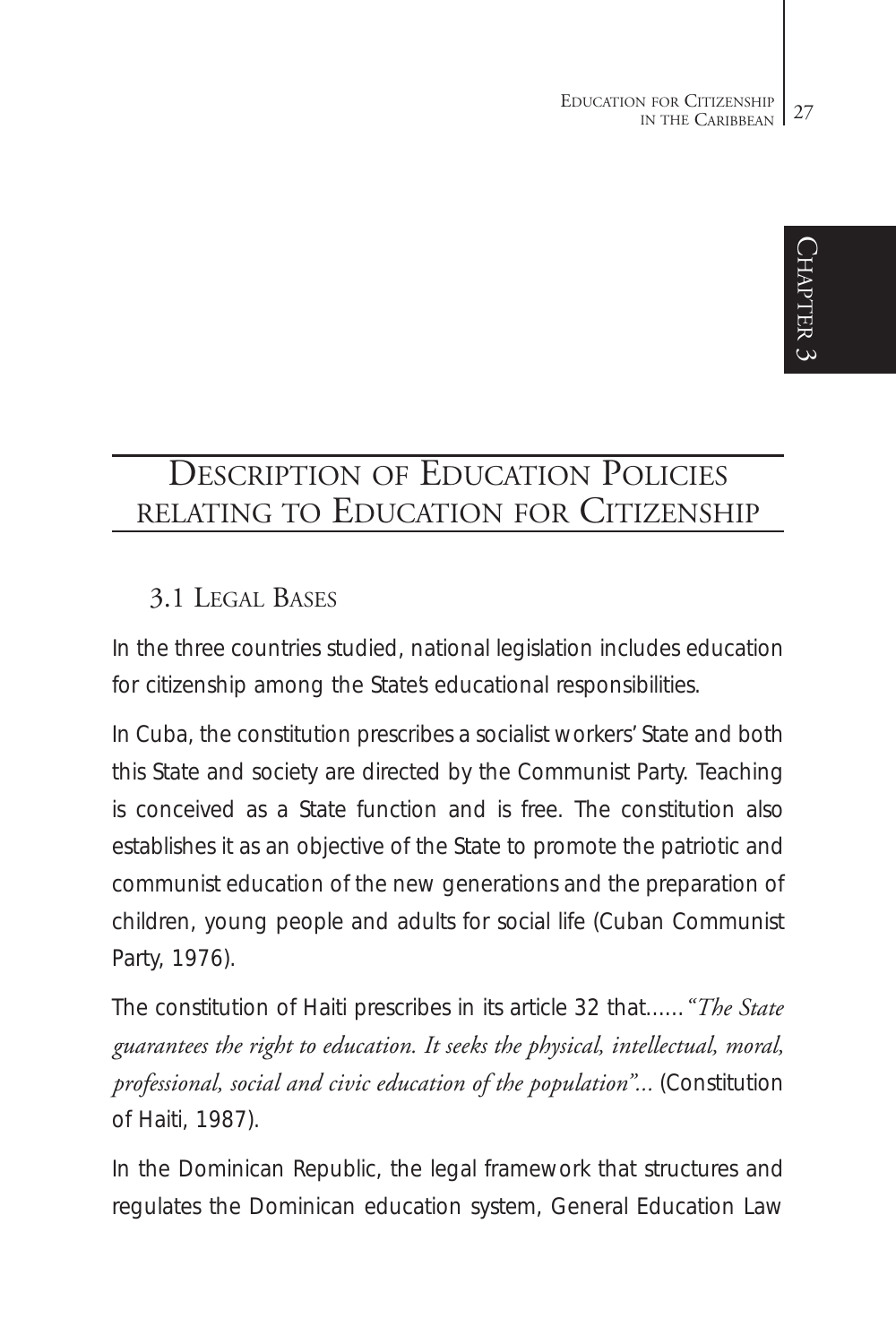*66´97, includes among the principles, functions and purposes of this system the strengthening of a democratic culture through the education of participatory subjects with the ability to exercise their rights and responsibilities as citizens.*

*The General Education Law establishes among its purposes..."fostering collaboration and solidarity among Dominicans and knowledge and practice of participatory democracy as a way of coexistence that allows all citizens to exercise the right and duty to intervene actively in decision making aimed at the common good"... (Education Law 66´97).*

#### 3.2 CURRICULAR POLICIES

*The main curricular regulations relating to education for citizenship in the three countries studied are described below.*

#### 3.2.1 CURRICULAR POLICIES IN CUBA

*In Cuba, the main guidelines for education up to the school year 2003- 2004, issued by the Ministry of Education (MINED, n/d), state that:*

*Political-ideological training continues to be the main day-to-day priority, with special emphasis on the teaching of History. This effort conceives school education as the basic means for instilling revolutionary convictions in pupils and aims to guarantee that school should be the political-pedagogical unit where all are educated and participate in the tasks required by the revolution, particularly as regards work for the patriotic-military and internationalist education system.*

*In ministerial resolution No.90/98, the Cuban Ministry of Education elaborates on these guidelines, indicating that*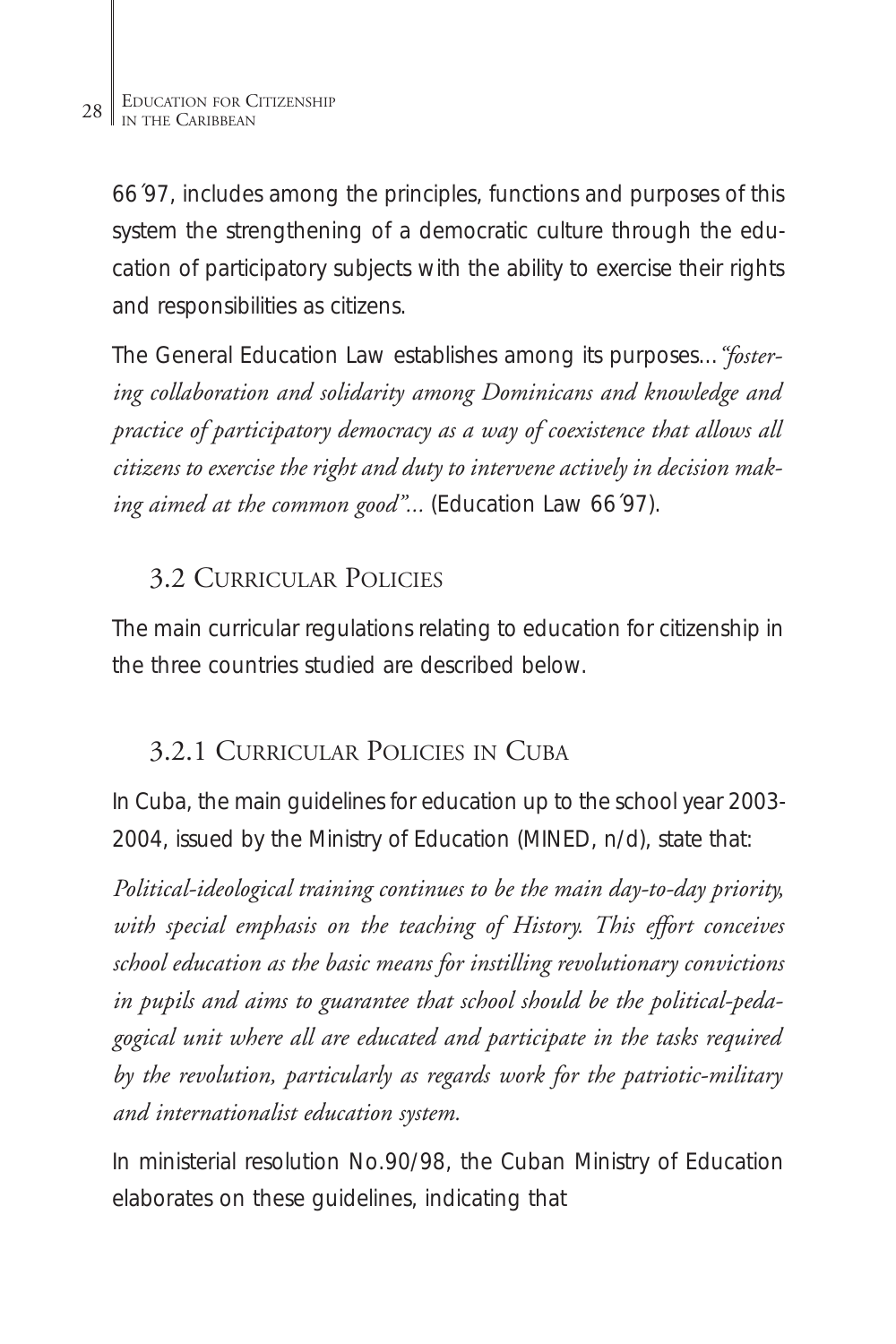*..."The curriculum for each grade and each subject at the different levels of teaching must lead to the communist education of the new generations, based on two essential aspects of education which we must concentrate on: the first, patriotic, revolutionary, civic education; the second, education for work and economic efficiency, through which are fostered permanent convictions and behaviors in pupils both inside and outside the classroom"... (MINED, 1998).* 

#### EDUCATIONAL OBJECTIVES FOR THE PRIMARY LEVEL<sup>1</sup>

*The general objectives for the primary level, responding to the various areas of pupils' development and relating in turn to education for citizenship and specified by levels and grades, are as follows:*

- *To express feelings of love for the country, the Revolution and its* п. *symbols, as well as admiration and respect for the country's heroes and martyrs and a desire to follow their example, in line with their age. To show feelings of repudiation towards all those who in any way offend their country.*
- *To feel self-respect, and to show affection, honesty, decency, mod*o. *esty, courtesy and solidarity in their relations with their families, teachers, schoolmates and all other people they have contact with.*
- *To feel happy to be a school student and a good "pionero" (mem*п. *ber of the communist youth movement), to meet the demands of school and the communist youth movement, as well as the basic standards of good manners and to be prepared to constantly improve these aspects through active criticism and self-criticism.*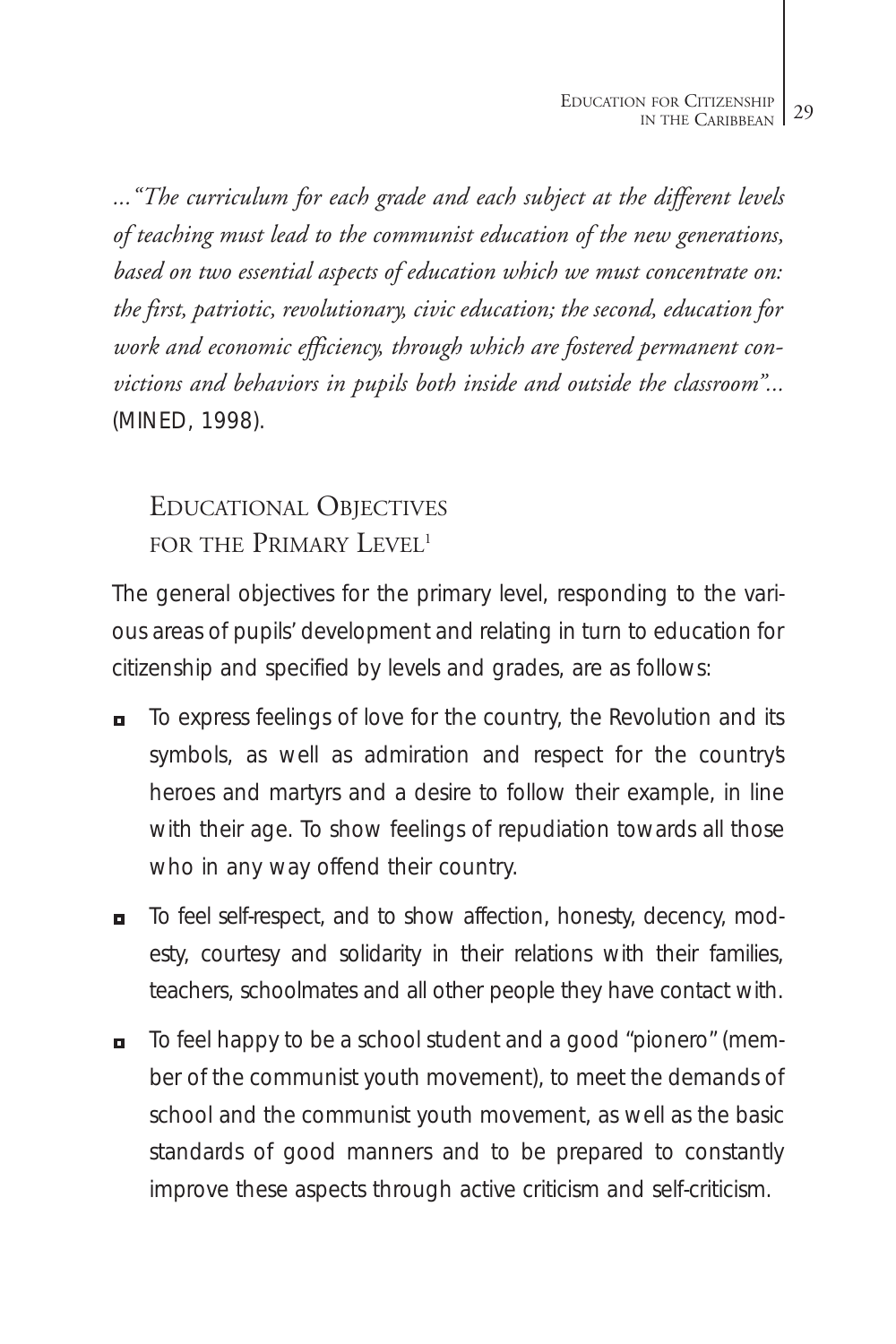## $30 \parallel$  EDUCATION FOR CITIZENSHIP

- o. *To show a hard-working, responsible attitude to tasks charged to them, to value the importance of work and their own work specifically, as well as showing respect and admiration for the trades and professions most needed by the country, and for workers in general.*
- *To take care of and value school materials, water and electricity,* α. *appreciating the importance of these actions.*
- *To comply with measures for hygiene and for the protection of* п. *themselves, their belongings, their school and the environment, as well as showing concern for the conservation of their community's natural and cultural heritage and the saving of resources.*
- *To know and be able to assess the basic contents of the* o. *Constitution of the Republic and the main events that occur around them and in their country. To be informed of the main international events and evaluate them according to their age.*
- *To have mastered knowledge of essential elements relating to the* O. *preservation of life and their environment when faced with natural disasters, and with regard to preparation for defense, and to recognize basic aspects of human sexuality, thus establishing the basis for a responsible, healthy sexuality and a clear understanding of their respective genders.*

*To advance in this view of education, it is proposed that the purpose of primary school is to contribute to the overall formation of the school child's personality, fostering from the earliest grades the internalization of values (knowledge and orientations) that will gradually*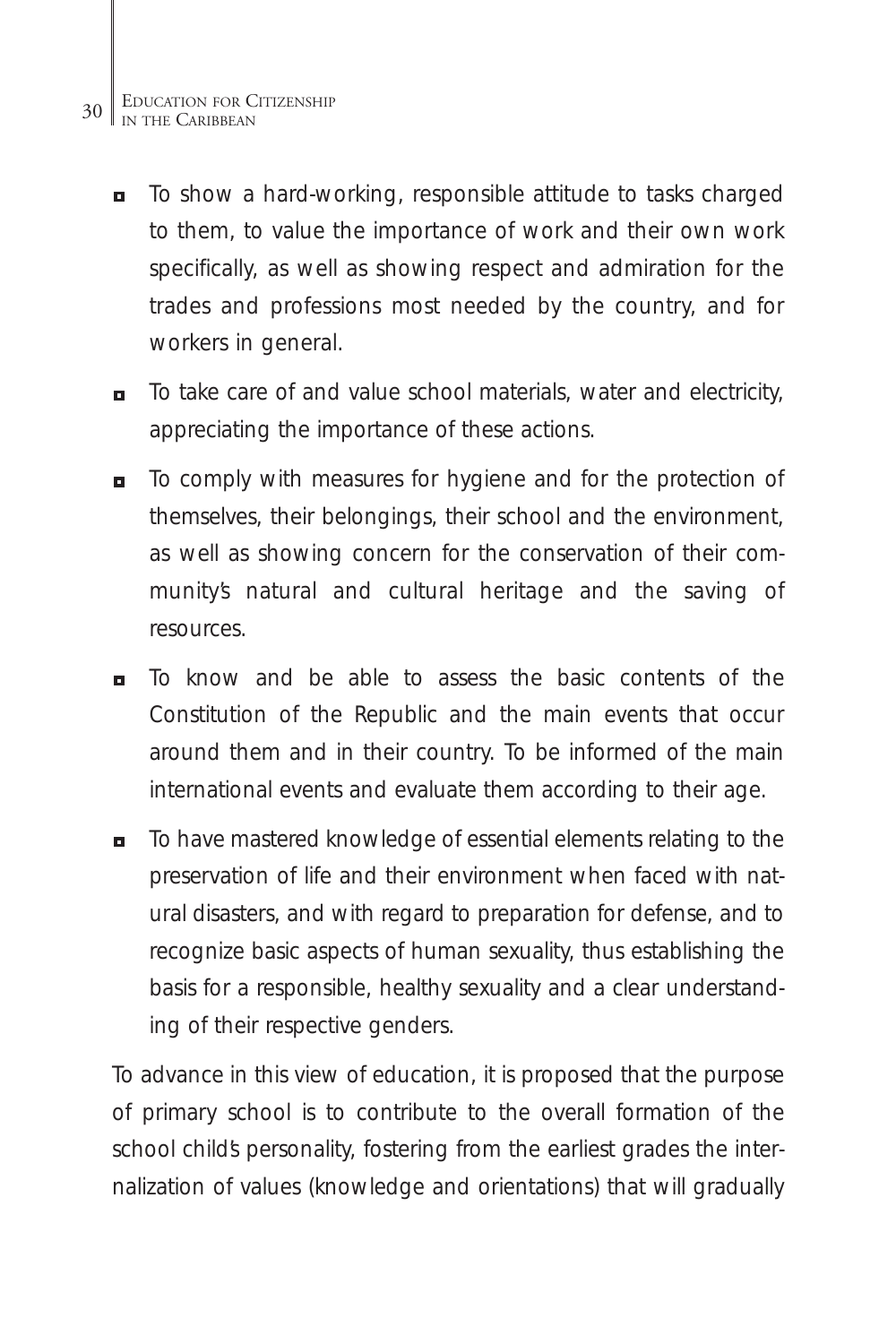*be reflected in their feelings, ways of thinking and behavior, in line with the system of values and ideals of the Cuban socialist revolution (MINED, 1998).*

#### OBJECTIVES FOR BASIC SECONDARY EDUCATION

*The general educational objectives for (students of) basic secondary education can be summarized as follows:*

- *To show patriotism in rejecting American imperialism for its atti*o, *tude towards Cuba, respect and loyalty to the heroes and martyrs of the country.*
- *To be fully aware of the constitutional duties and rights of the* α. *Cuban citizen.*
- *To decide how to continue their studies, in order to pursue a pro*п. *fession that is needed by their community.*
- *To pose and resolve day-to-day problems, showing a scientific,* п. *responsible understanding of the environment.*
- $\blacksquare$ *To show correct habits of coexistence and physical and mental health, expressed in their appropriate personal appearance and in responsible, decent, honest behavior in their different relations.*

#### EDUCATIONAL CONTENTS

*The main contents relating to education for citizenship as specified for basic secondary education (MINED, n/d) are:*

*Contents of patriotic, military and internationalist education* п.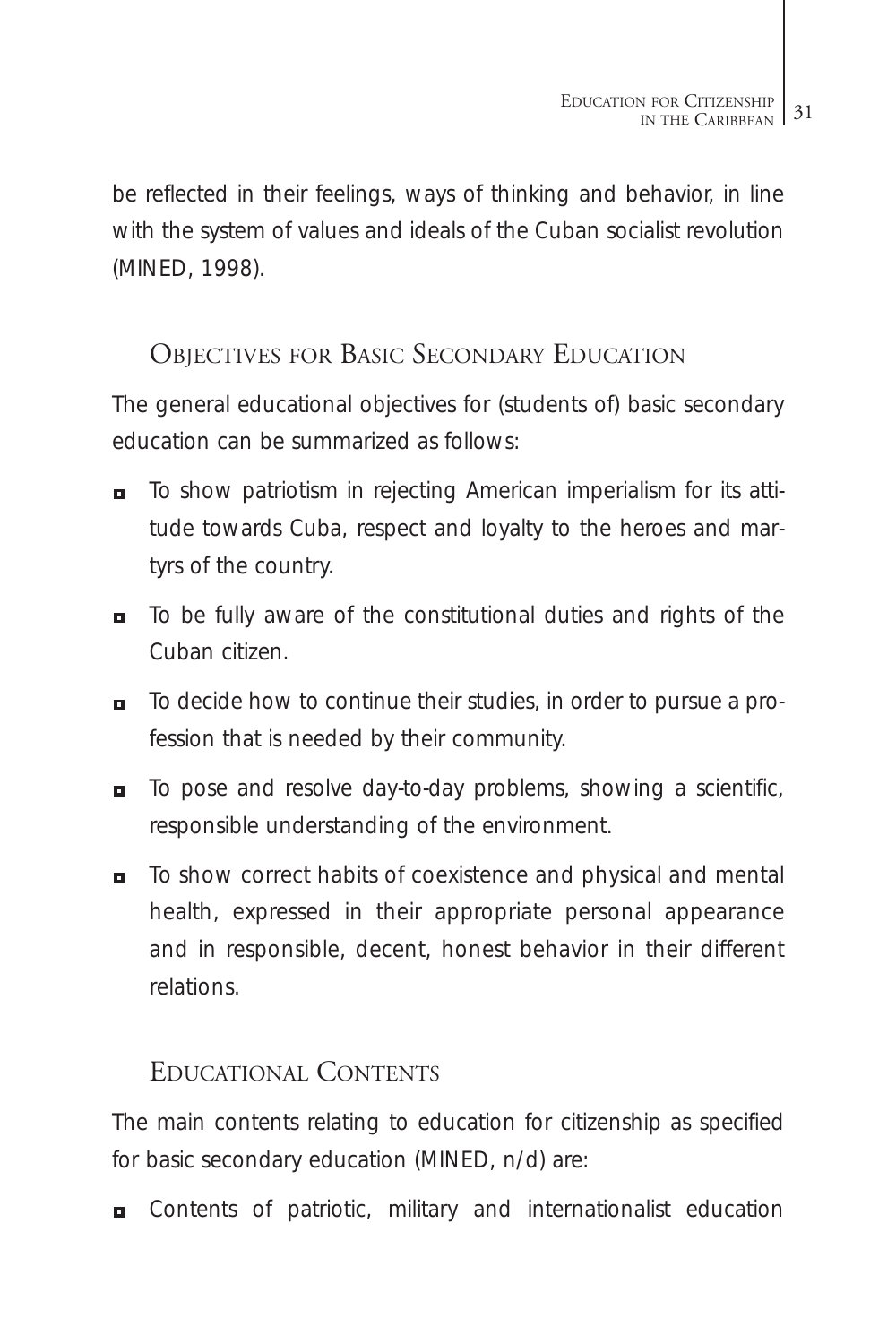*including mastery of the main facts that show the aggressive nature of United States governments towards the Cuban nation and the other third world countries.* 

- *To explain the decisive role of the people's unity in the different* п. *stages of Cuban history. To know, respect and be loyal to the thinking, life and revolutionary work of José Martí, Ernesto Guevara and Fidel Castro, among other figures. To obtain the rank of "Pionero Listo para la Defensa" (Communist Youth Ready for Defense) and to know and admire the achievements of the Revolution as the result of the leading role of the Cuban Communist Party.*
- *Contents of legal education: to be fully aware of the constitu*п. *tional duties and rights of the Cuban citizen and on that basis to comply with and enforce school rules, based on civic education and the system of political and ideological preparation.*

*Furthermore, to know the principles of socialist democracy and their expression in the penal code, in the law relating to the family, children and young people, on the basis of civic education and the system of political and ideological education.*

*Grades 7, 8 and 9 of basic secondary education include the abovementioned common contents of patriotic and legal education and civic education is introduced as a subject in 9th grade.*

*The contents of the subject Civic Education are related to the national symbols, their meaning and regulation; law 42 of 1983; treatment of the history of Cuba's constitutions; study of the Constitution to show the advantages of socialist democracy; work with the people's*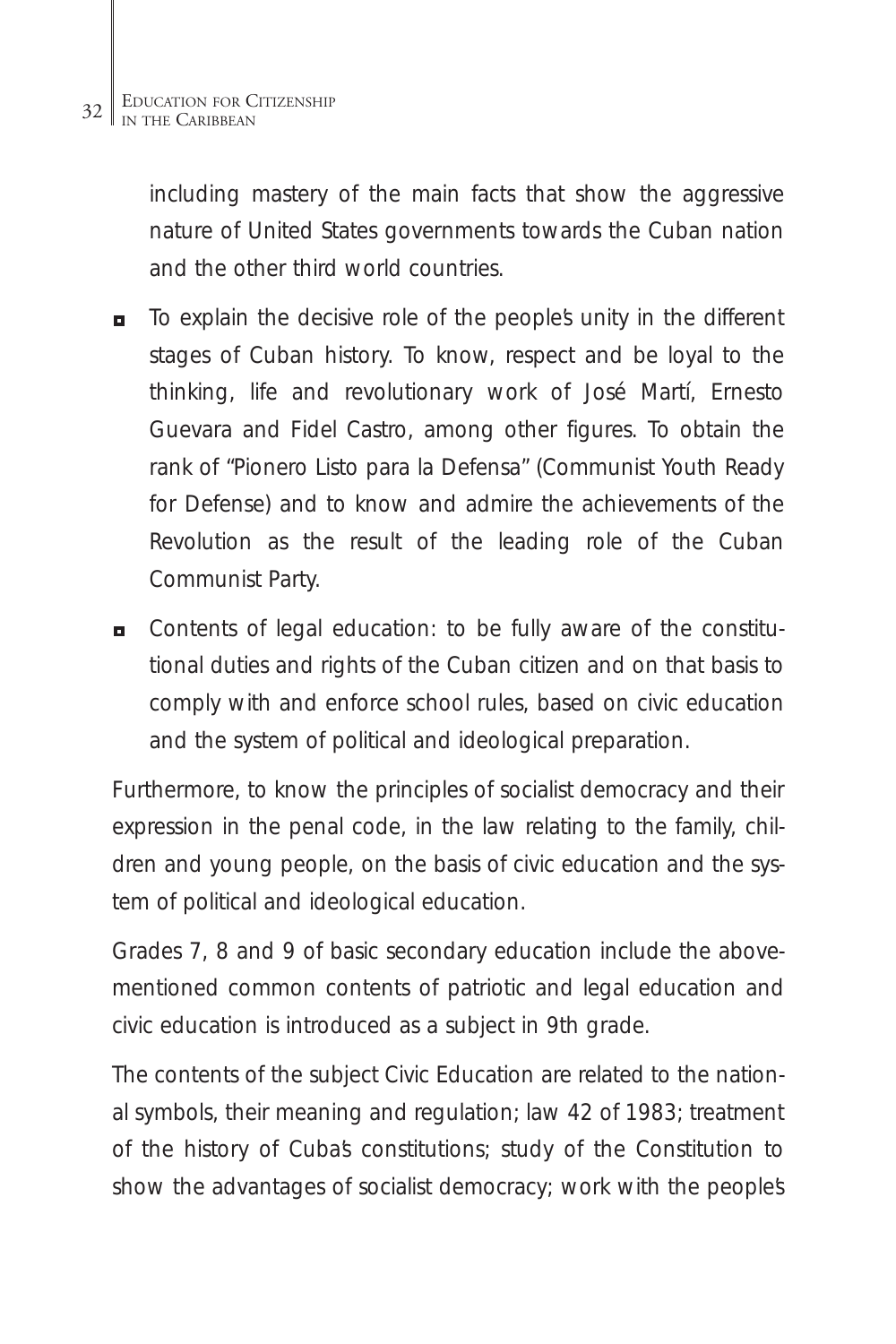*patriotic traditions; the preservation of and respect for the national patrimony; the defense of the socialist country and internationalism in our history.*

*Patriotic, legal and civic education is posed as key to instigating the "battle for ideas" to preserve in young people the values of the revolution and of socialism and to counteract the effects of capitalism. Therefore, school is conceived as the center of political and ideological work to reinforce the inculcation of the established values, discipline and responsibility (MINED, 1998).*

#### **TEXTBOOKS**

*The contents of the textbooks for second, third and fourth grade of primary school specify topics connected with patriotic education. The textbook "The world we live in" for second and third grade includes topics connected with the country's symbols, anniversaries and heroes.* 

*The textbook "Civic education" for fifth grade includes topics connected with family co-operation, the concept of country and the symbols of the Cuban nation, love and defense of the socialist homeland, the Constitution and other laws; the organization of the nation; internationalism; work and workers; life in socialist Cuba, which includes the rights of all citizens (MINED, 1999).*

*In the ninth grade of basic secondary school, the civic education textbook goes into greater detail on relations with the family, work in socialism, patriotism, proletarian internationalism, the political organization of Cuban society, socialist legislation and life in Cuba.*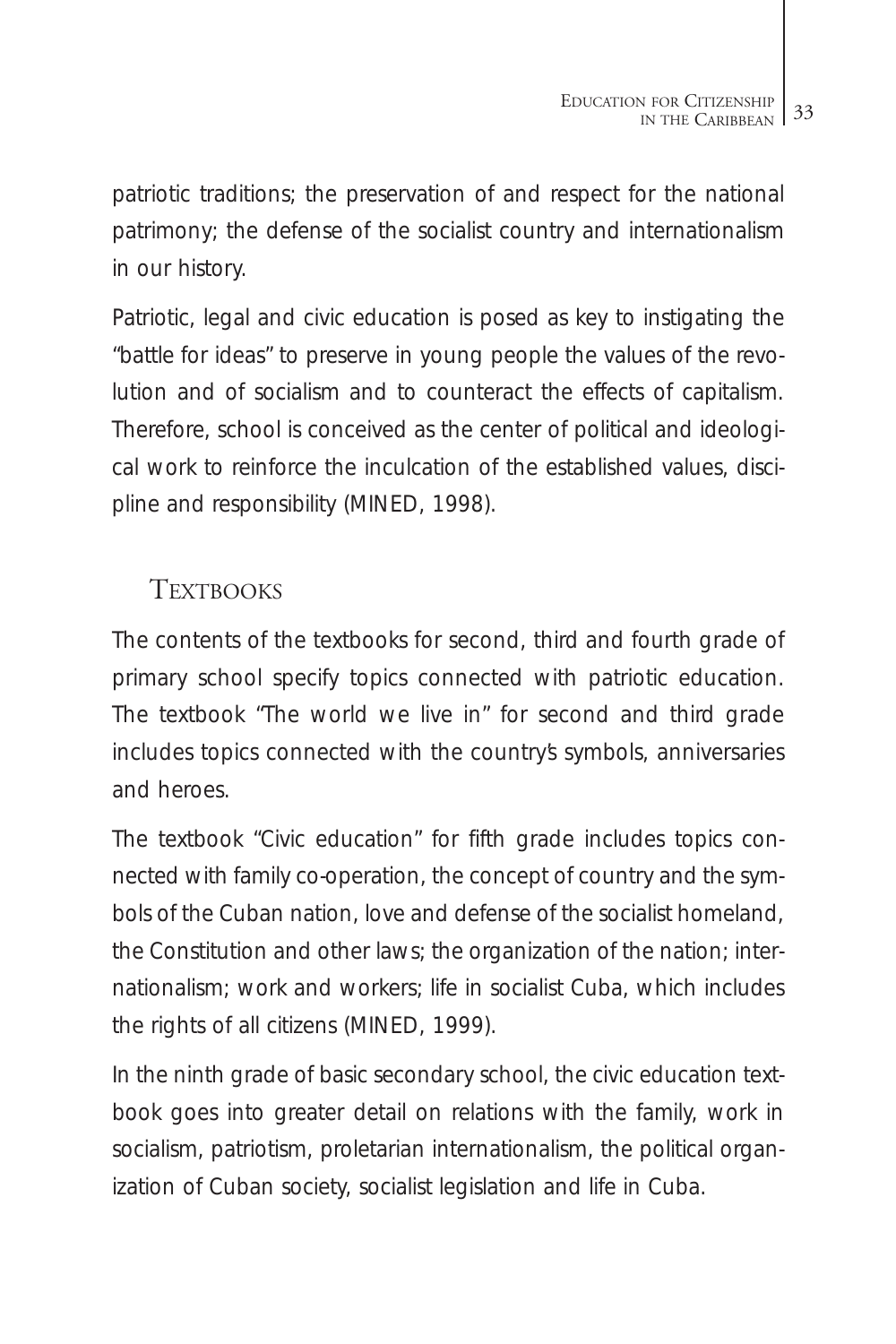34 EDUCATION FOR CITIZENSHIP<br>IN THE CARIBBEAN

#### 3.2.2 CURRICULAR POLICIES IN HAITI2

*Civic Instruction was a curricular subject in Haitian education until 1997-1998. From the end of the nineties this subject underwent a process of review by the Ministry of Education. Currently it is called "Education for Citizenship" and a framework programme was drawn up including the development of teaching materials for training and intervention in the classroom. According to the UNESCO educational expert in Haiti, Dr. Georges Melisirr, this programme has not been systematic and has lost dynamism due to the country's critical political and economic situation.*

*The curriculum for the three cycles of basic education from first to ninth grade entitled Education for Citizenship (Education à la citoyenneté) was drawn up by the Department for Curriculum and Quality of the Ministry for National Education, Youth and Sports for compulsory application as from September 2001 in all Haitian schools.*

*Official justification for the programme relates to the crisis of values, the problems of the family, the dysfunctional nature of Haitian society in its transition to democracy, together with the social demand for* education for citizenship. The programme's novelty lies in the fact that *it proposes three types of skills for citizenship education: experiential, cognitive and emotional.*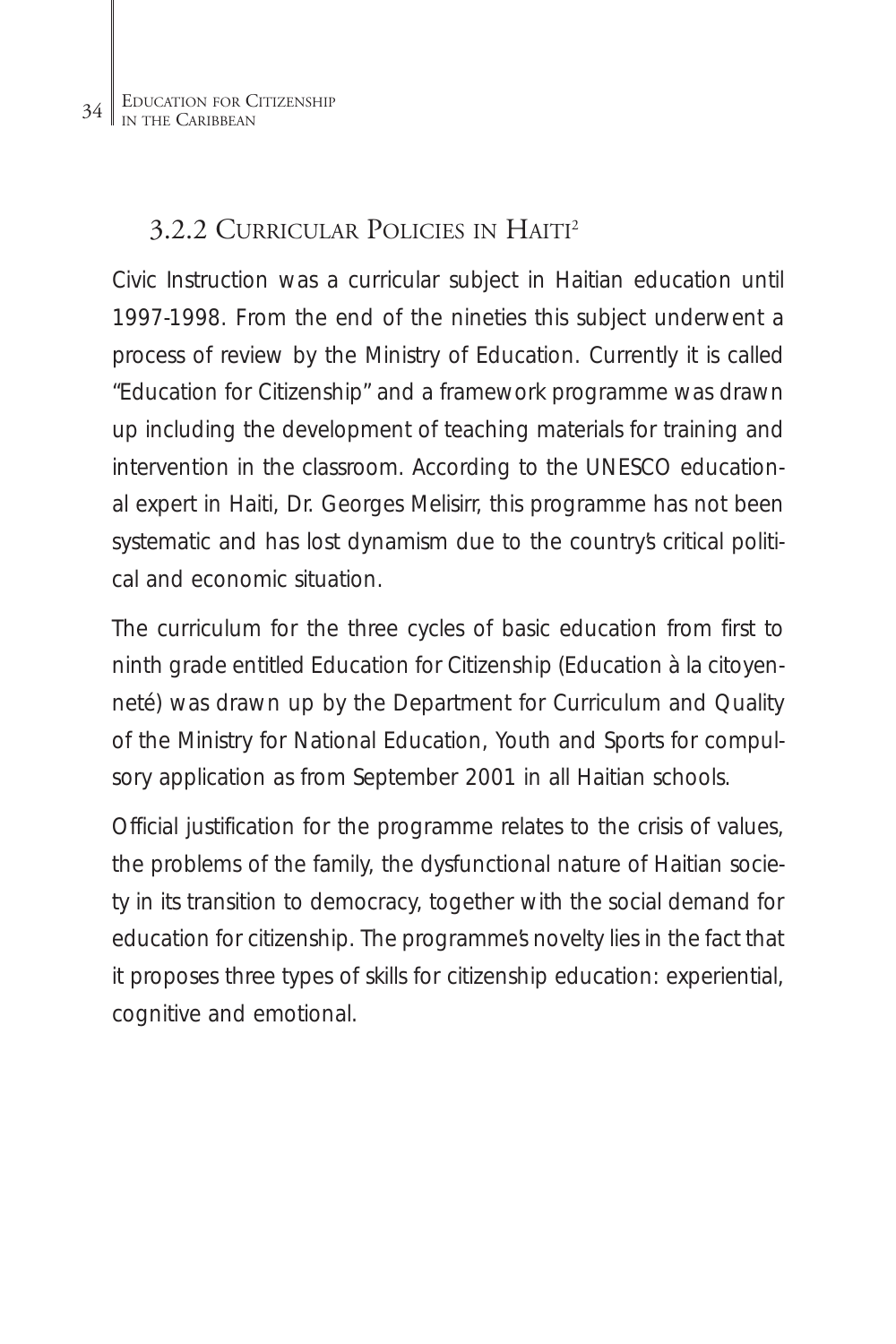#### *CONTENTS AND COMPETENCES IN HAITI'S EDUCATION FOR CITIZENSHIP PROGRAMME*

#### *1) TOPIC: IDENTITY*

*COMPETENCES FOR THE END OF THE FIRST CYCLE:*

- *Describe the distinctive traits of ones personal and family identity.*  .
- *Accept positively the elements that define ones personal and fami*о. *ly identity.*

*COMPETENCES FOR THE END OF THE SECOND CYCLE:*

- *Identify the characteristics of ones community.* α.
- *Explain the functioning of different community organizations.* α.
- *Express ones feelings of belonging to the community.* o. *Become involved in actions that demonstrate ones interest in the community.*

*COMPETENCES FOR THE END OF THE THIRD CYCLE:*

- *Describe the elements that characterize the nation.*  α.
- *Identify the elements of Haitian identity.* α.
- *Explain each of the elements that make up Haitian identity.* o. *Express the feelings and behaviors that reflect Haitian identity.*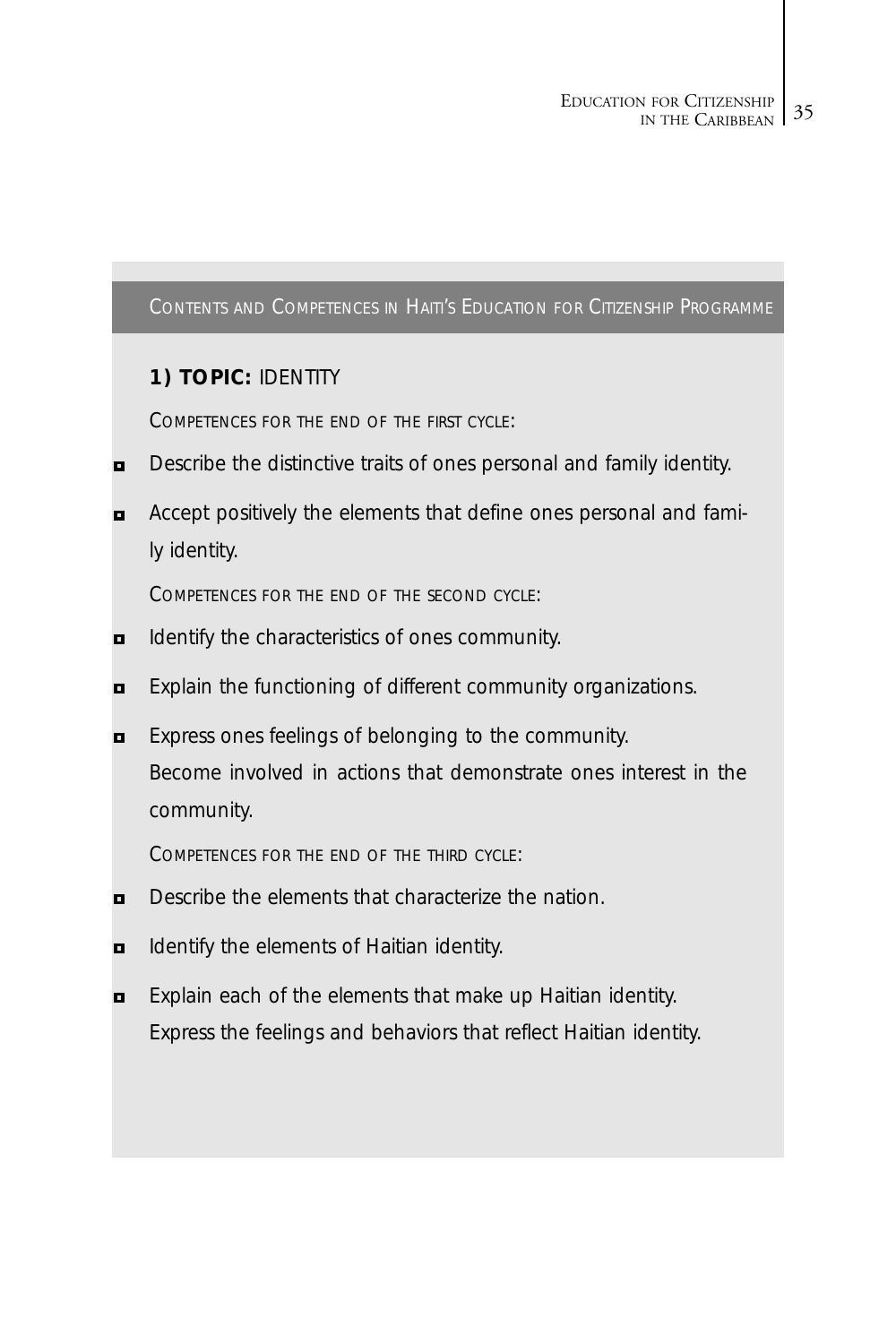#### *2) TOPIC: RIGHTS AND DUTIES*

*COMPETENCES AT THE END OF THE FIRST CYCLE:*

- *Identify the obligations of the family and the school towards children.* α.
- о. *Describe the responsibilities of the family and the school towards children.*
- *Describe children's responsibilities towards family and school.* o *COMPETENCES AT THE END OF THE SECOND CYCLE:*
- *Identify the community's obligations towards children.* п.
- *Describe children's responsibility towards the community.* α.
- o *Explain children's duties to the community.*
- *Get involved in community service.* α.

*COMPETENCES AT THE END OF THE THIRD CYCLE:*

- α. *Identify the elements that define the concept of the citizen.*
- *Identify the State's obligations to children.* о.
- *Describe the State's responsibilities to children.* α.
- *Explain children's duties to the State.*  о.
- *Apply in daily life the rules fixed by the State.* о.
- *Get involved in activities in the service of the State.* α.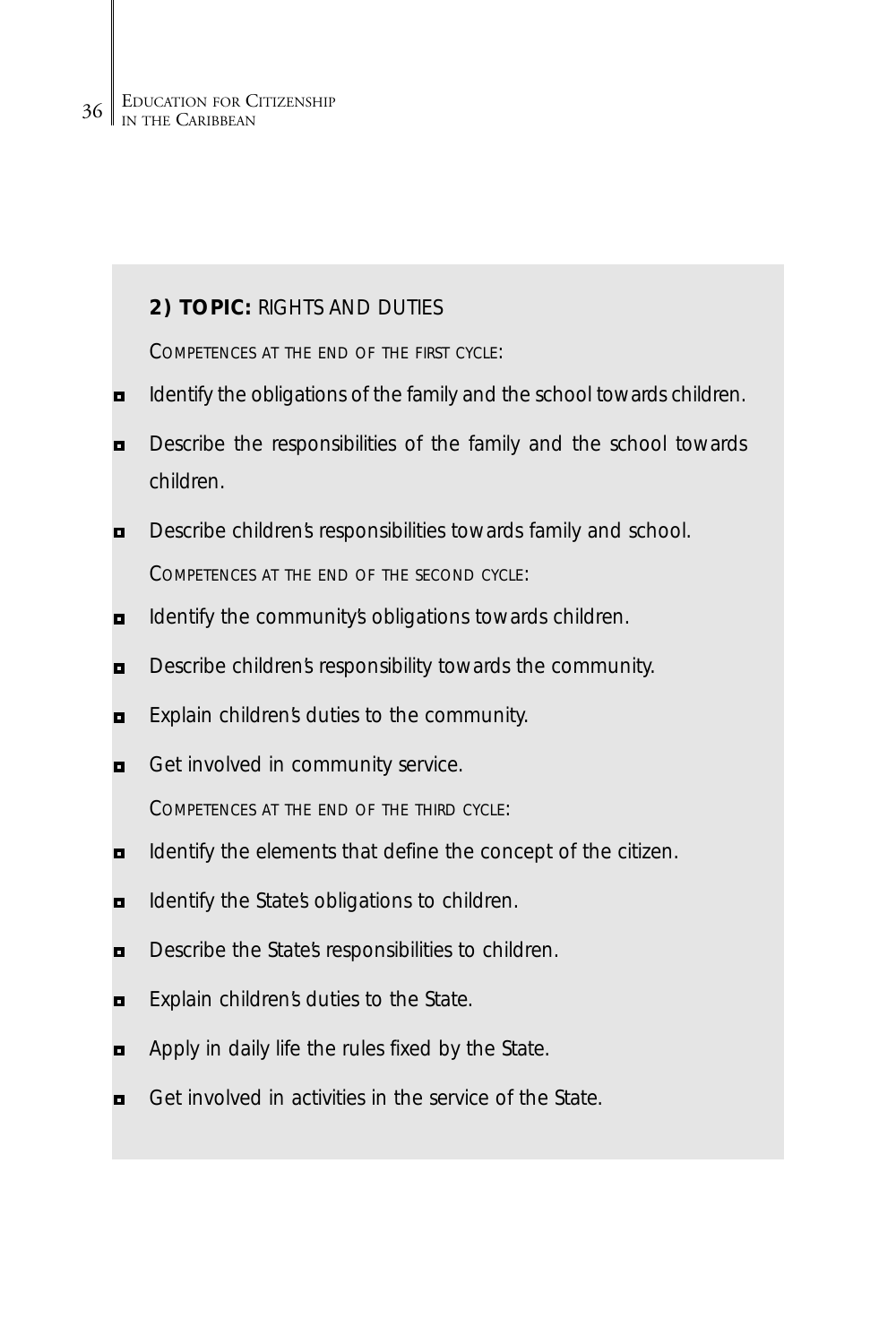### *3) TOPIC: CULTURE OF PEACE*

*COMPETENCES AT THE END OF THE FIRST CYCLE:*

- *Identify a conflict in ones personal environment.*  α.
- *Explain the causes and impacts of the conflicts in ones personal envi*о. *ronment.*
- *Explore the personal values that may be the source of the conflict.* α.
- o *Choose a method for managing the conflict.*

*COMPETENCES AT THE END OF THE SECOND CYCLE:*

- *Analyze the causes and consequences of the conflicts in ones* α. *school and family environment.*
- *Within the school environment apply personal and family values* α. *favorable to peace.*
- α, *Describe the competences and attributes of a mediator.*
- *Apply (master) mediation techniques for the resolution of conflicts.* α. *COMPETENCES AT THE END OF THE THIRD CYCLE:*
- *Understand the various issues at stake in a conflictual situation.*  п.
- *Be prepared to discover the common, complementary and oppos*o. *ing interests for resolving a conflict situation.*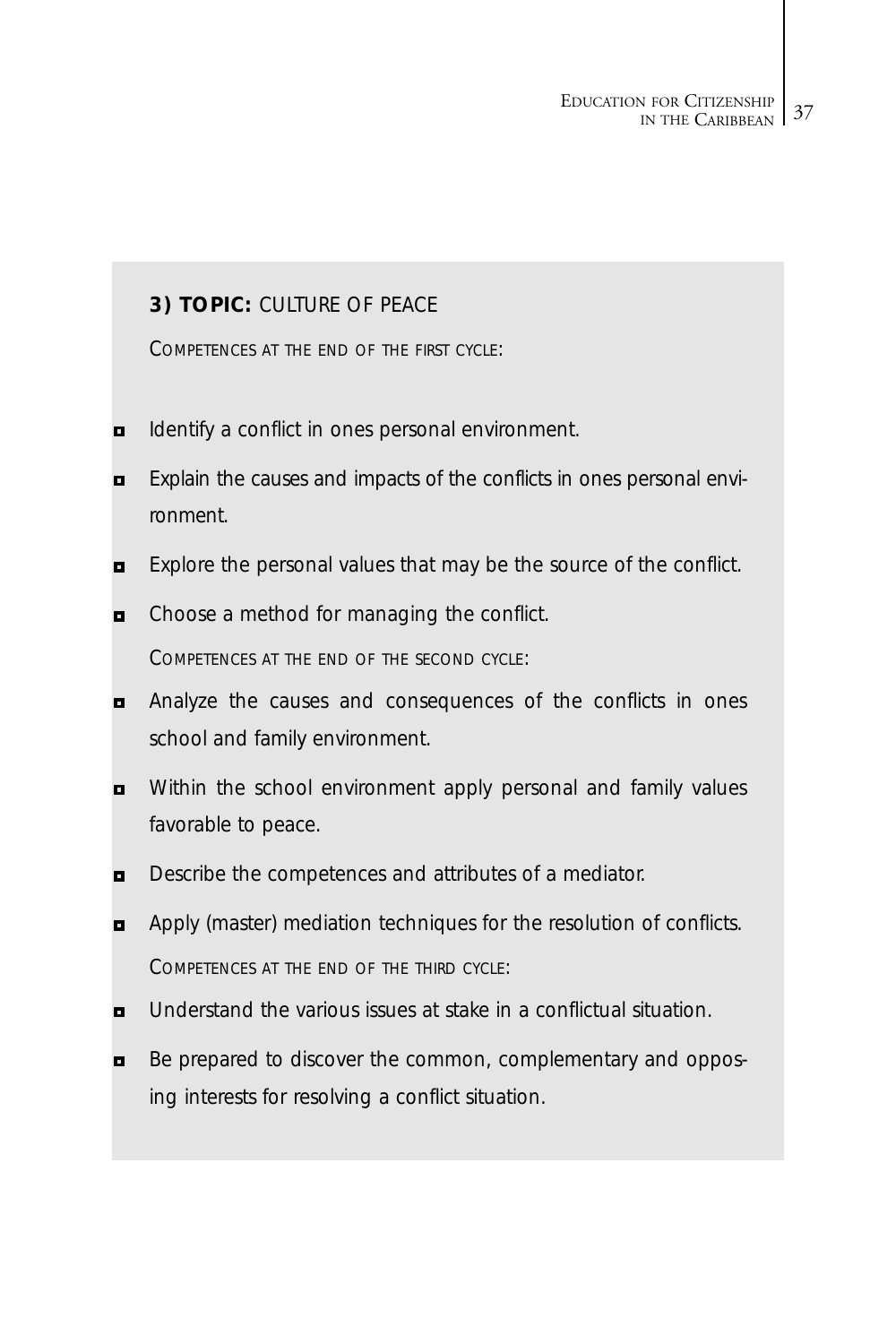*Integrate techniques for establishing positive peace in the everyday* α. *life of the school.*

### *4) TOPIC: SOLIDARITY*

*COMPETENCES FOR THE END OF THE FIRST CYCLE:*

- *Explore manifestations of solidarity in family, school and community.* o.
- *Identify elements of solidarity in community and society.* α.
- *Accept positively manifestations of solidarity.* α.
- о. *Undertake actions which contribute to collective solidarity.*

### *5) TOPIC: SAFETY*

*COMPETENCES FOR THE END OF THE FIRST CYCLE:*

- *Interpret the symbols relative to ones safety and that of others.*  o
- *Apply rules relating to personal and collective safety to actual situations.* α. *COMPETENCES AT THE END OF THE SECOND CYCLE:*
- *Identify the different institutions whose function it is to ensure pro*α, *tection of citizens.*
- *Get involved in activities that aim to protect citizens' lives and pos-*0 *sessions.*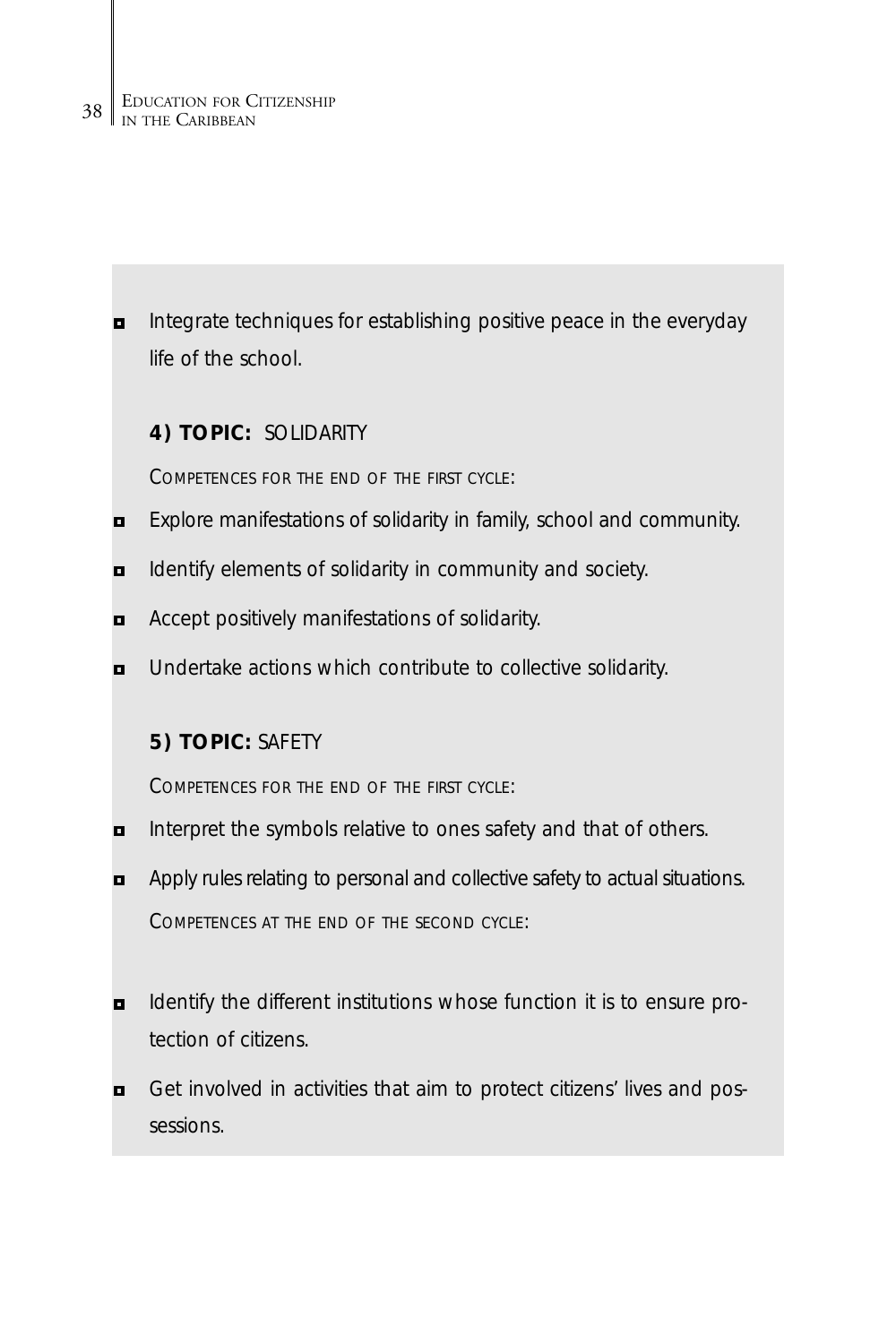*COMPETENCES FOR THE END OF THE THIRD CYCLE:*

- *Identify the different institutions charged with ensuring the defense of* α. *the national territory and of citizens.*
- *Get involved in activities that aim to protect life.* α.

### *6) TOPIC: STATE/DEMOCRACY*

*COMPETENCES FOR THE END OF THE FIRST CYCLE:*

- o. *Identify the elements which define democracy.*
- *Identify the elements which define the State.* α.
- *Explain the modus operandi of the democratic State.*  α.
- *Express ones expectations with regard to a social and democratic envi*о. *ronment (family and school); and a democratic state.*

*COMPETENCES FOR THE END OF THE SECOND CYCLE:*

- *Explain the functions of the different areas of power in the working of* α. *the democratic State.*
- *Actively live according to the rules of democracy.* П.

*COMPETENCES FOR THE END OF THE THIRD CYCLE:*

- *Analyze the functioning of the democratic State.*  o.
- *Get involved in reinforcing democracy in a democratic State.* α.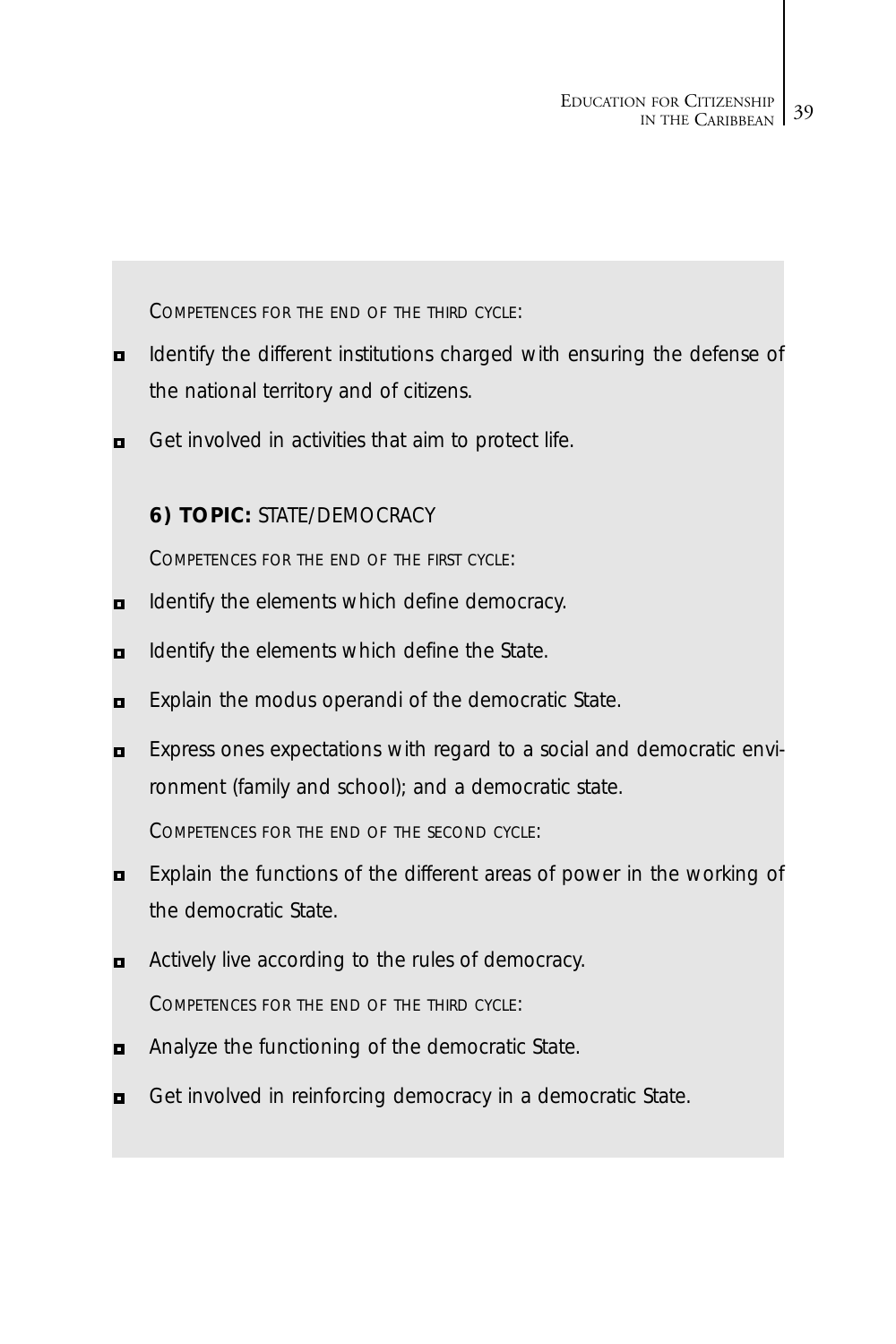$40$   $\Big|$  Education for Citizenship<br>In the Caribbean

### *4) TOPIC: FREEDOM*

*COMPETENCES FOR THE END OF THE SECOND CYCLE:*

- *Explore the different forms of freedom.* o
- *Analyze the relationship between the terms freedom and duty.* α.

### *6) TOPIC: EQUALITY*

*COMPETENCES FOR THE END OF THE SECOND CYCLE:*

- *Recall events or situations demonstrating equal rights and equality* o. *of opportunity for all members of society.*
- *Recall events and situations demonstrating equality of gender* α. *opportunity for all members of society.*
- *Recall events demonstrating both equality of opportunity and the* α. *differences that exist among individuals.*

*COMPETENCES FOR THE END OF THE THIRD CYCLE:*

- *Identify elements that do not foster equality among members of* o. *society.*
- *Get involved in actions that contribute to respect for the principles* α. *of equality.*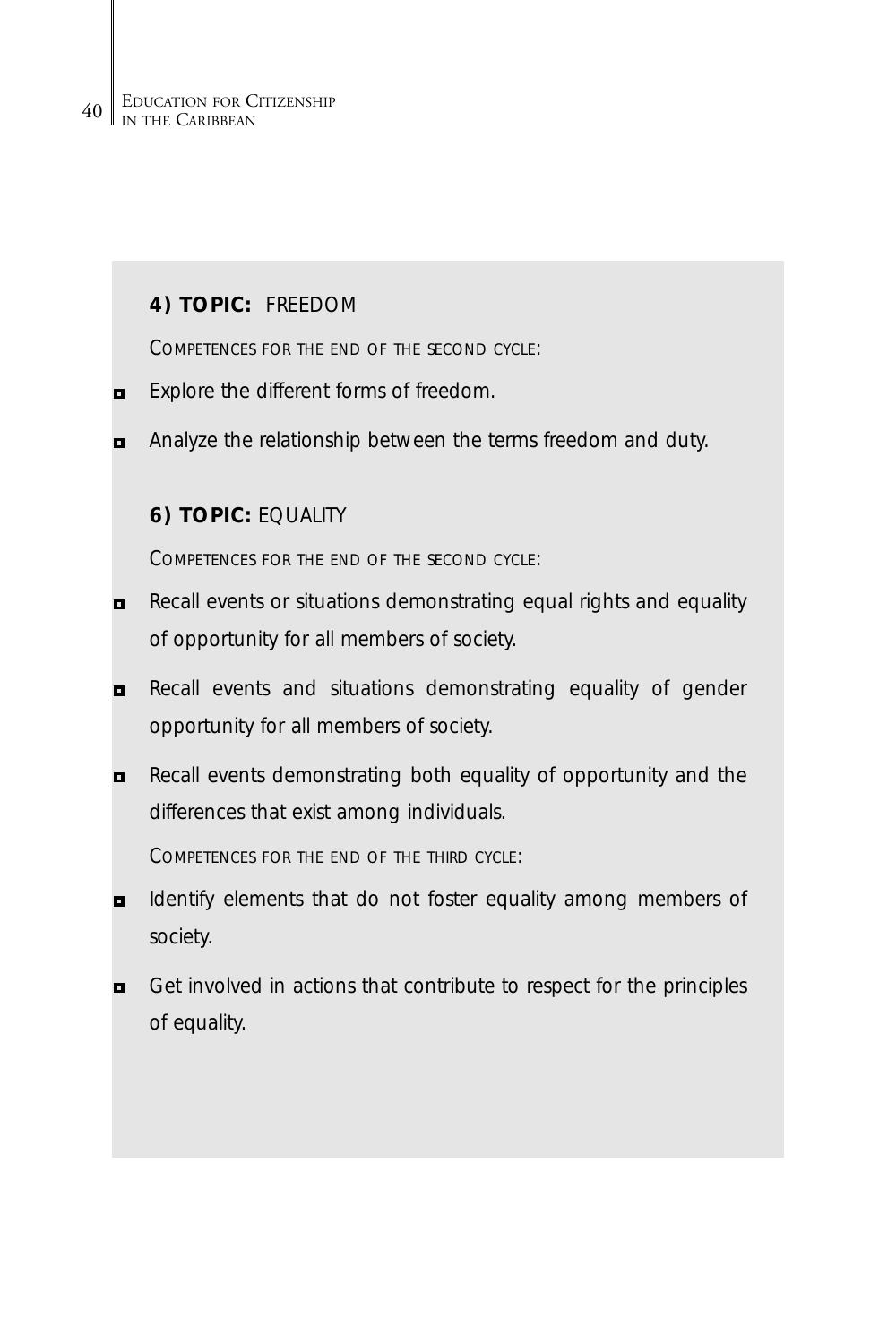### *7) TOPIC: JUSTICE*

*COMPETENCES AT THE END OF THE SECOND CYCLE:*

- *Explain the role of justice in a democratic society.*  $\blacksquare$
- *Identify the main institutions that guarantee justice.*  $\blacksquare$
- *Get involved in promoting justice.* о.

*COMPETENCES FOR THE END OF THE THIRD CYCLE:*

- *Interpret the different forms of justice in society.* o.
- *Get involved in actions that contribute to respect for the principles of* п. *justice.*
- *Express ones opinion regarding the mechanisms of justice in the country.* o.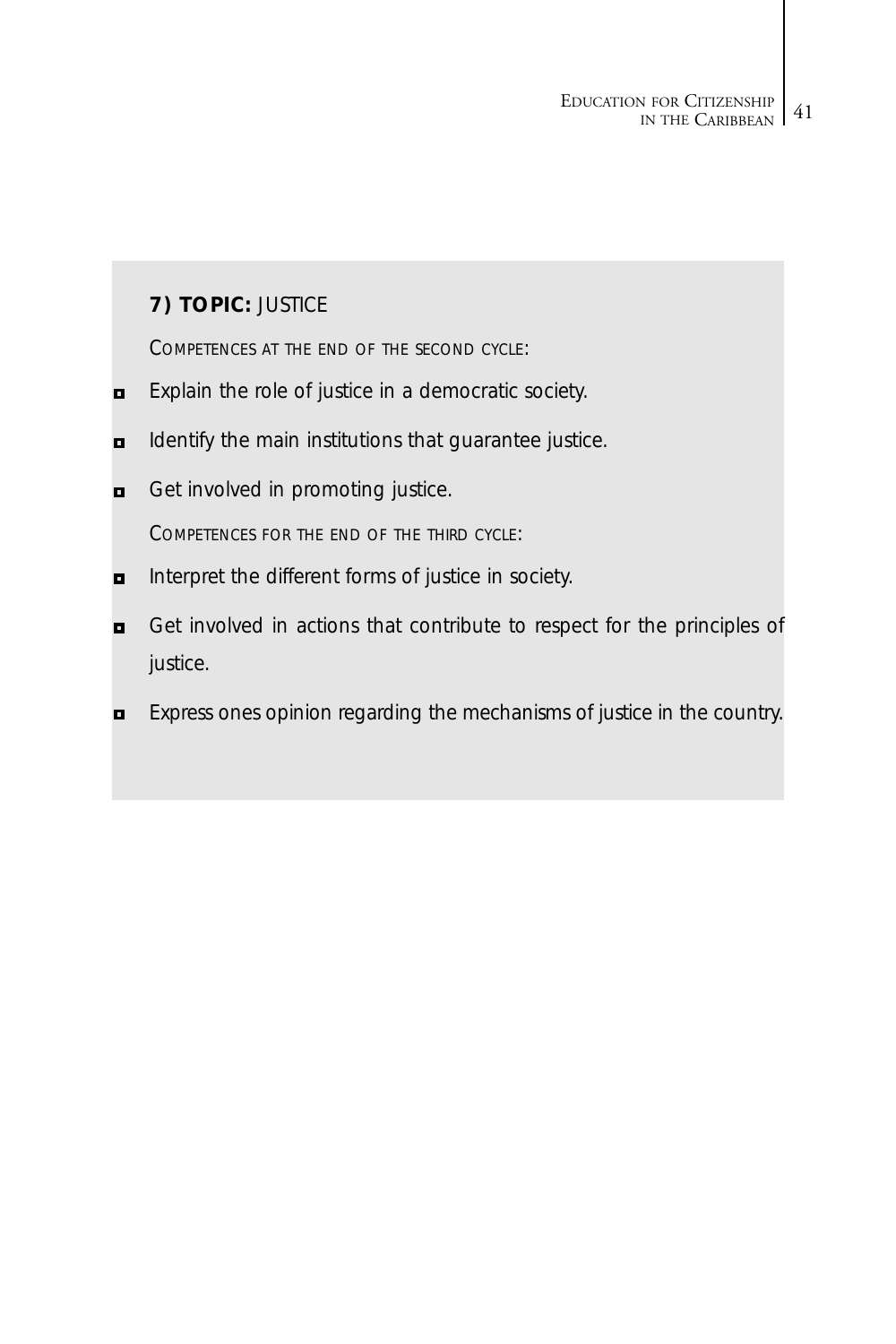### ASPECTS OF EVALUATION

*The competences pupils must acquire in education for citizenship may be evaluated both continuously and at the end of the cycle.*

*At the end of the first cycle, the evaluation will be cumulative, and for the second and third cycle via State examinations. The method of evaluation proposed within the framework of this programme is that of participatory self-evaluation involving the student, subject of the learning, the teacher, manager of the learning and the parents as partners in the learning experience.*

*Within the framework of evaluation for Education for Citizenship, the portfolio becomes an ideal instrument for checking the extent and progress of the student's learning. In fact, contrary to traditional tests, which do not always reveal a true picture of the student's knowledge, the portfolio is a systematic collection made by student and teacher of the work done in class, with a view to evaluating abilities, skills, aptitudes and attitudes connected with specific activities.*

### ADVANTAGES OF THE PORTFOLIO

- *It allows the student to participate in the evaluation process;* o,
- *It provides the student with necessary information on his/her* α. *progress;*
- *It fosters a partnership between student and teacher;* D.
- *It enables parents to see the effort and the achievements of the child;* п.
- *It creates a reciprocal strengthening relationship between cogni*п. *tive and social skills.*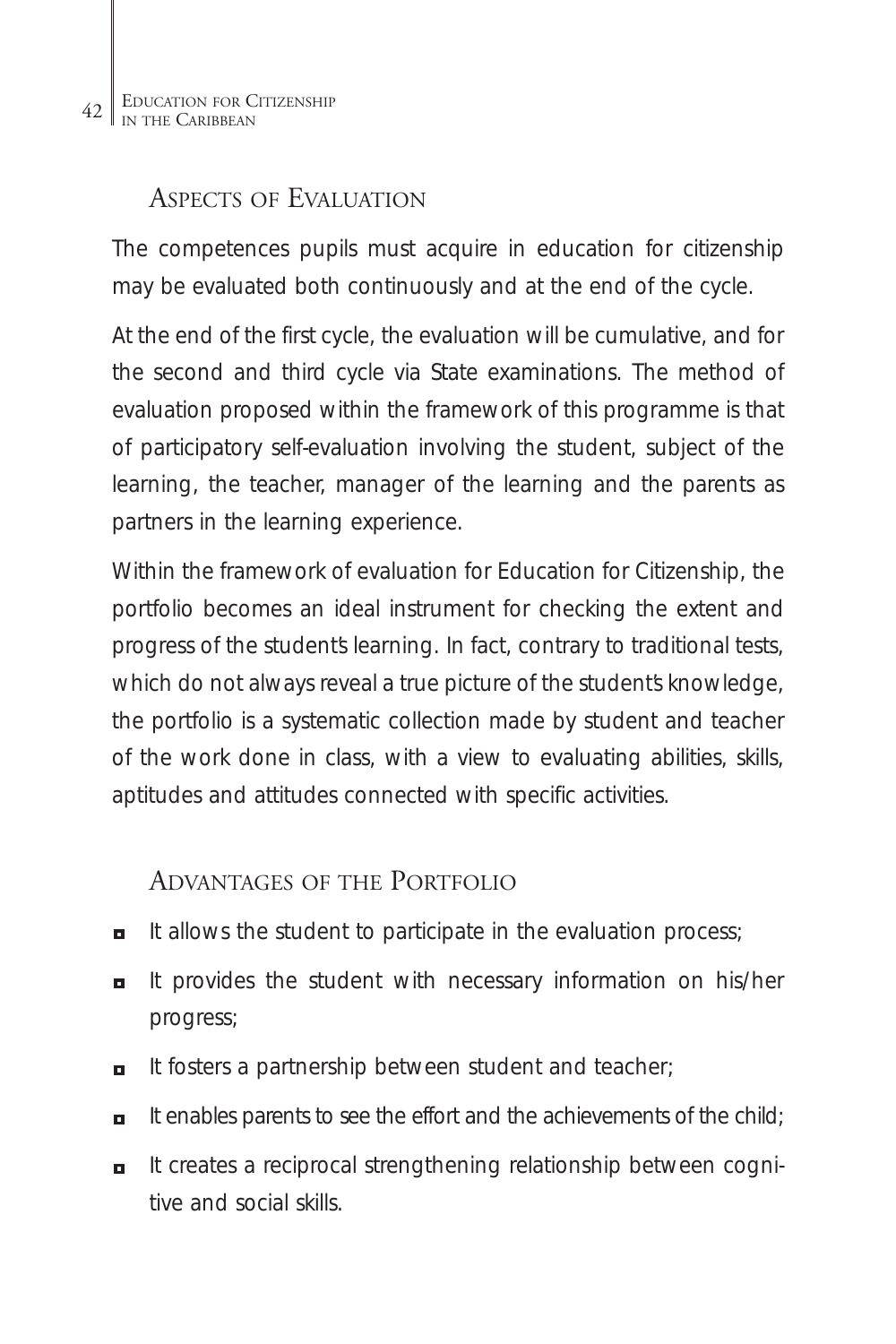*The National Education Plan (2001), in which this programme of Education for Citizenship is included, establishes among its main objectives..."to educate for human rights and citizenship and the promotion of learning about institutions, about the laws of the Republic and acquiring an understanding of the general rules of social and political life"... This plan proposes the development of educational reforms in demand by various social sectors in Haiti.* 

# 3.2.3 CURRICULAR POLICIES IN THE DOMINICAN REPUBLIC<sup>3</sup>

*The curriculum for Dominican pre-university education is articulated in line with the objectives laid down in the education law and with regard to education for democratic citizenship it is proposed..."to prepare human beings for the full exercise of their rights and duties, for the transformation of society, based on justice, peace and participatory democracy"... (SEEBAC, 1995)*

*Furthermore, the curricular reform approved in 1995 seeks..."to guarantee that children and young people can build the knowledge, values and attitudes they require for the permanent development of their quality of life and that of their community and society, as well as for their integration into society and democracy"...(SEEBAC, 1995).*

*Among the functions of the primary education level it is established..."to provide all learners with the education essential for them to develop satisfactorily in society and exercise a conscious, responsible, participatory citizenship within an ethical framework, as well as fostering the creation of a democratic culture where students share a culture of participation"... (SEEBAC, 1995).*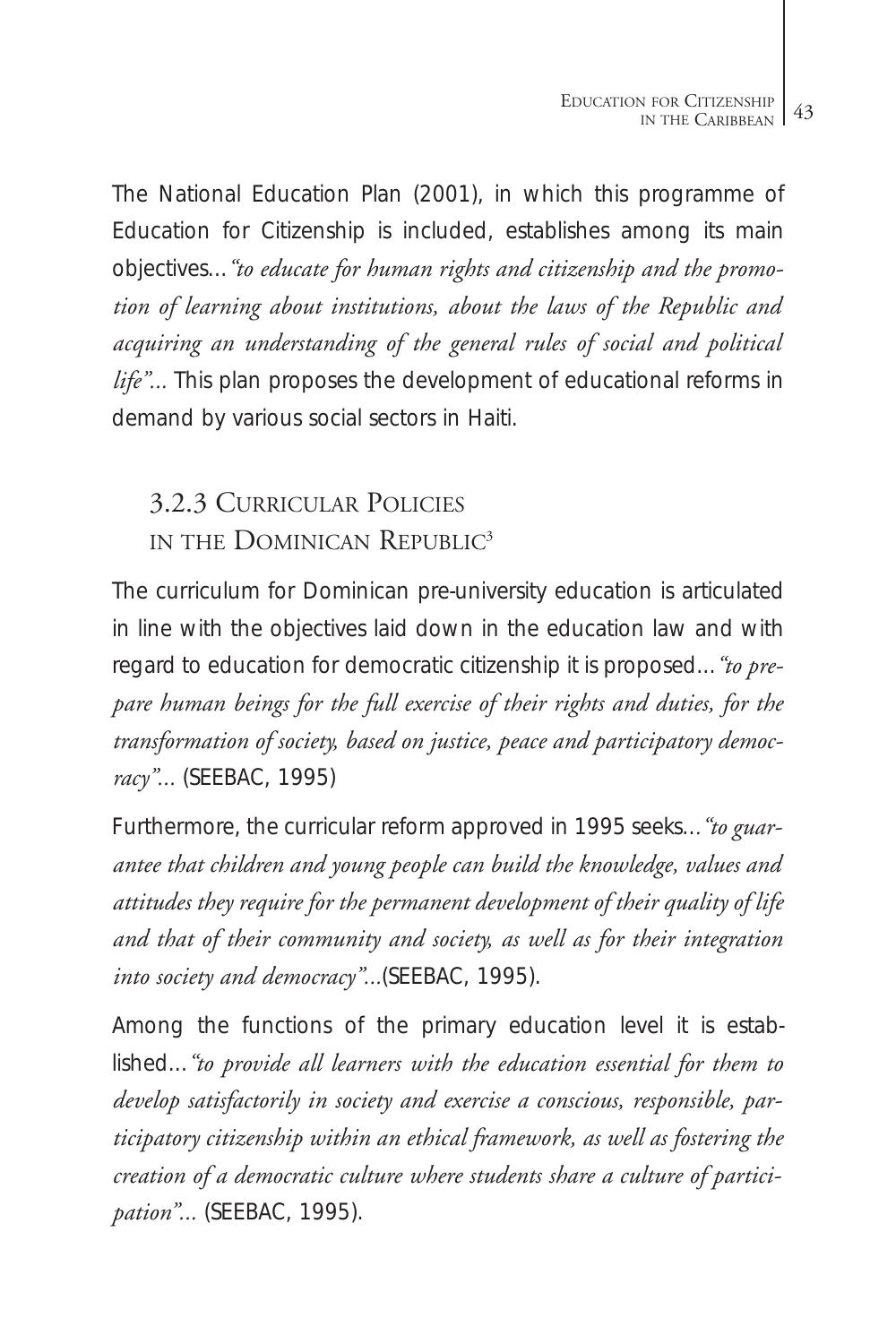*Among the middle education level functions, the law lays down that this must..."promote the education of an individual for a socially productive life that will enable him to fully exercise his rights and fulfill his duties in a democratic, pluralist and participatory society..." (SEEBAC, 1997).*

*For basic (primary) education, the curriculum establishes that as democratic subjects, the objective is for students to be able to..."critically identify and analyze collective needs and goals and to promote and participate in processes of decision-making and follow-up and of co-management in the school and community environment"... (SEEBAC, 1995) As well as:*

- *Respecting the opinions of others, being respectful and tolerant,* o. *resolving conflicts critically and self-critically, using dialogue, participatory and cooperative means of organization, and decisionmaking by agreement and consensus.*
- *Valuing and fostering equity, justice, freedom, respect for cultur-* $\blacksquare$ *al diversity and the defense of quality of life.*
- *Defending their own rights and those of others, as well as that of* α. *all peoples to self-determination.*

*For the secondary level, the curriculum includes among its purposes that the student be able to..."show a democratic attitude and leadership in decision-making, through active, critical, reflective participation, as a subject committed to himself/herself, his/her family, the community, work and society in general"...*

*In 1999, a modification was made to curricular policy through Regulation 3' 99, to include the subject of Moral and Civic Education in all grades in the basic and middle levels, which broadened the*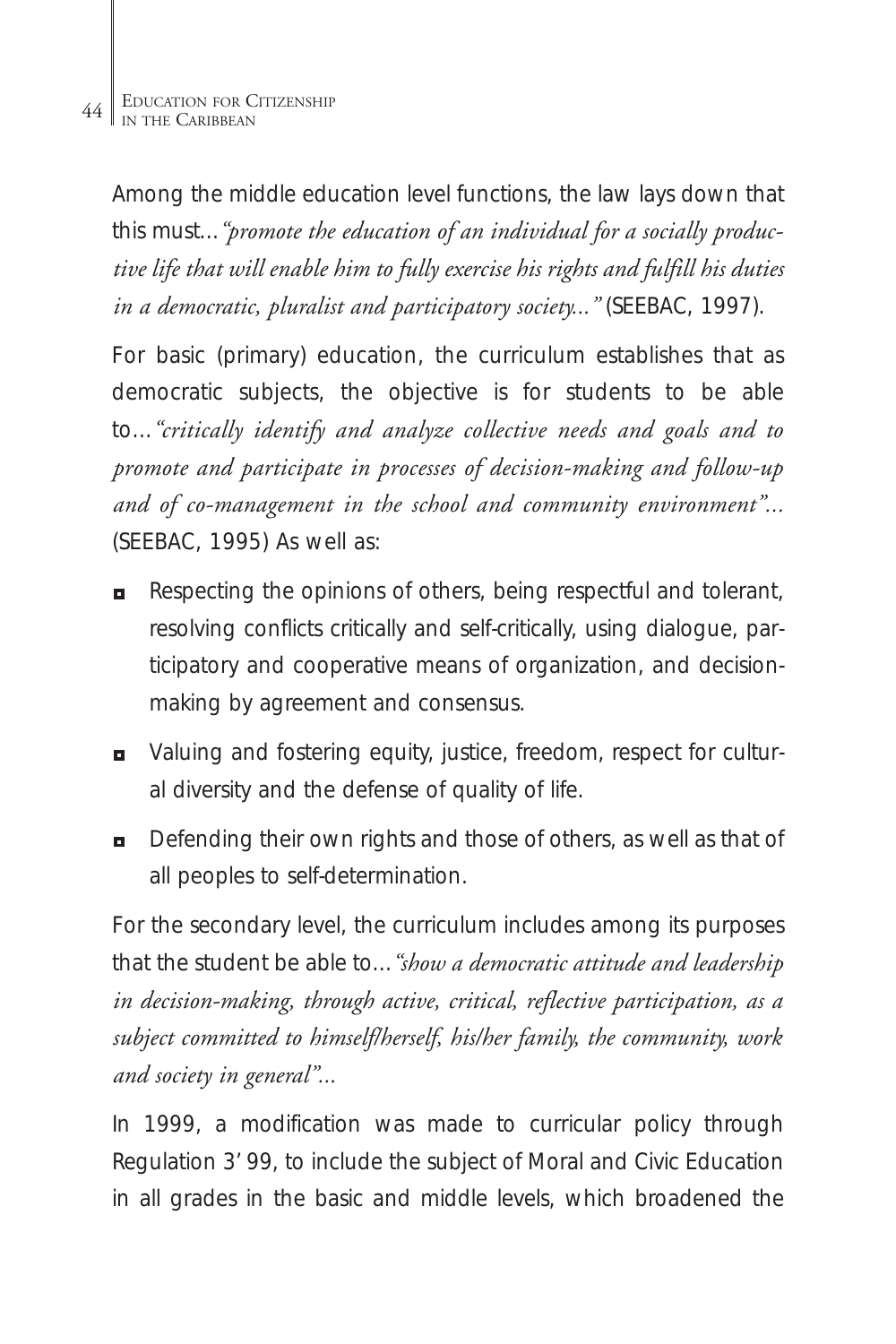*social science area. This modification also states that the orientation of the curriculum dealing with the development of values in a transversal manner across all areas of knowledge be maintained. Teachers educated in The Social Sciences are appointed to teach Moral and Civic Education (SEE, 1999).*

*The declared justification for introducing a subject that had been excluded from the study plan in the curricular reform of the midnineties relates to the demand from various sectors of Dominican society for the re-incorporation of moral and civic education to strengthen the system of ethical, moral and citizenship values.*

#### *CONTENTS OF THE BASIC LEVEL OF MORAL AND CIVIC EDUCATION IN THE DOMINICAN REPUBLIC*

*1. Democratic relations between family, school community and the community in general.*

*2. Children's rights and responsibilities.*

- *3. Respect as a basic rule for living together in family, school and community.*
- *4. Solidarity and co-operation.*
- *5. Authority and harmonious coexistence, guidelines for living together.*
- *6. Justice in family, school and community.*
- *7. Conservation and care of natural and cultural resources.*
- *8. Individual and collective identity.*
- *9. Democratic practice of authority.*

*10. Contributions of all social and political sectors to the development of society.*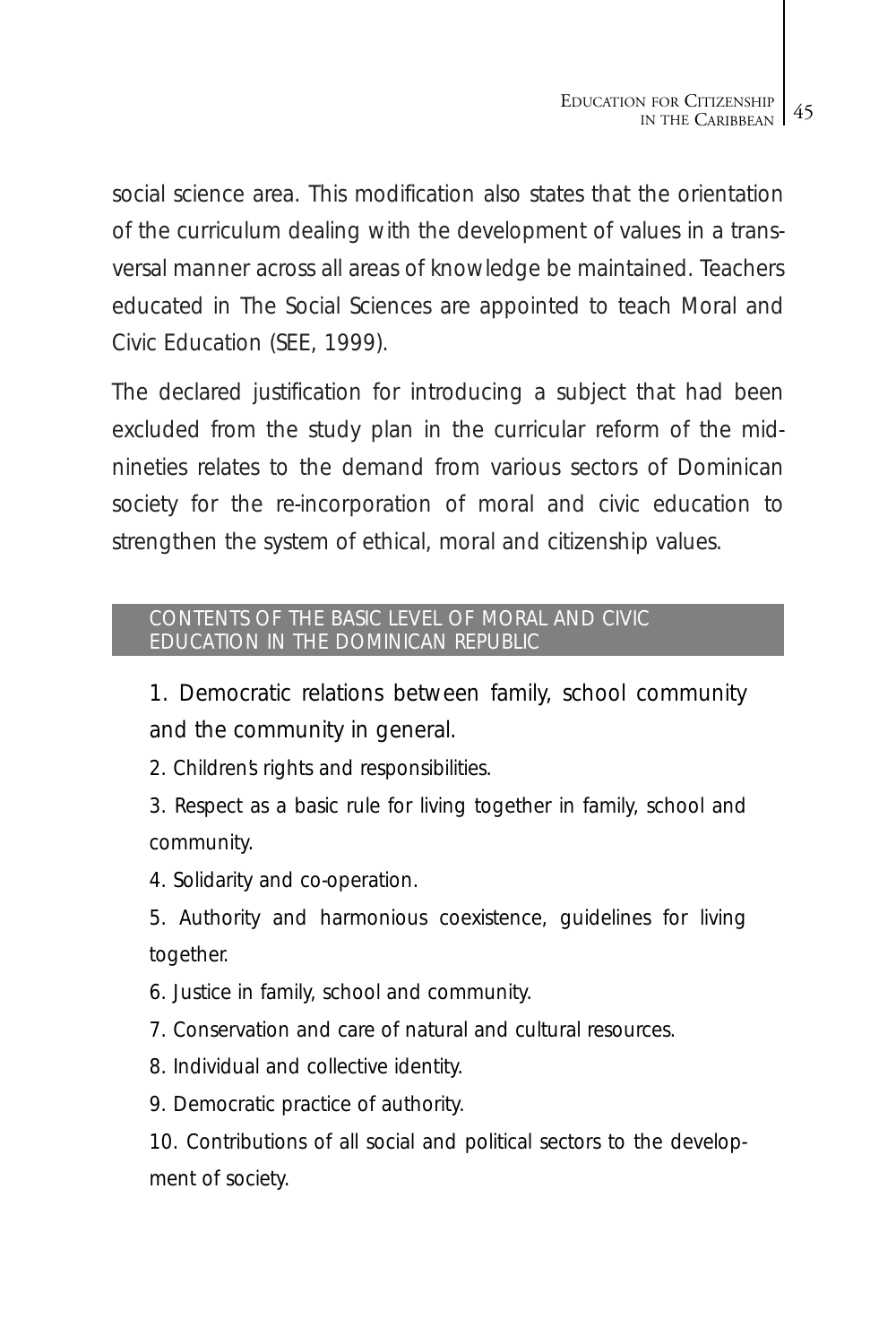# 46 EDUCATION FOR CITIZENSHIP<br>IN THE CARIBBEAN

- *11. Human values and their importance in everyday life.*
- *12. The powers of the State and its functions.*
- *13. Personal development.*
- *14. Human rights.*
- *15. Effective communication in family, school and community.*
- *16. Citizens' rights.*
- *17. Organizational spaces in the school and the community.*
- *18. Code for the protection of children and adolescents.*

*Source: Secretariat of State for Education. Santo Domingo. August 2000.*

#### *CONTENTS OF SECONDARY LEVEL MORAL AND CIVIC EDUCATION IN THE DOMINICAN REPUBLIC*

- *1. Civic education and the construction of identity.*
- *2. Individual, personal and social development.*
- *3. Values that support the family structure.*
- *4. Individual and social rights and responsibilities.*
- *5. Coexistence in the school and the community.*
- *6. Human rights.*
- *7. Women and law.*
- *8. Application of the values promoted by the Constitution.*
- *9. The Dominican State.*
- *10. Reflection on the concept of ethics.*
- *11. Community groups.*

*The textbooks in use4 for Moral and Civic Education develop the following contents at basic education level: authority, justice, responsi-*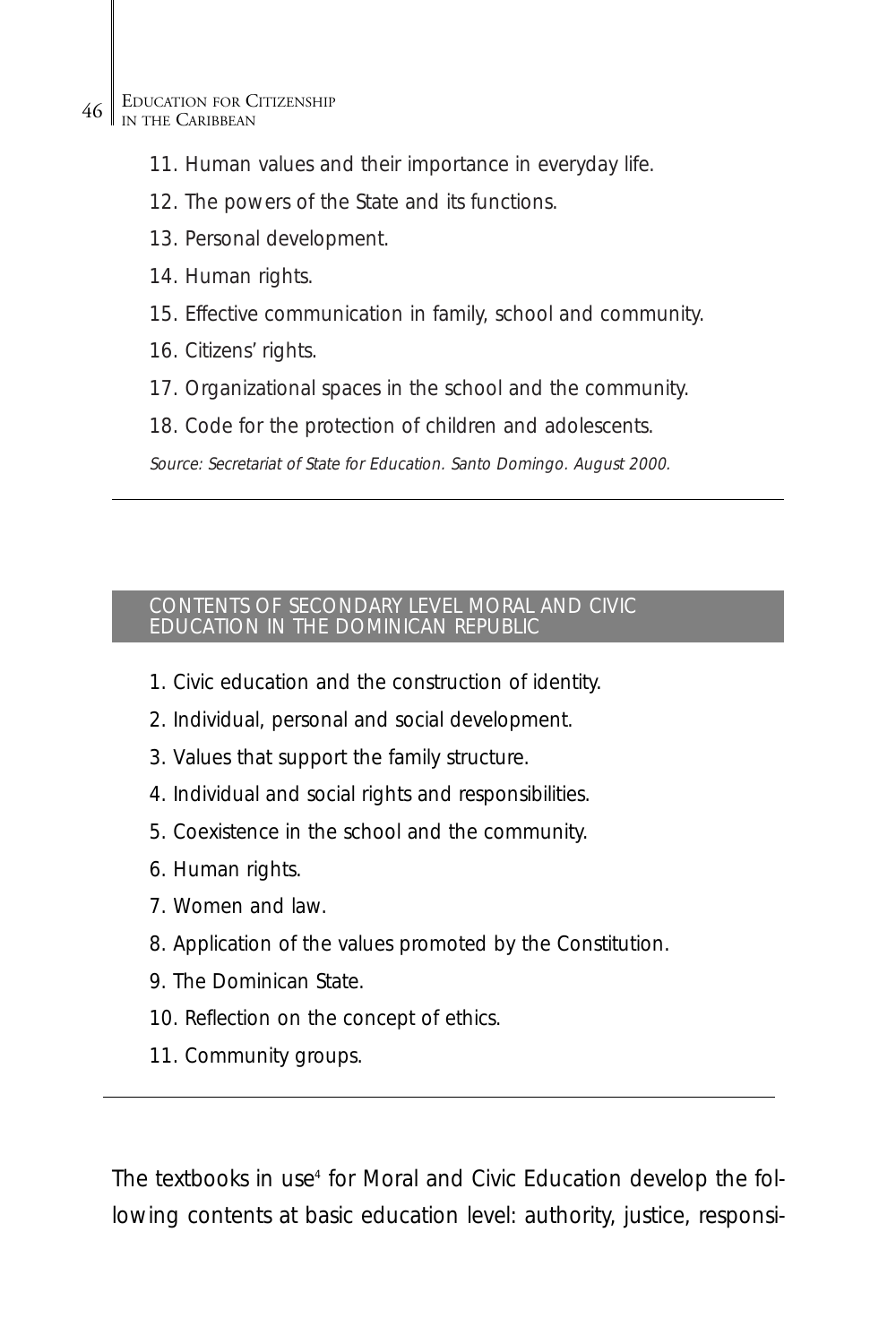*bility, citizenship. Current books for secondary education focus on democracy, democratic principles and values, areas and mechanisms for participation, human rights, citizenship and civil responsibility, community life and the constitution.*

### CONCLUSION

*Government curricular policy in the three countries considers education for citizenship to be a specific subject for the primary and secondary levels. In Cuba, this subject is called "Civic Education" and in the Dominican Republic "Moral and Civic Education", in Haiti the subject is entitled "Education for Citizenship" and the objectives have to do with the establishment of moral values, love and defense of country, as well as with the learning of rules of social coexistence.* 

*In Caribbean societies with marked colonial and authoritarian traditions, public policies on education for citizenship should take into account the contradictions faced by the democratizing processes, as well as the complex cultural impact of the massive migratory processes on the formation of social identities. These issues, together with the tensions of existing social and economic inequalities are inadequately addressed in these curricular policies.*

*Administration of public affairs and the social learning this involves require educational proposals that can provide the population with greater understanding of community life and skills for confronting traditional ideological indoctrination, learning to live together with recognition of differences, and which help to educate the imagination to take a broader view of human affairs and our responsibilities in relation to them.*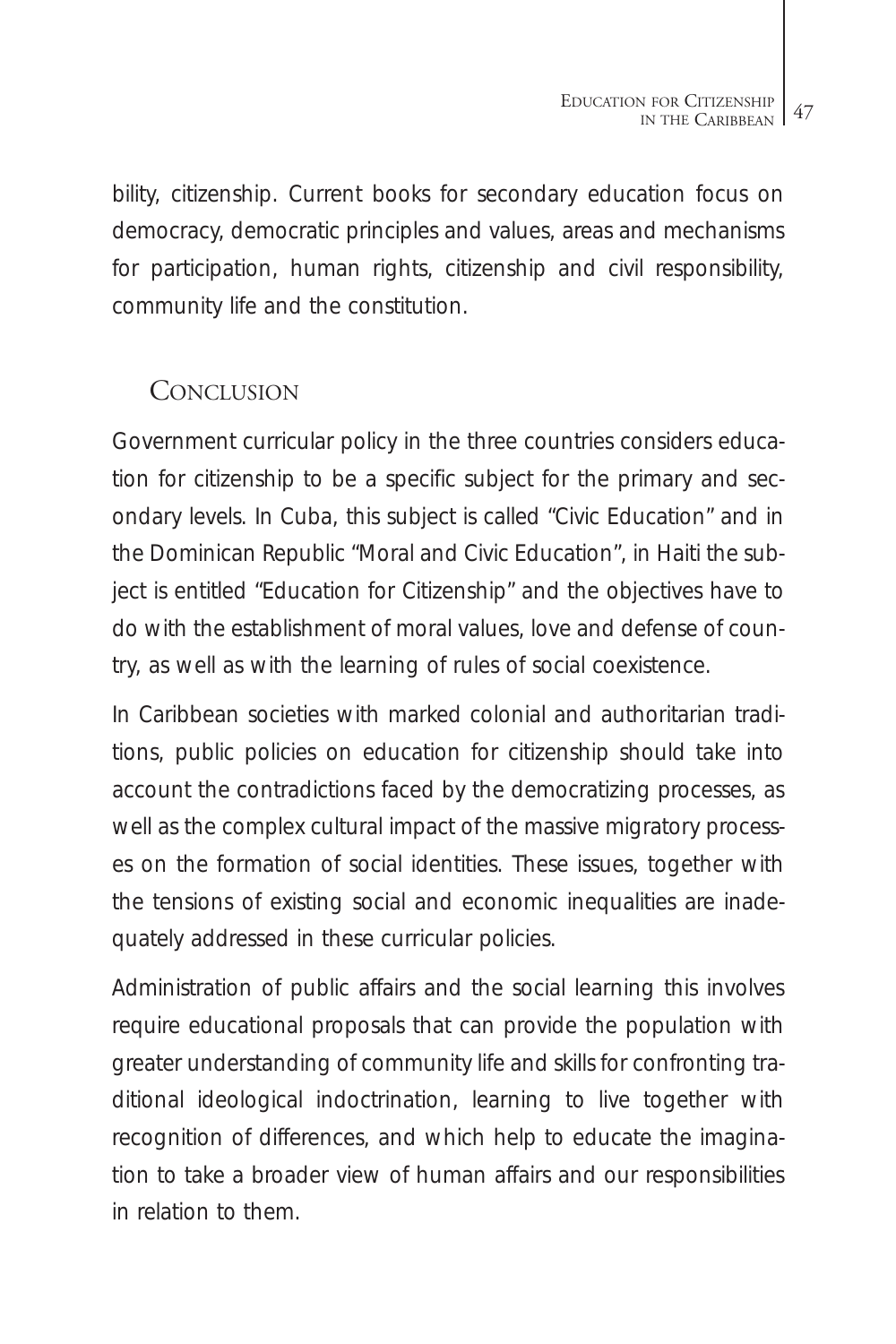# 3.3 TEACHER EDUCATION RELATING TO EDUCATION FOR CITIZENSHIP.

# 3.3.1 TEACHER EDUCATION IN CUBA

*According to official figures, by 2002 Cuba had 222,286 practising primary and secondary teachers for all levels and types of education and over double that number, approximately 433,200, workers in the education sector, including teachers and other personnel (Granma, 2002).*

*In 2001 there were 26,000 teachers enrolled in Higher Pedagogical Institutes (Los Institutos Superiores Pedagógicos (ISP). In 2002 this figure increased to 68,000 with the incorporation of the new education and certification courses for workers. There was a total of 7,000 of the new generalist teachers of several subjects who act as tutors to students during the whole of the basic secondary level and 15,000 who taught and studied at the same time (Granma, 2002).*

*According to the Ministry of Education (1998), the values teachers should establish, develop and strengthen during the pupil's progress through the education system are as follows: decency, simplicity, honesty, collectivism, mutual aid, unselfishness, love of country and respect for its heroes, preparation for defending it, anti-imperialism, love of work, respect for the old, and care for social property and for nature (MINED, 1998).*

*The Higher Pedagogical Institutes have gradually assumed responsibilities in managing the teaching-learning process in schools, but the transformations envisaged in Basic Secondary Education5 require faster change in these institutes in order to..."achieve integration by*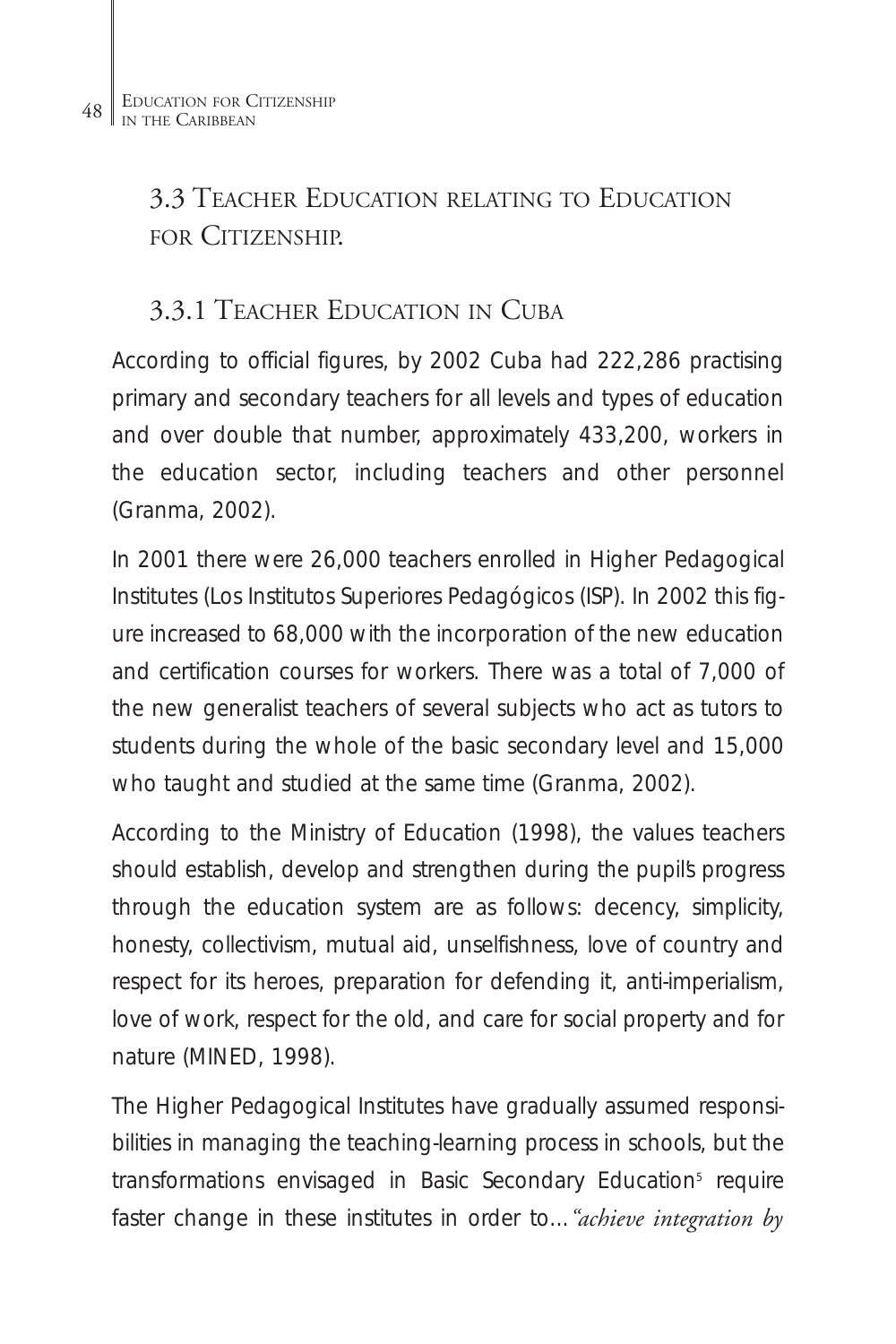*areas of knowledge, based on an inter-disciplinary approach in the different faculties, focusing on the programmes that guide the priority subjects, which will make it possible to prepare the methodologists to deal with this level of teaching"... (MINED, n/d).*

*Due to the nature of the changes in the basic secondary level, the contents and methods used in teacher education have been redirected to achieve essential interdisciplinary work by areas of knowledge in the respective faculties.*

*In the light of these needs, it was proposed to develop a process of analysis between teaching departments, directed at guaranteeing consistency and compatibility in the handling of the contents of the disciplines in a university course, between the contents of related courses and between secondary school subjects. Modifications were also introduced into the curricula of the Higher Pedagogical Institutes, in order to prepare teachers with broader profiles, in more than one subject, starting with the 2000-2001 course (MINED, n/d).*

*The guidelines for teacher education in the political-ideological work system indicate that..."teachers' political life should be strengthened in the cycles and departments so as to guarantee appropriate political education for them to deal adequately with all political and ideological work with their pupils"... (MINED, n/d).*

*It is proposed to ensure that the contents of the Cuadernos Martianos (texts containing extracts from the works of José Martí, one of the instigators of Cuban independence from Spain) for each level, be mastered by the respective teaching and student collectives. For this purpose methods proposed by Martí such as conversation, persuasion and persistence are used.*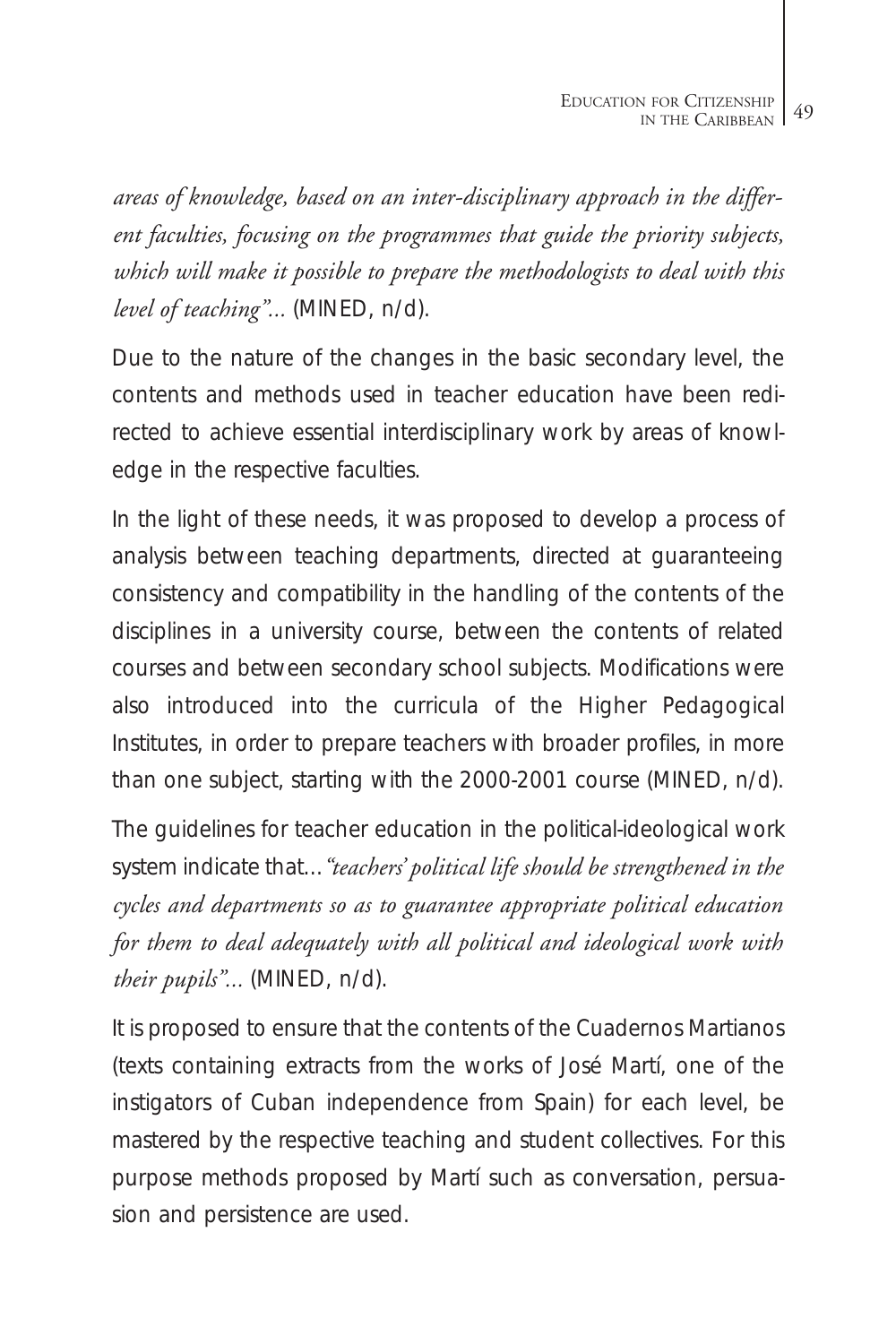*It also establishes that [measures be taken] to ensure that secondary and primary teachers and teaching assistants master the Constitution of the Republic and other legal documents relating to work in school, protection of childhood and youth, the obligation of parents with regard to their children's education (MINED, 1998).*

*The aim is for ideological work to be undertaken in the first place by teachers and to get them to be living exponents in their day-to-day actions of the values they should identify with the Cuban who is a supporter of Martí, a Marxist-Leninist, loyal to Fidel Castro, patriotic, anti-imperialist, unconditionally in favor of the Revolution (El Ideario Martiano, 2002).*

# 3.3.2 TEACHER EDUCATION IN HAITI

*In Haiti, primary school teacher education is carried out by the teacher training colleges (Ecoles normales), which are currently undergoing reform and whose objective has been to provide professional studies for young people who have graduated from secondary school. Teacher education for the secondary level is undertaken in the Higher Teacher Training College of Haiti's State University and in various private higher education institutions.*

*The teacher training colleges in each of the nine departments are currently in institutional limbo due to the difficult political transition and their scant access to sources of funding for appropriate professional staff (Magron, 2003). Private primary and secondary schools, which represent the majority of the schools, have a significant demand for qualified teaching staff which they have been unable to meet given the current difficulties faced by the teacher training colleges.*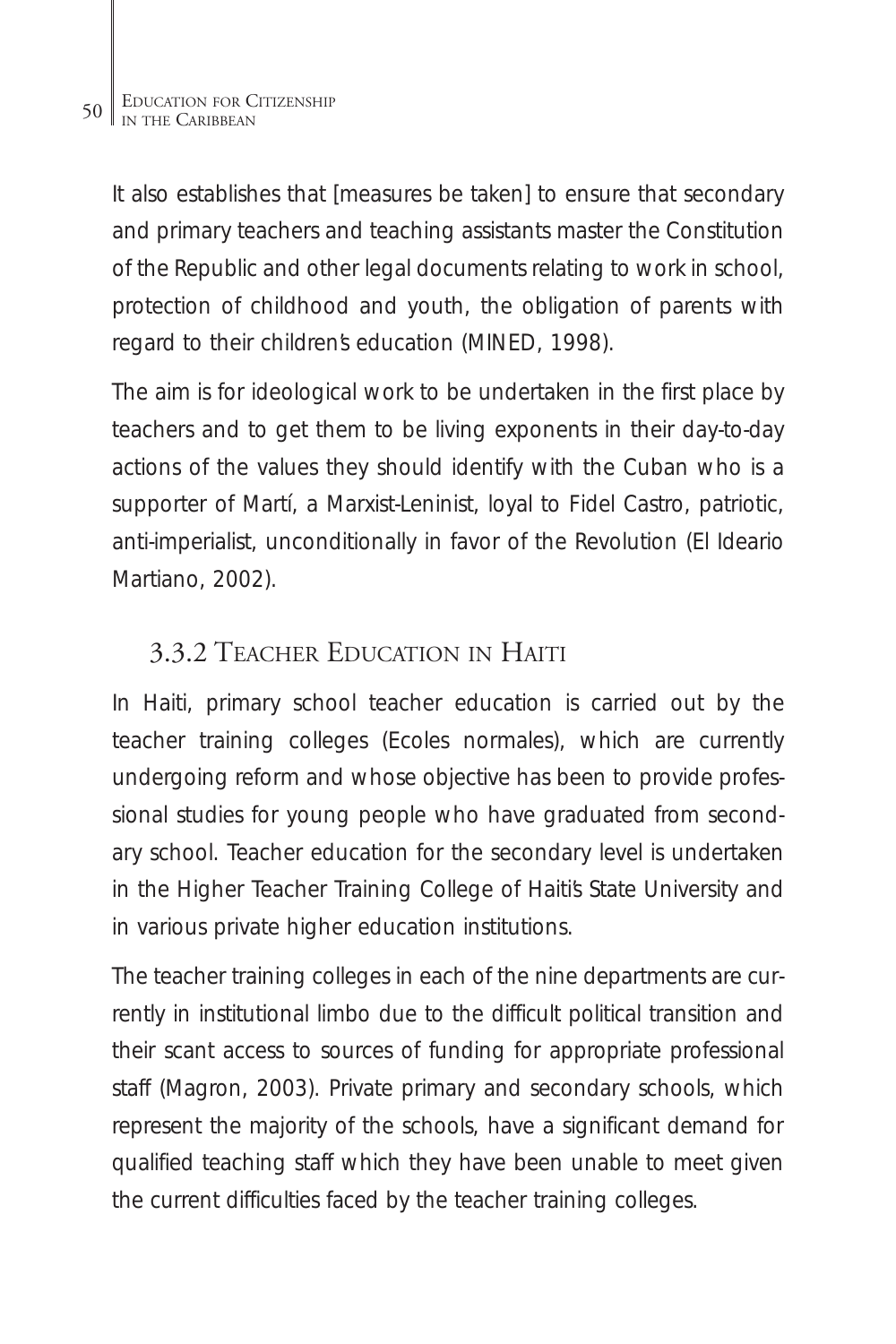The World Council of Churches states that, given that the States func*tions have declined considerably, society, including the churches, has been obliged to organize itself. In this regard, the Protestant Schools Federation, responsible for a significant number of schools in Haiti, is addressing the problem of its teachers' lack of education and proposes to draw up a strategy to exploit the experience and models tested by other churches in the world (Raiser, 2000) with the support of the organization's specialist team in educational issues.*

*On the other hand, the XIX Inter-American Congress on Catholic Education (XIX Congreso Interamericano de Educación Católica (CIEC)), in its proposals to the countries' governments, indicates that in Haiti priorities show that the government should support application of the curriculum and implementation of the educational reforms envisaged in the National Education Plan. Among these reforms those relating to teacher education are still pending (CIEC, 2001).*

*Given this situation, the different religious congregations and groups in charge of education have developed various in-service education initiatives of which we highlight that of the Knowledge and Freedom Foundation (Fundación Conocimiento y Libertad) which since the mid-nineties has proposed to transform schools' teaching methods through the Step by Step Programme (Magron, 2002).*

*This initiative involves parents, students and teachers at seventeen Haitian education centers in learning for democracy, stressing respect for differences of opinion, rules of coexistence, integration of children with special educational needs, and environmental protection.*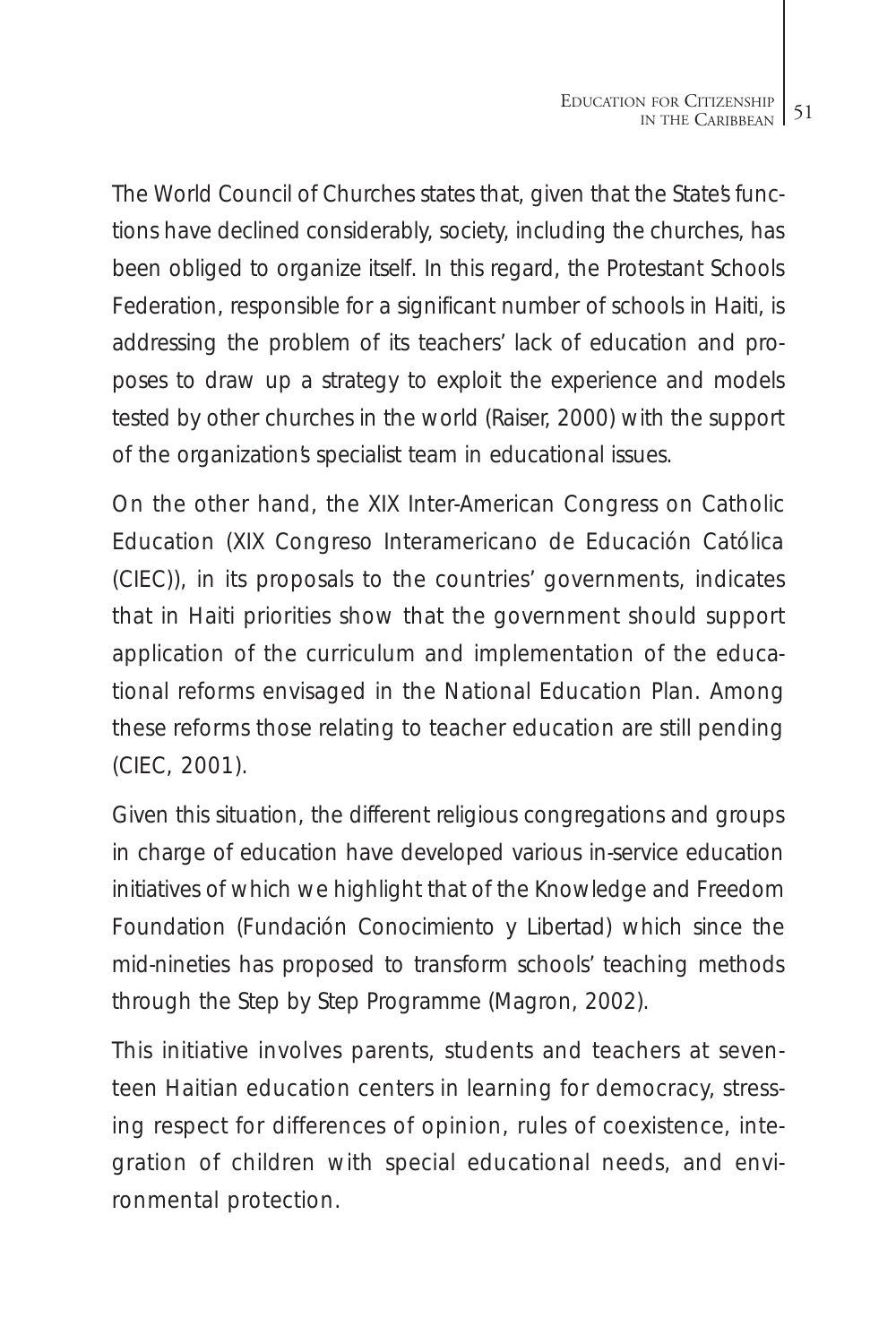# 3.3.3 TEACHER EDUCATION IN THE DOMINICAN REPUBLIC

*In the Dominican Republic, General Education Law 66'97 establishes that teacher education will be undertaken at the higher education level in co-ordination with the National Institute for Teacher Education and Training (Instituto Nacional de Formación y Capacitación del Magisterio (INAFOCAM)).*

*In the late nineties, published official data stated that for all basic education teaching staff, calculated at 42,170, the proportion with teaching qualifications was 73.9% and the remaining 26.1% of the staff without a teaching qualification had authorization to exercise the profession (SEE, 2000).* 

*The pre-service teacher education programmes currently developed include citizenship education contents as a topic within The Social Sciences and it is expected that the specialties and in-service education being revised by the INAFOCAM and the higher education institutions will be restructured in the curricula for the sciences of education course.*

*Specifically in 2002, the Secretariat of State for Education carried out a situational survey of Moral and Civic Education. The results show that 70% of primary teachers did not know the contents of Regulation 3'99, which incorporates the subject into the syllabi and 82% of them were not familiar with the curriculum for the subject published in 2000. In this survey only 19% of secondary teachers stated that the regional education authorities undertook training seminars to implement the programme for Moral and Civic Education (Colón, 2002).*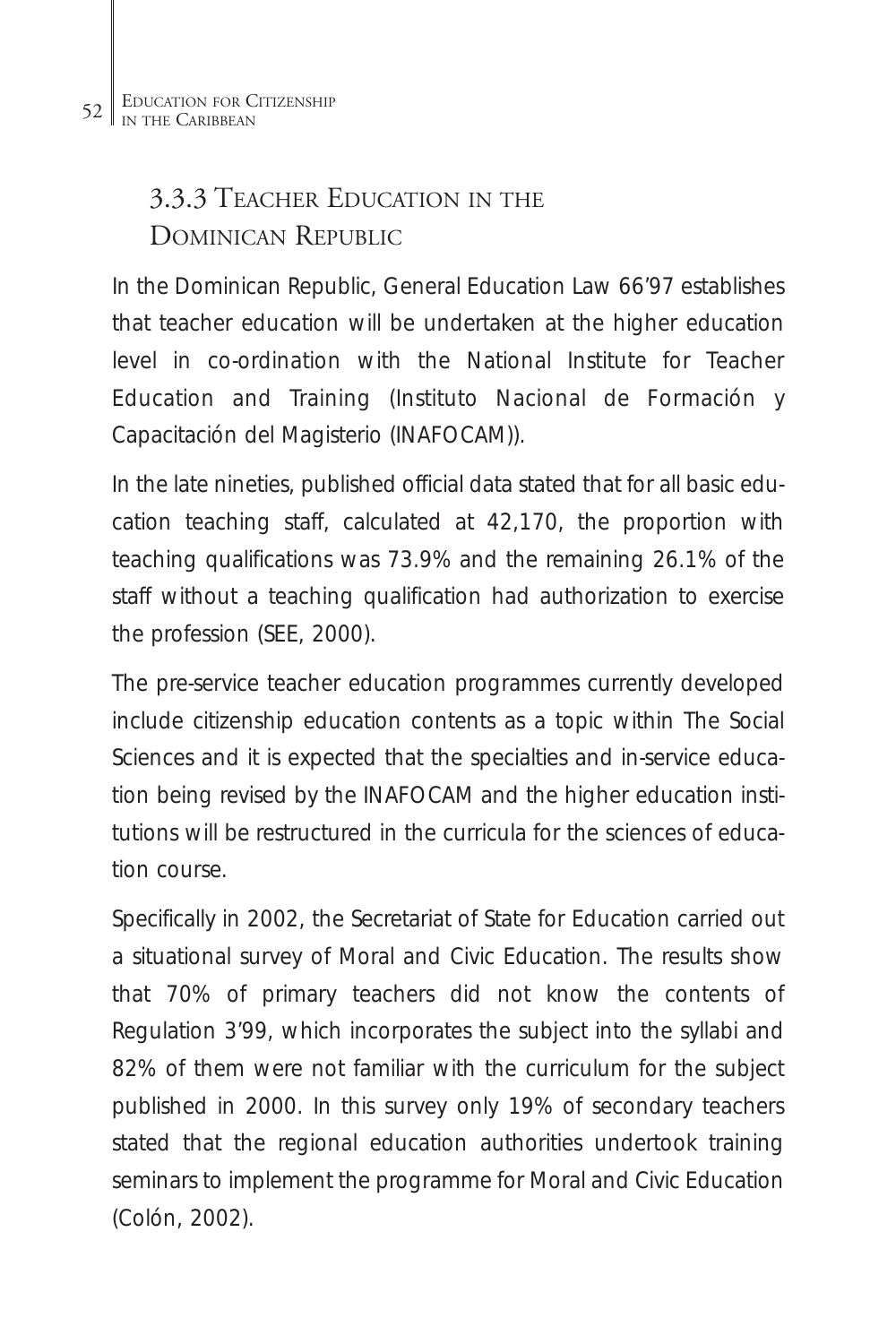*On the basis of this survey, in the summer of 2002 the Secretariat for Education drew up a national teacher education programme which convened 1,473 basic and secondary level teachers and regional and district technical staff.*

*The training aimed at..."initiating a process of continuing education to foster effective implementation of the programme for Moral and Civic Education through workshops for trainers and educators"... (SEE. PUCMM, 2002).*

*This process of in-service education aims to include 500 basic level schools and 37 secondary level schools to..."lay the foundations for developing a national programme in civic education which will lead to a Certificate in Citizenship Education. This training can be completed via the postgraduate course in Civic Education aimed at training a core of civic trainers through a pilot, experimental experience"... (Sang, 2002)* 

*The methodology used in in-service training was a constructivist approach so..."that together with the students, teachers can construct the concepts and values essential to responsible citizenship: authority, justice, responsibility and solidarity"... To achieve this, it is necessary to apply an integrated strategy that conceives of the school and the process of education as a community undertaking (Sang, 2002).*

### CONCLUSION

*In the three countries studied, teacher training in topics relating to education for citizenship is included in the general curriculum of initial and in-service education in the higher education institutions and in the refresher initiatives undertaken by the ministries of education.*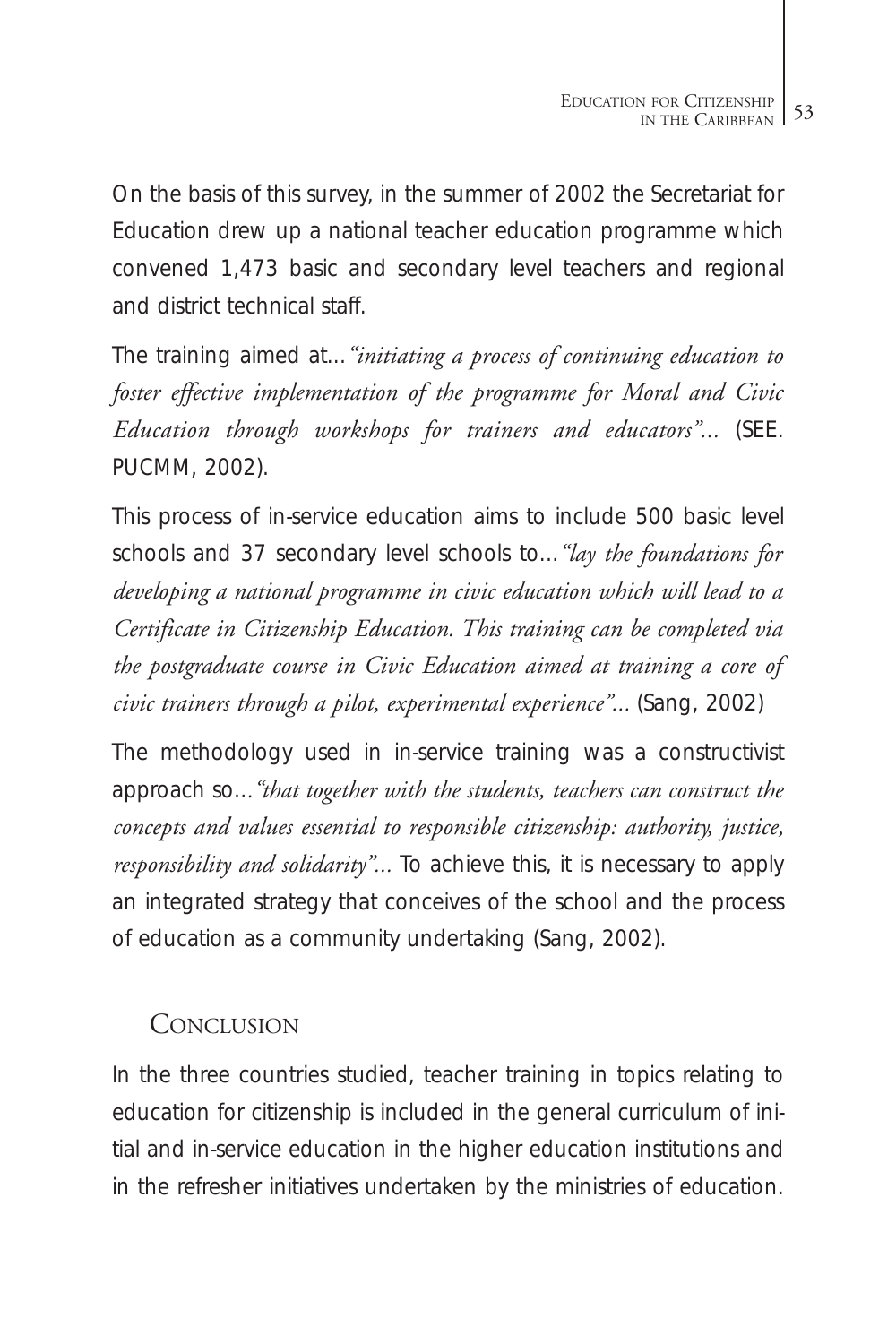*Thus, there is a general impact on teachers overall, while for secondary teachers in the social sciences the socio-political and historical aspects are developed in greater depth and specialization.*

*Cuba in particular, in its reform of basic secondary education, is working to train generalist teachers who can work with a group of students in all subjects as a strategy to optimize resources.*

*In the case of the Dominican Republic, since 2002 the Secretariat of State for Education has proposed that the teachers assigned to the teaching of Moral and Civic Education should be those with training in the area of Social Sciences and is promoting a refresher programme for basic and secondary level teachers in this area in order to encourage reflection and the use of appropriate instruments for* teaching the subject<sup>6</sup>.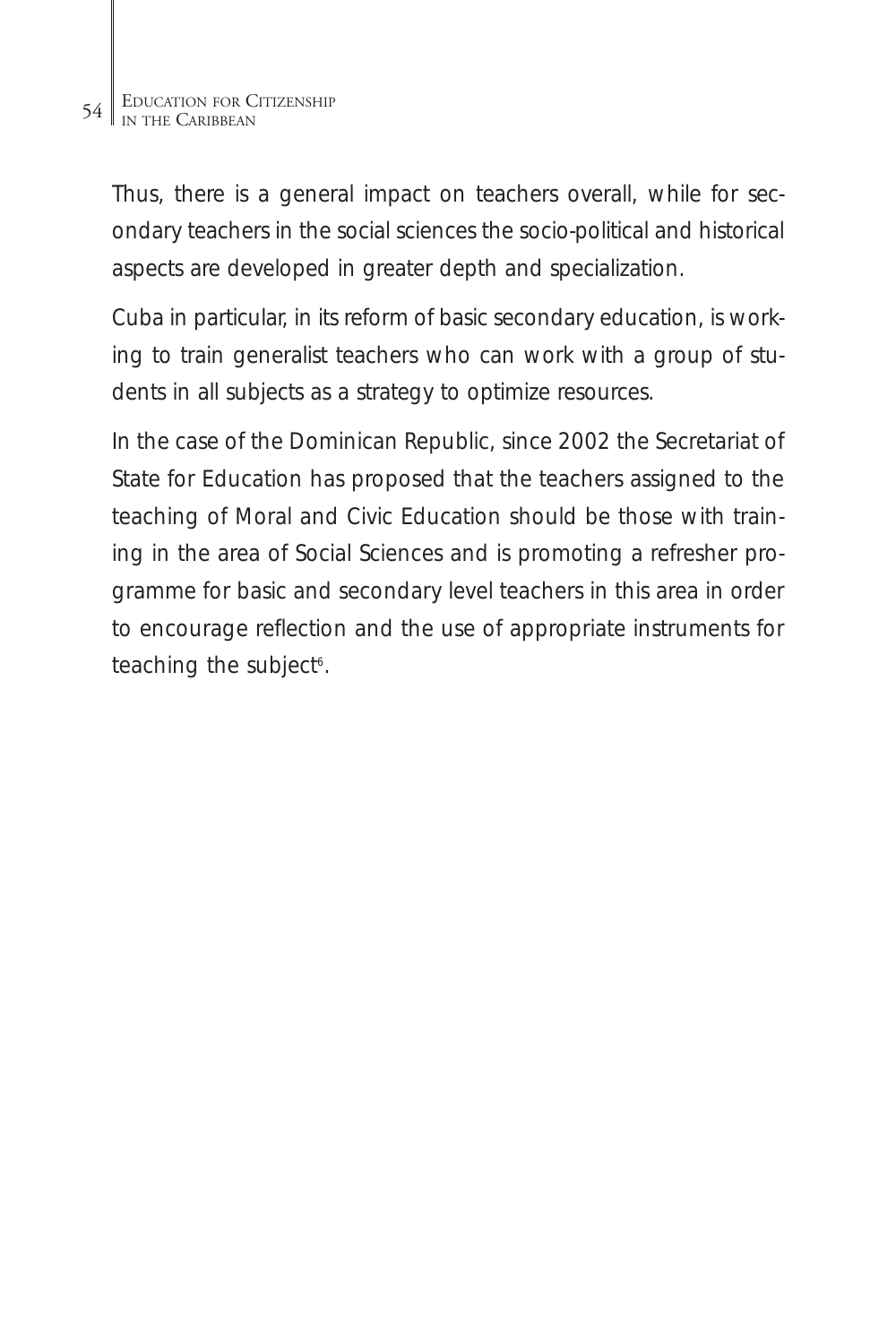# GOVERNMENT MEASURES TO SUPPORT **POLICIES**

# 4.1 MEASURES OF THE GOVERNMENT OF CUBA

*To implement the curricular policies described above, the Cuban education system has formulated regulations governing the day-to-day work of teachers and students.*

*The document "Guidelines for strengthening the establishment of values, discipline and civic responsibility through the school" indicates that through the teaching-educational process..."all the teaching staff has to be trained to make the corresponding adjustments in the syllabi and curricula, to master the contents being promoted and to fully understand that the establishment of values is not just another specific subject in the syllabus, but a concept that should be present and manifest throughout the whole system of class work and activities"... (MINED, 1998).*

*The subject for the teaching of values has been designed to be set up in each school by integrating the administrative staff, the teachers of Civic Education and other leaders and methodologists. The Ministry of Education provides guidance on the contents and draws up the materials to be used.*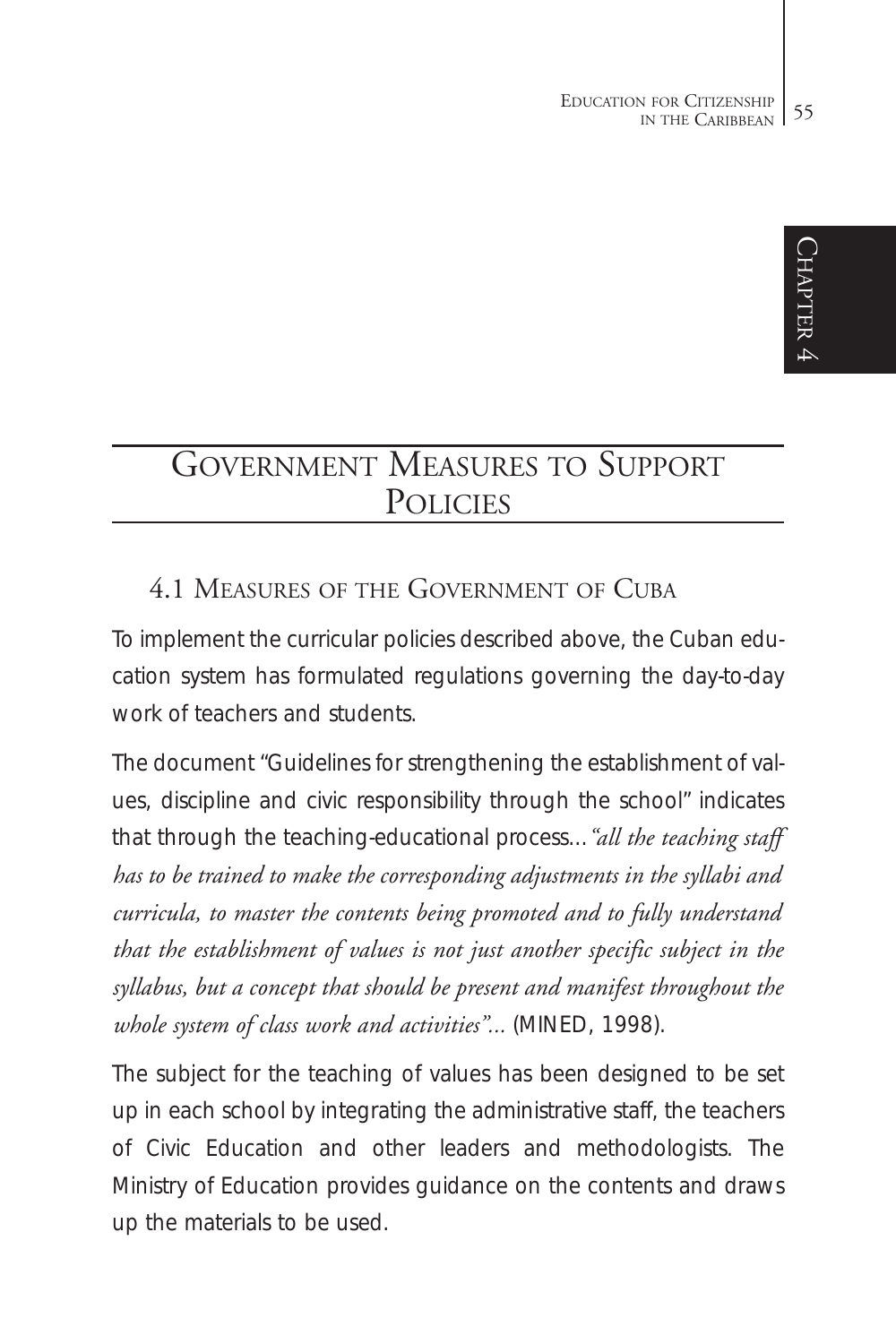*For the different levels of teaching and the Higher Pedagogical Institutes, the Ministry of Education (MINED, 2000) proposes that political and ideological education be developed across all subjects and the whole school routine by incorporating the following approaches:*

- *work on methodology to guarantee a political and ideological* п. *approach to the contents of the subjects.*
- *daily information on national and international events by reading*  $\blacksquare$ *the press, watching television news bulletins and adhering strictly to a 10-minute information slot per day with students before starting the first session of classes.*
- *sessions of analysis and debate with institutional and student* п. *leaders, teachers and students.*
- *dissemination of the ideas, theses and presentation of contents in* п. *the topics under study.*

*It is also proposed to complement the foregoing with open debates, military marches, revolutionary acts, the commemoration of anniversaries, research, honorary academic chairs, historical places, etc.*

*For class planning, teachers need to make the political and ideological approach to their subject content explicit and to reveal the potential of the ideas and educational influences which each subject can contribute to patriotic, revolutionary, communist education, to strengthening values, for citizenship education and defense education.*

*Furthermore, for planning political and ideological education consideration is given to the stages of analysis, development, control and evaluation. Periodically, each level proposes an evaluation of the*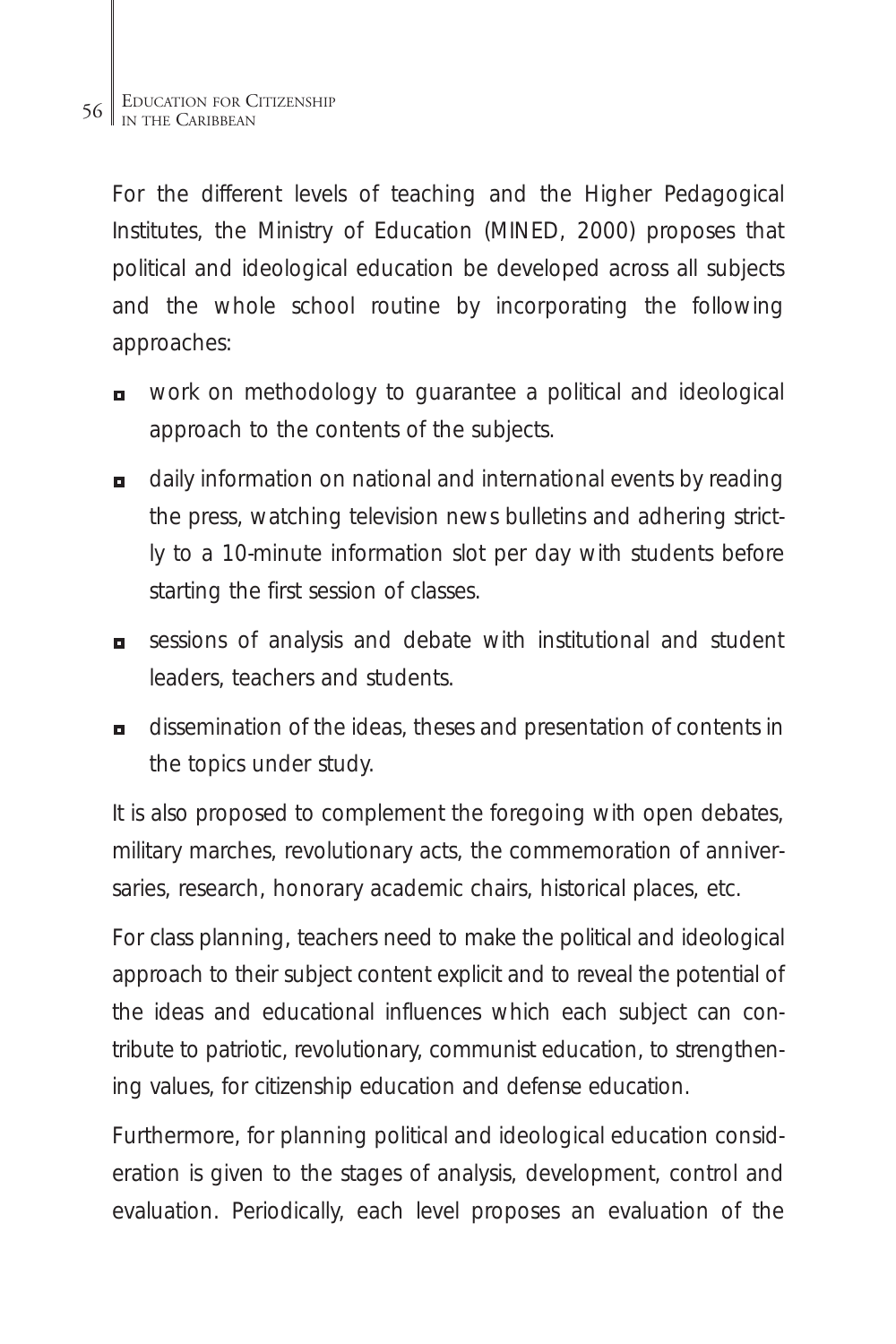*progress and results of what has been done. Each pupil's school file records the results of the overall evaluation of his/her general and political culture.*

*In teacher evaluation it is proposed as essential for teachers to master the contents addressed by political and ideological education and the way they put them into practice in their teaching activities. This is done through monitoring mechanisms and systematic evaluation (MINED, 2000).* 

### 4.2 MEASURES OF THE GOVERNMENT OF HAITI

*In the year 2000, the National Ministry of Education, Youth and Sports in Haiti set up the curricular programme "Education à la citoyenneté" (Education for Citizenship), aimed at the three cycles of basic education from first to ninth grade, directed by the Department of Curriculum and Quality. Its purpose is to qualify teachers to apply the Education for Citizenship Programme. Its main objective is to forge the competences needed to carry out the programme. (MENJS, 2000).*

*The programme consists of 5 modules; each one develops a competence and the planning thereof, involves a definition of the skills/abilities, the education contents, the strategies of intervention and the material and/or audiovisual resources.*

*Development of skills/abilities are the purposes of each competence. The development of the theoretical framework for these skills constitutes the education content, while the intervention strategies are the practical development of these contents and the material and audiovisual resources the media that carry out this work.*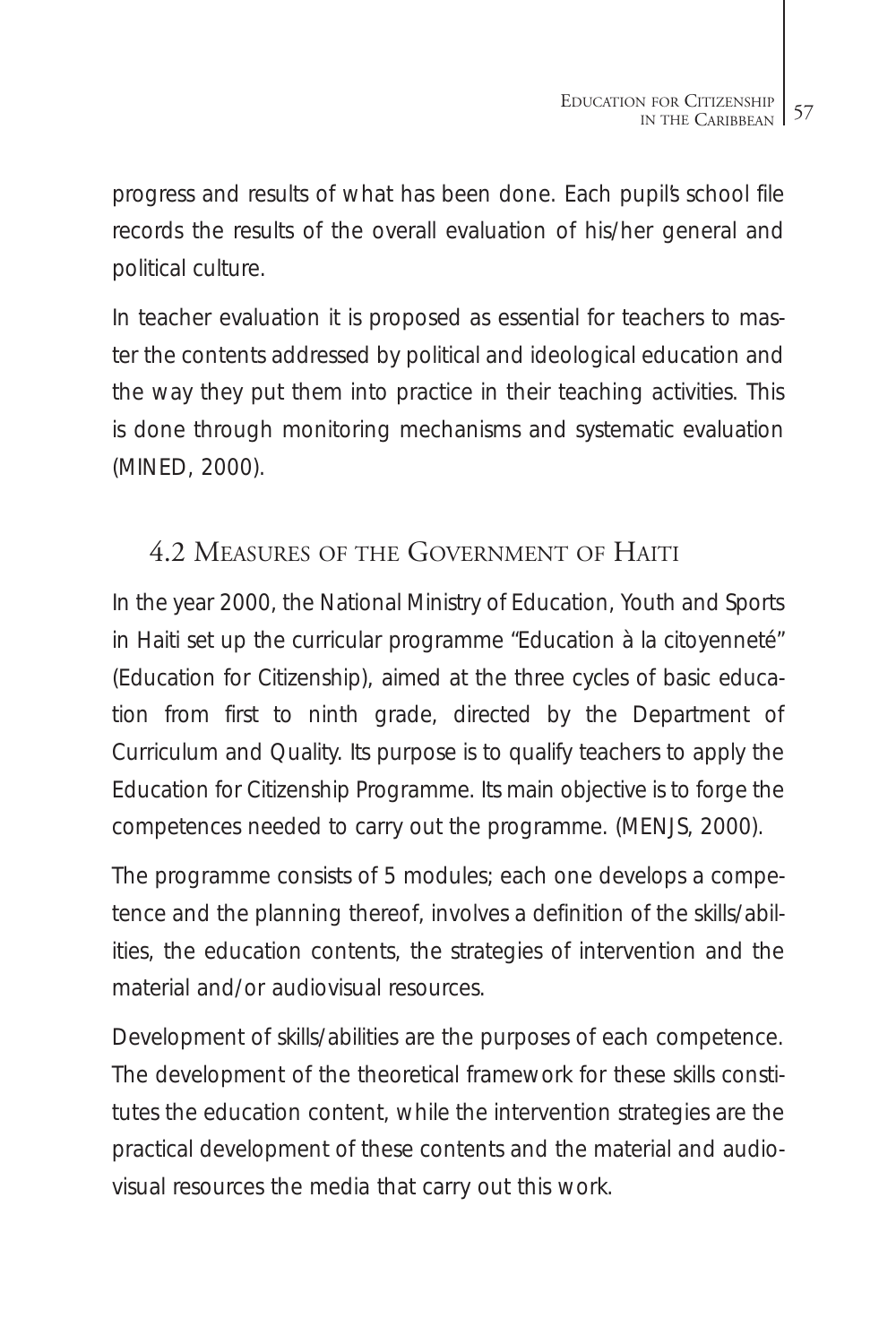### THE PROGRAMME OVERALL FOCUSES ON 5 COMPETENCES:

#### *COMPETENCE 1*

*To conceive teaching-learning situations for the contents presented, with a view to developing the competences proposed by the Education for Citizenship programme.*

*COMPETENCE 2*

*To monitor teaching situations in order to develop the competences proposed by the programme.*

*COMPETENCE 3*

*To evaluate teaching-learning progress and the extent to which students have acquired the competences for the education contents relating to Education for Citizenship.*

### *COMPETENCE 4*

*To plan, organize and supervise the way a class group works with a view to fostering students' learning and socialization.*

### *COMPETENCE 5*

*To co-operate with the school team, parents, different social institutions and pupils to achieve educational objectives connected with Education for Citizenship.*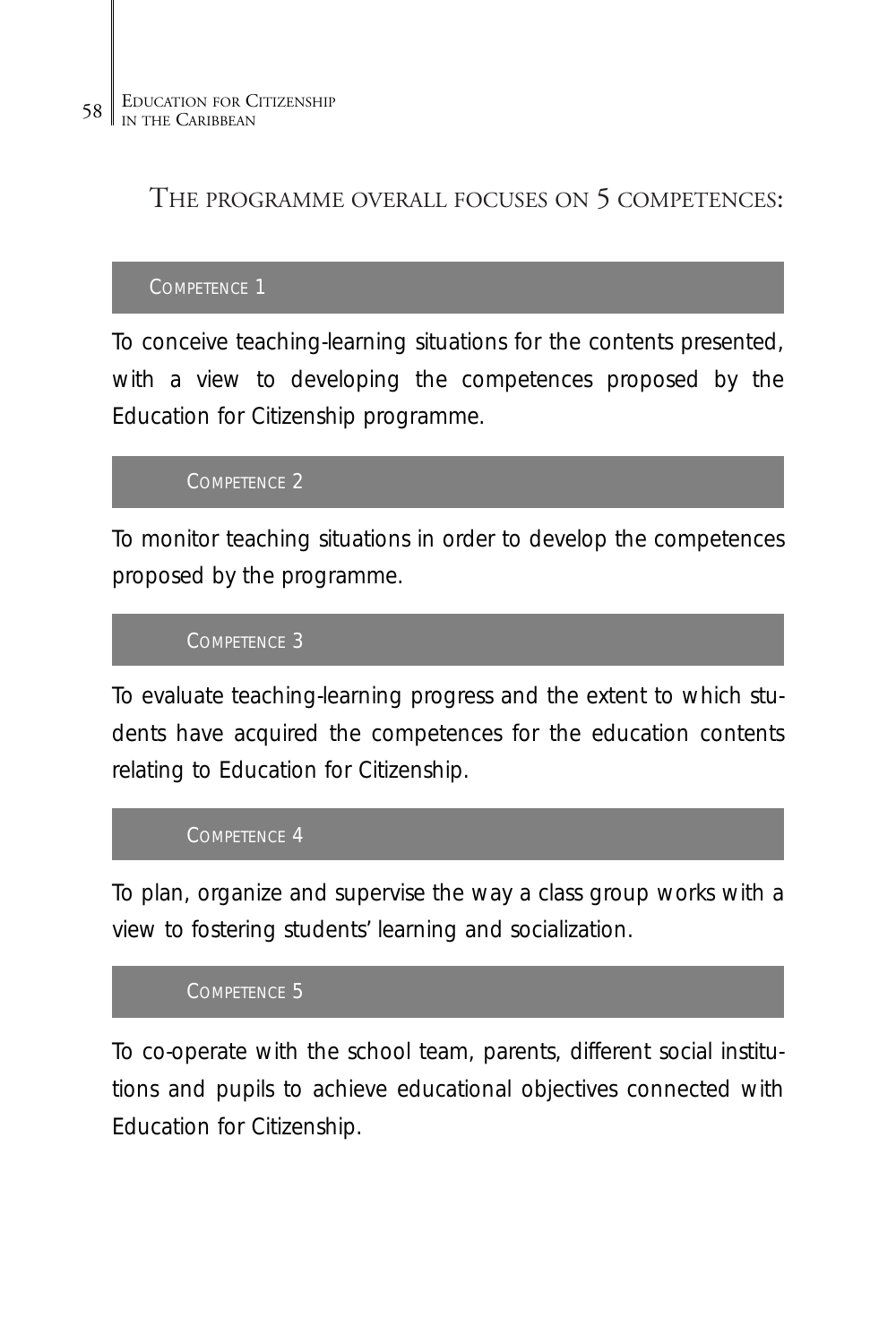# 4.3 MEASURES OF THE GOVERNMENT OF THE DOMINICAN REPUBLIC

*In 2002, the Dominican Republic began the implementation of Civic Education in the curriculum through a Civic Education Programme for national education developed jointly, through cooperation agreements, by the Secretariat of State for Education, the Pontificia Universidad Católica Madre y Maestra (PUCMM) and the Civic Education Consortium, with the support of the Inter-American Development Bank (IDB).*

*The purposes of this programme were directed at..."supporting Regulation 3'99, by fostering the learning of the concepts, attitudes and procedures of an aware citizenry in line with the national programmes for moral and civic education. To design and implement an education programme with teachers, technical and administrative staff who will foster the experience of democratic values"... (SEE/PUCMM, 2002).*

*To develop the programme an administrative structure was designed consisting of an executive secretariat from the Civic Education Consortium, a consultative council consisting of members of the institutions and programme sponsors. This structure implements three components of the programme: textbook preparation for each grade in basic and secondary education, the in-service education component and support and follow-up.*

*The Civic Education Programme envisages a monitoring process with visits to each participating school and evaluations by external staff. Funding for this programme agreed among the participating institutions exceeds 20 million Dominican pesos (Sang, 2002).*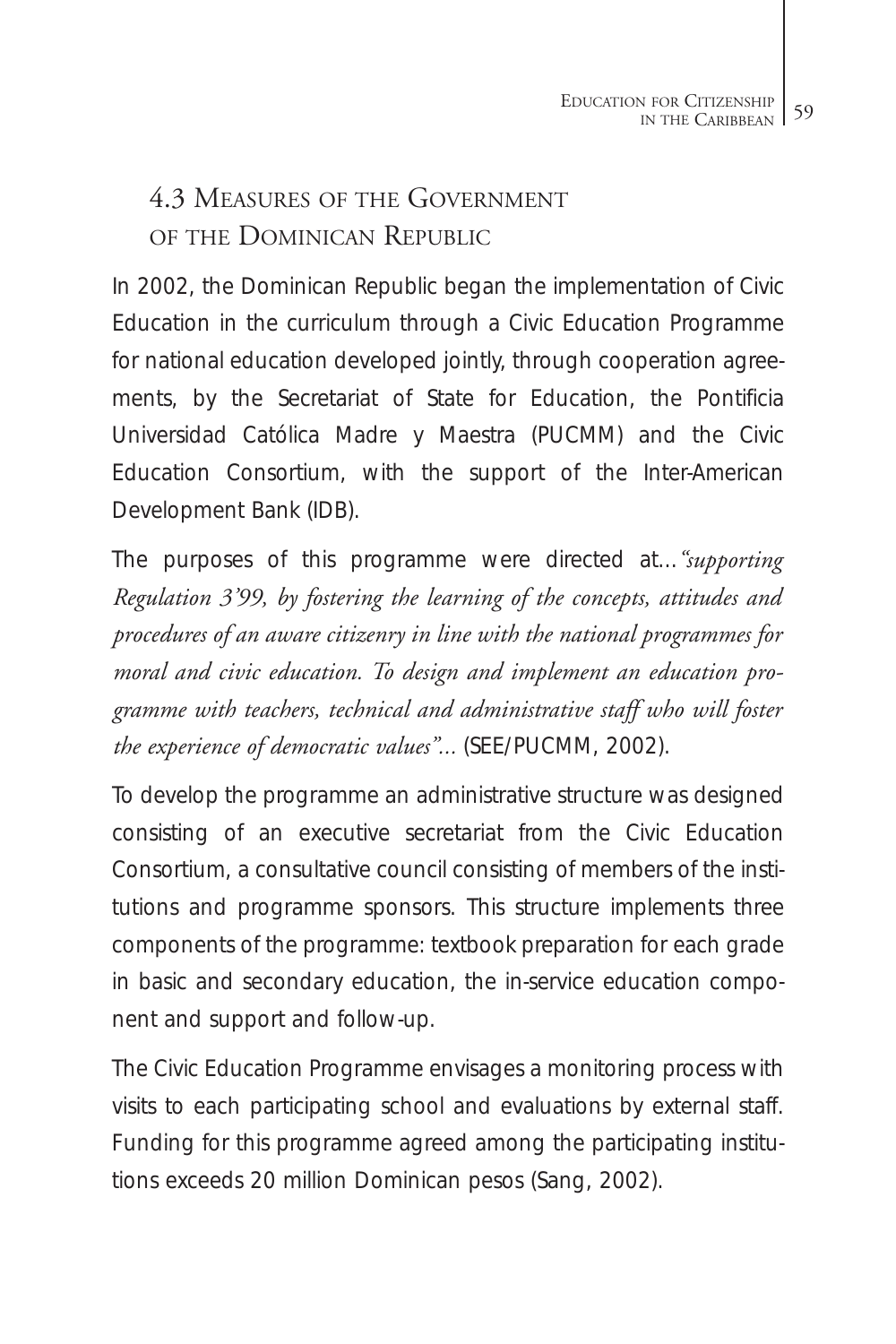*As well as this initiative, since 1998 the Secretariat of State for Education has been undertaking the Programme "I Am of Value" in cooperation with EDUCA, a private not-for-profit institution and the León Jiménez business group. This programme proposes to contribute to the development of healthy youth, with firm moral values, able to take informed decisions and responsible for their actions (SEE, 2002).*

*As from 2001, this programme stresses the prevention and management of conflicts and involves students, parents and teachers. In its first stage it has benefited over a million students, some 13,000 teachers, counselors and psychologists, in around 700 schools (SEE, 2002).*

*The "I Am of Value" programme was evaluated in 2001 by a qualitative and quantitative study. The qualitative view revealed the students' and teachers' views of the programme. The quantitative view showed the consistency between the programme's purposes and its results. The objectives of the evaluation were as follows:*

- *i) With regard to the values of responsibility, problem-solving, proposal and achievement of personal objectives, recognition and acceptance of one's own identity; to discover primary teachers' perception of values, the integration of values into teachers' and students' everyday experience, processes of transformation of the relations generated in the school environment; the transfer of classroom processes to family relations; also to summarize community experiences generated by the actions developed in the programme.*
- *ii) To analyze the relationship between the programme and the other pivots of the curriculum relating to teaching methodology and curricular contents.*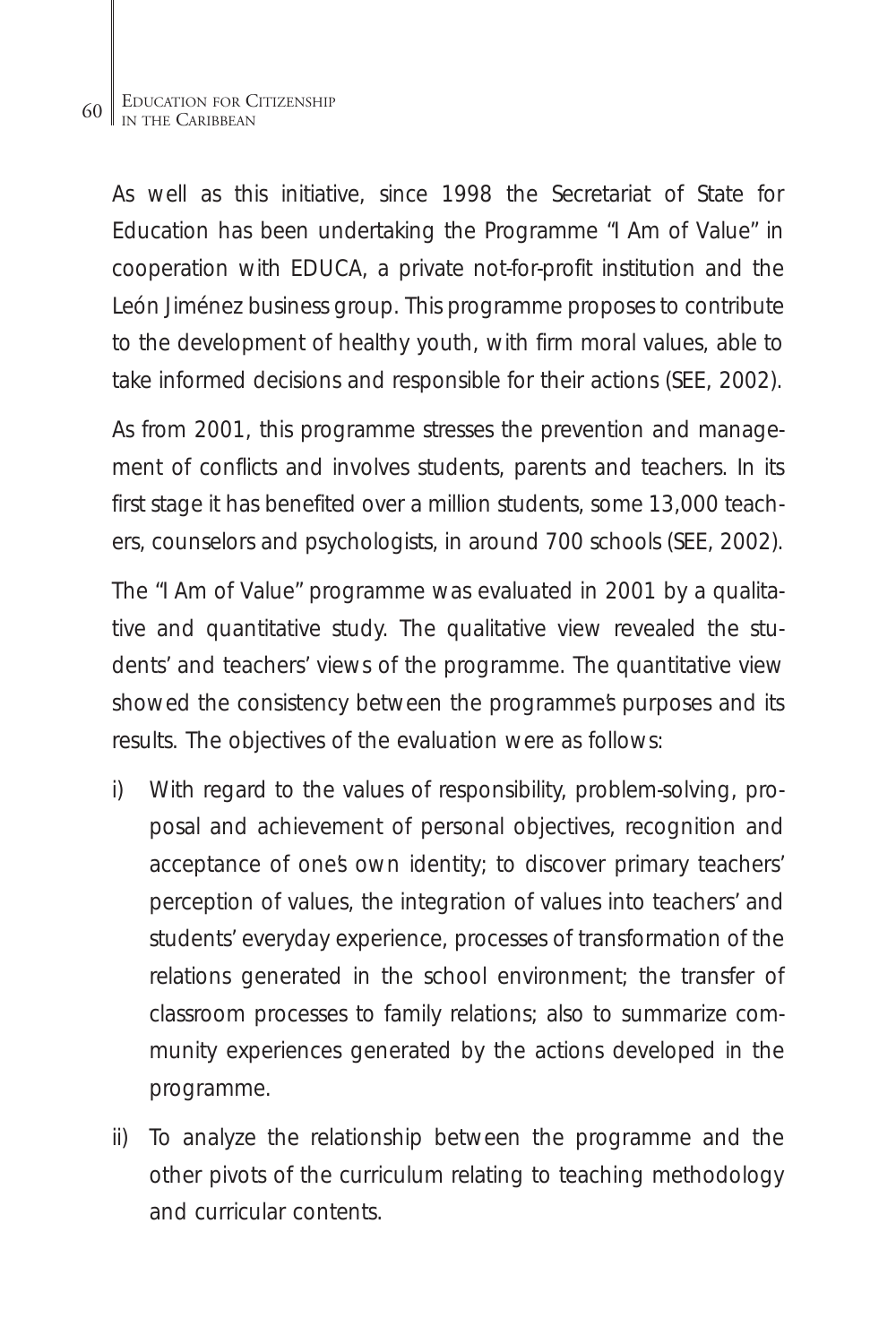*iii) To relate the findings of course work evaluation to the final evaluation.* 

*For the evaluation a sample of 300 primary school teachers out of the total that took part in the training workshop and 1000 of their students was used.*

# RESULTS OF THE PROGRAMME FROM THE STUDENTS' VIEWPOINT:

- *The students show an awareness of having developed a greater* o. *sense of responsibility due to their participation in the programme. The students also declared there had been a change in attitude by parents towards their children and teachers. They stated there had been a positive change in the family in the sense of better levels of communication and greater trust between parents and children, stronger family links and parents approached the school more.*
- *Students from all regional authorities stress an improvement in* п. *the way teachers relate to them. They feel students are treated more openly, with greater trust and understanding by teachers and there is more encouragement and acceptance of student participation in class.*
- *One of the achievements highlighted by students is overcoming* o. *shyness connected with a feeling of greater self-esteem. They also stress the lower level of competition and the increase in solidarity between schoolmates.*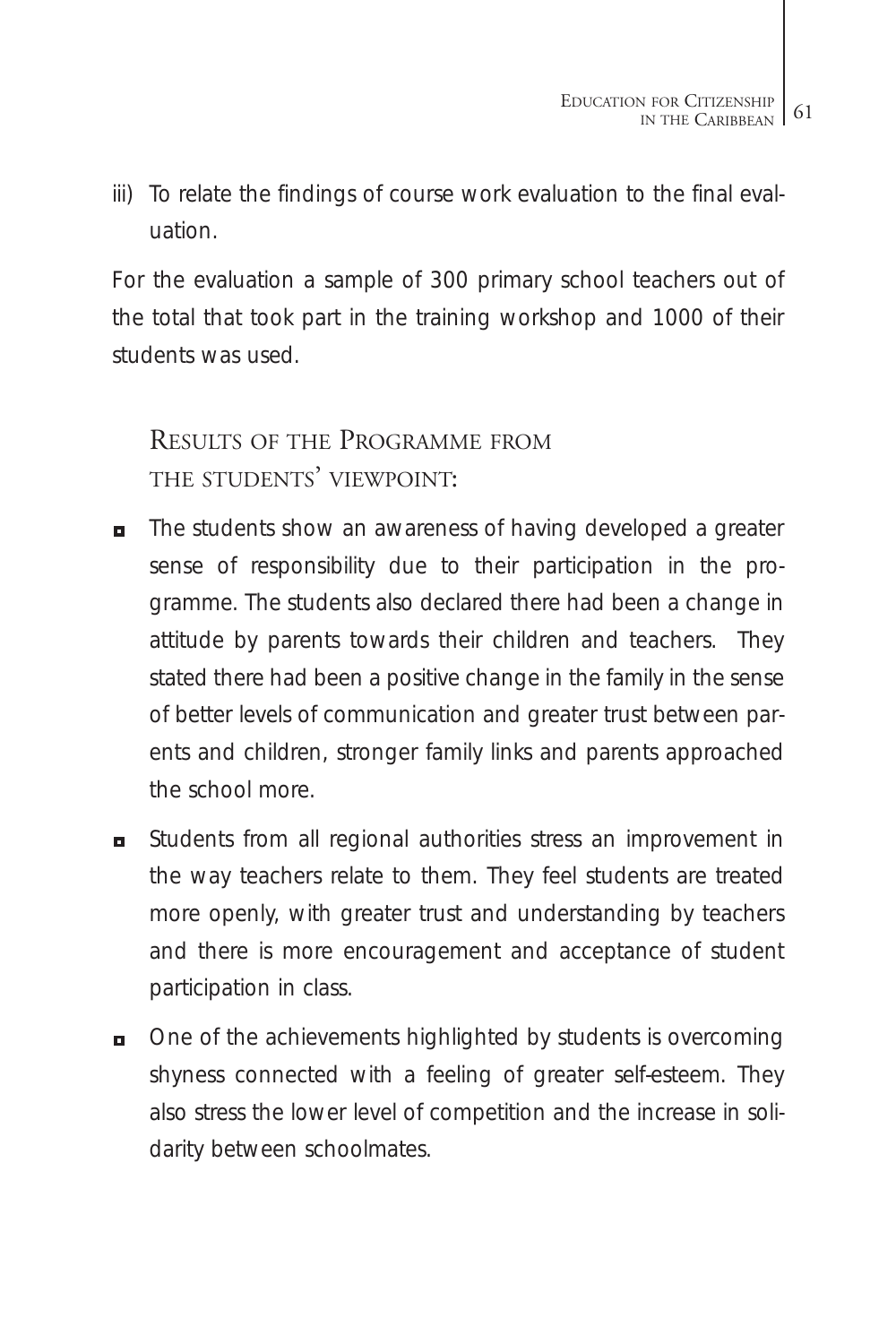# 62 EDUCATION FOR CITIZENSHIP<br>IN THE CARIBBEAN

o, *According to the students, their greatest changes have been within the family (37.4%), followed by reaction with their schoolmates (31.6%), in the classroom (21.7%) and the community (8.6%).* 

# RESULTS OF THE PROGRAMME FROM THE PRIMARY SCHOOL TEACHERS' VIEWPOINT

- *Primary school teachers agree with students in considering one* D. *of the programme's important achievements to be greater responsibility on the part of students. They also agree with them in pointing to a marked improvement in family relationships in those families whose children took part in the programme. This improvement is reflected in better communication, greater concern by parents over school affairs, greater integration of parents into the school and, in general, more frequent acceptance of the role of responsible parenthood.*
- *Likewise, primary teachers agree with students that there has* o, *been an improvement in school discipline. Teachers, like students, consider that students have increased their self-esteem.*
- *Teachers seem to be less aware of change in the way they relate* п. *to students than are the latter.*
- *As well as the changes in students in the school environment as* o. *such, some teachers report some positive behaviors in their personal lives or in community actions.*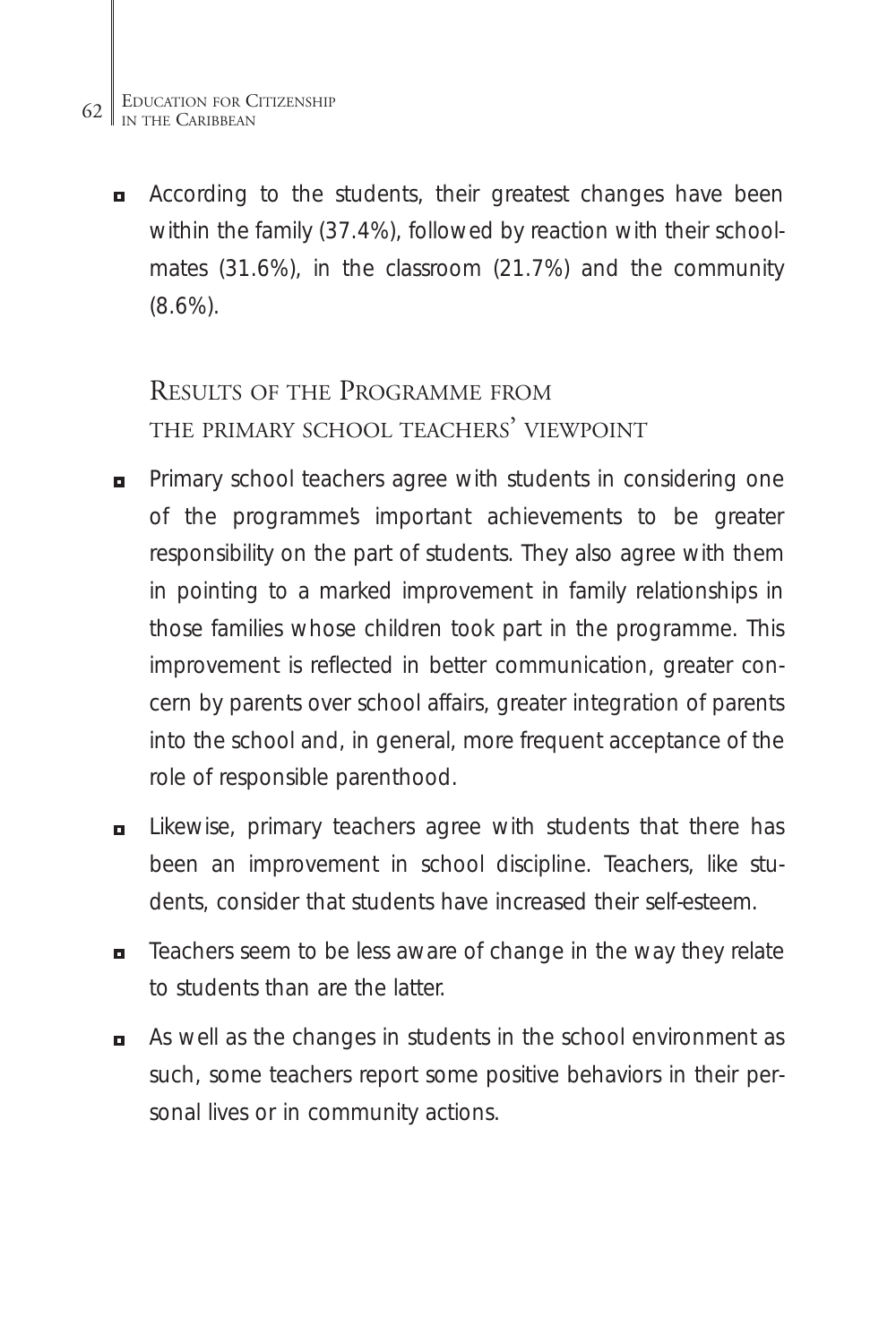### **CONCLUSION**

*In the three countries studied, the teacher education programmes focus transversely on topics relating to education for citizenship in their curricula for educating primary and secondary teachers. Through various formal or extracurricular training initiatives, teachers address the issues linked to the curricular objectives.*

*The documents and information used for this study show that the proposals for teacher education inadequately develop the competences connected with education for citizenship in the Caribbean context.*

# THE LIMITATIONS OF THE TEACHER EDUCATION PROGRAMMES ARE CONNECTED WITH THE FOLLOWING:

- *the proposals inadequately address the socio-political, cultural* п. *and economic issues essential to these societies, such as authoritarian, colonial heritage and practices, poverty and socio-economic inequalities, cultural diversity, environmental sustainability and the development of democracy.*
- *the proposals have had little impact on the development of com*o. *petences in aspects of the teachers' day-to-day work, such as how to handle the different conflicts among the populations they deal with, the preparation and negotiation of diverse, inclusive teaching and institutional proposals, intercultural cooperation in recognizing differences in social identities.*
- *teacher education institutions need to innovate and review their* п. *academic proposals and integrate the results of research to respond to current curricular demands and to the needs of the educational communities in these countries.*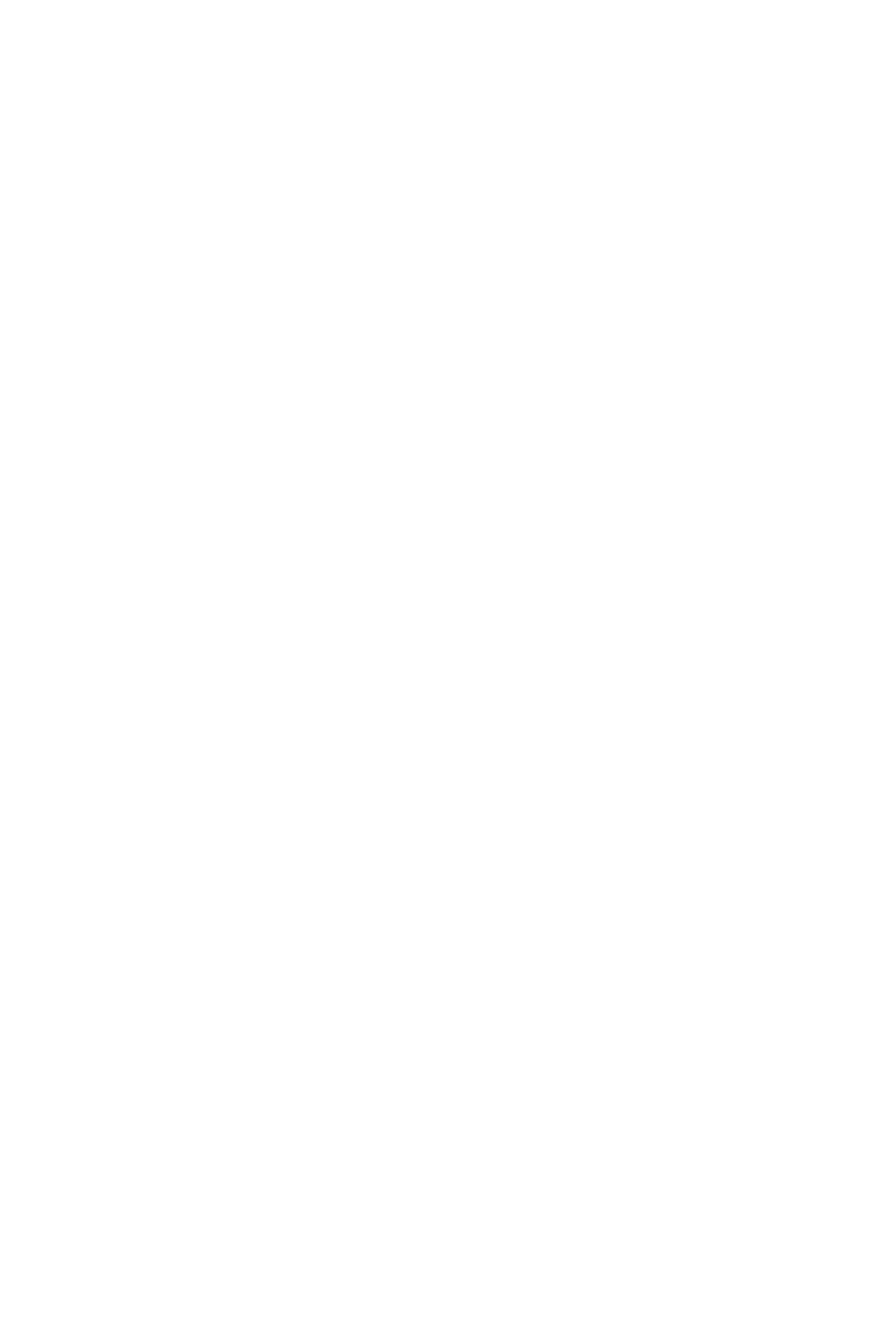# THE VIEW OF THE ACTORS INVOLVED

*In Cuba, the actors involved in teacher education define education for citizenship in relation to standards of behavior and/or values that a citizen should have with regard to the State, politics, country, family, and religion. Furthermore, it relates to preparation as a citizen, linked to the national identity, to the defense of country, to social responsibility and participation in society.*

*As well as the efforts made in Cuba through teachers' university education there are non-teaching activities of a political, patriotic or environmental nature, out-of-school activities such as interest groups on varied topics, postgraduate courses for professionals and courses for non-professionals.*

*The contents of teacher education in the higher education institutions have included issues relating to the national symbols, their origin and use. Environmental issues and contents of certain laws are also part of the teacher education curriculum.*

*General teacher training has included environmental education and sexual and health education as curricular subjects. Other contents are*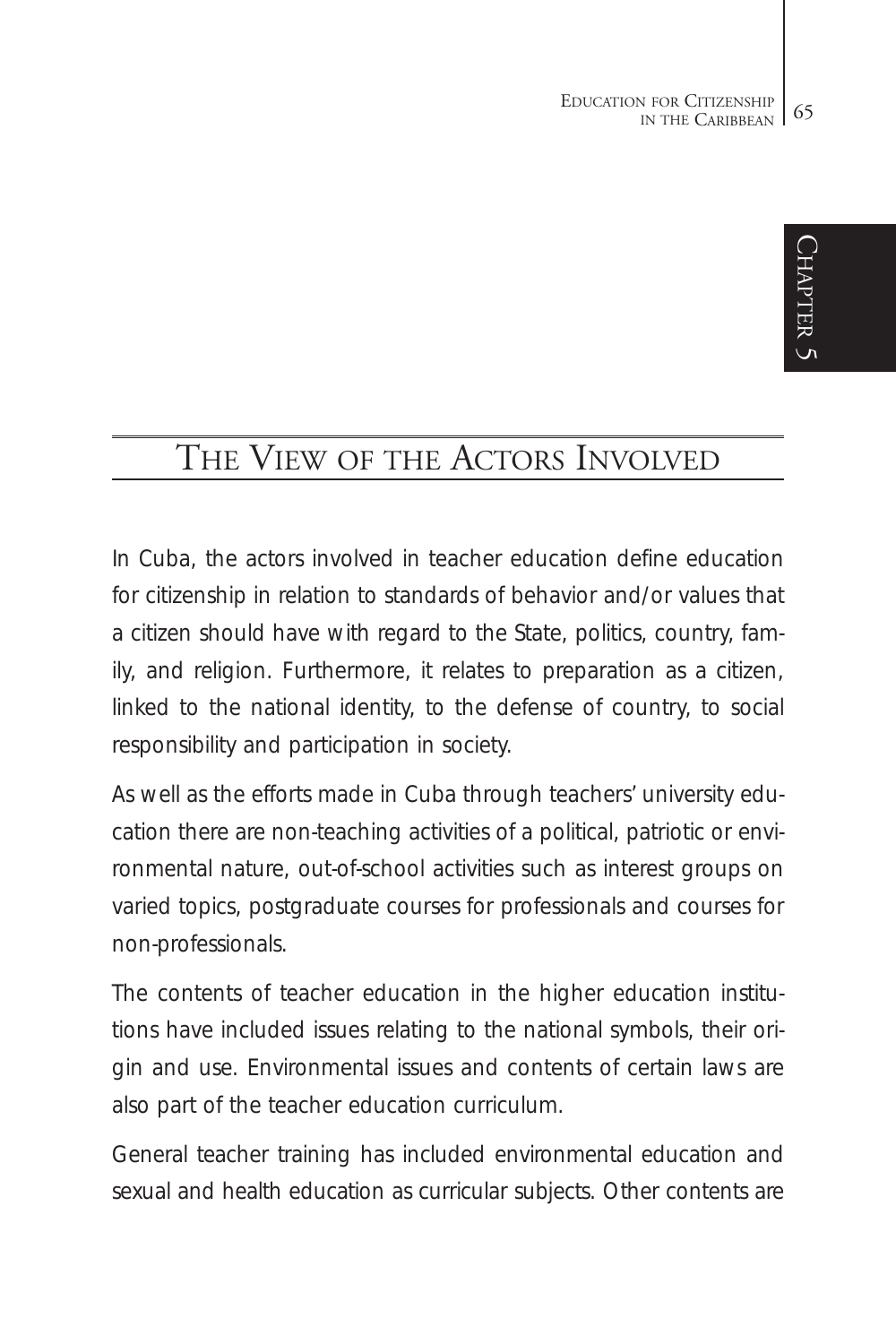*included transversally in all subjects, particularly subjects of a sociological, philosophical, historical, pedagogical and psychological nature.*

*With regard to the impact of teacher education for citizenship education, the actors involved (trainers and teachers), consider the impact of both the knowledge taught and processes used to be positive, although they were unaware of any impact evaluations that may have been carried out or disseminated. They maintain that it is in the area of attitudes where many problems still persist, manifested in greater environmental abuse, road accidents, AIDS, etc.*

*Respondents consider that all Cuban teachers have been trained in topics for education for citizenship since values education is part of in-service education carried out in the national seminars given each year to Cuban teachers and through constant political and ideological education.*

*On the other hand, the actors involved in teacher education in the Dominican Republic such as trainers, teachers, administrators of programmes connected with the universities, training institutes, schools and the Secretariat of Education define citizenship education as that which contributes to the strengthening of society's democratic values and principles. They associate education for citizenship with the state and actions of being a citizen, with the experience and development of the civic ability to build a just and participatory society.*

*For these actors the principal contents of education for citizenship address human rights in a general sense as well as the ethical dimension, information on the powers of the state, patriotic education, as well as a number of current demands such as environmental education, gender, public safety, road safety education and tax education.*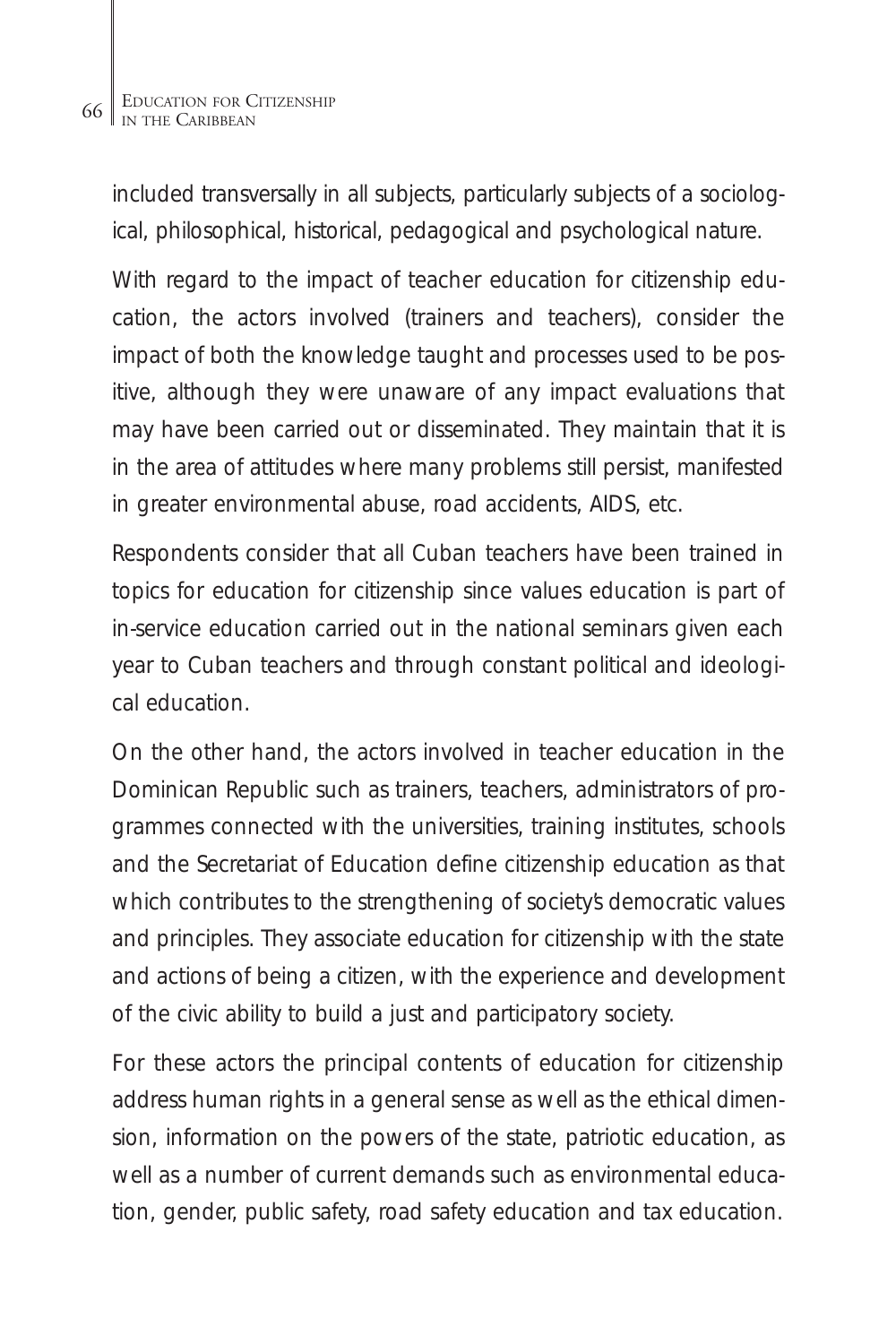*The analysis of the state of moral and civic education, carried out by Ania Colón (2002) concludes that the teachers charged with teaching this subject in the Dominican Republic are mainly women of average age between 30 and 49, with an average of 15 years' service and a degree in the area of social sciences. This profile has to be taken into account in the design of teacher training programmes in terms of this group's potential, specific needs and experience in citizen actions and social movements.*

*According to the actors interviewed, in teacher training the use of participatory approaches, methods and strategies that promote social reflection, debate, criticism and citizen action on common problems should be considered.*

*As teacher education efforts, particularly in education for citizenship, have not been evaluated up to now, respondents find it difficult to assess the impact these initiatives have had.*

#### *VIEW OF THE ACTORS INVOLVED IN CITIZENSHIP EDUCATION IN THE DOMINICAN REPUBLIC*

- *Holistic process incorporating the context of the learner and the* п *citizen dimension as a transverse approach.*
- *An education that prioritizes learning for an active, participatory* α. *and transforming citizenship.*
- *A participatory methodology that prioritizes analysis, teamwork,* п. *expression, reflection-action.*
- *Education in schools, led by head teachers, incorporating con*o, *textual needs and problems in order to seek effective and appropriate solutions.*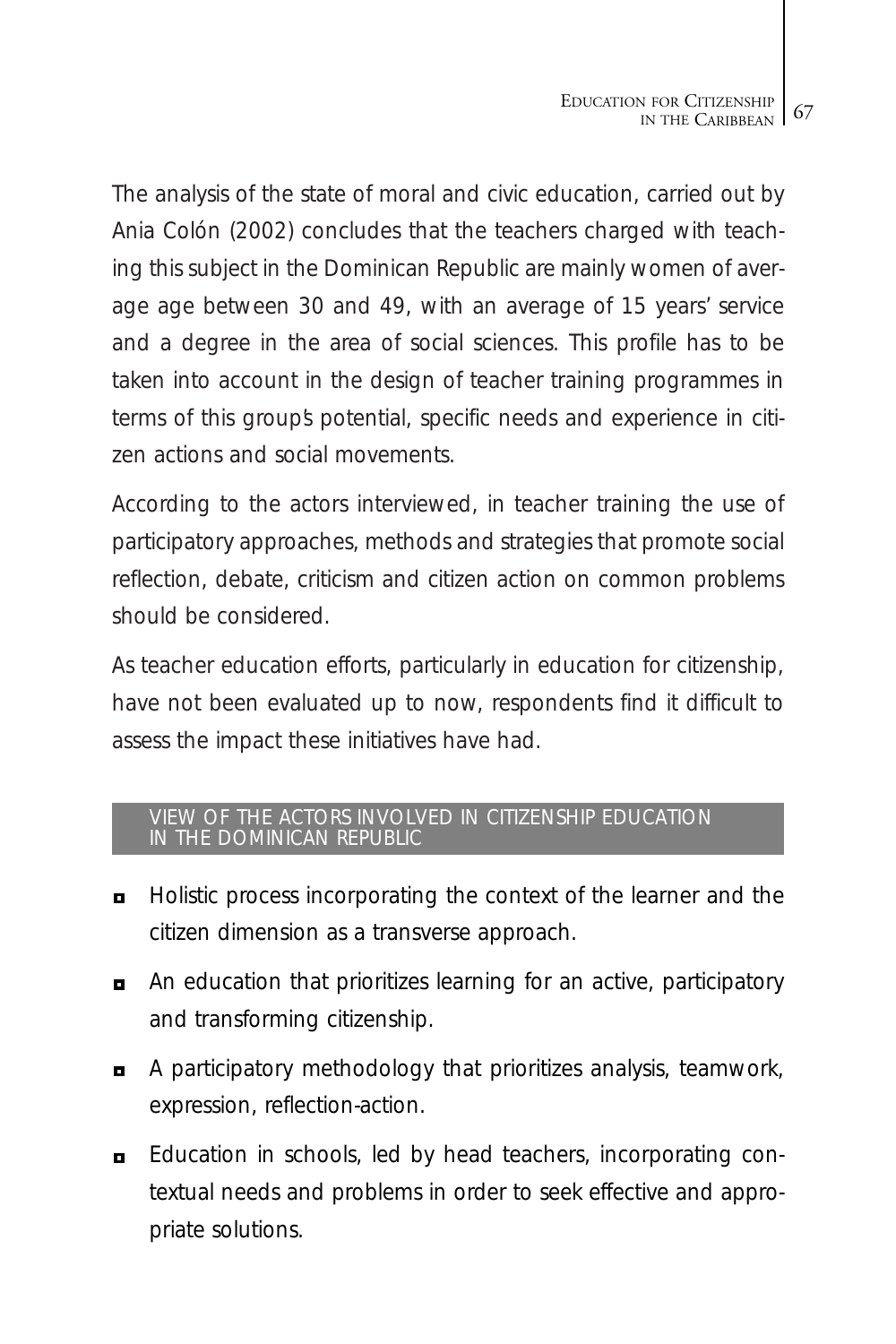- *A constructivist methodology containing processes of explo*п. *ration, conceptualization and application.*
- *A process incorporating support of teaching practice in order to* п. *foster reflection.*
- *A holistic approach in which there is no division between initial* о. *and in-service education.*
- *An education that fosters the deconstruction of prejudiced,* п. *authoritarian practices and favors the construction of other new, more democratic and pluralist ones that respect diversity.*

#### *RECOMMENDATIONS BY THE ACTORS INVOLVED IN CITIZENSHIP EDUCATION IN CUBA*

- *Value the importance of intrinsic motivation and an affectionate* o, *attitude between teachers and students.*
- *Promote the civic attitude as a pleasure, avoiding unnecessary* п. *formalities and external pressure.*
- *Draw up a trans-disciplinary strategy for education for citizenship.*  $\blacksquare$
- *Draw up specific methodological guidelines both for new teach*о. *ers and for those who have been in service for years.*
- *Broaden work on the development of attitudes and aptitudes for* о. *citizenship education.*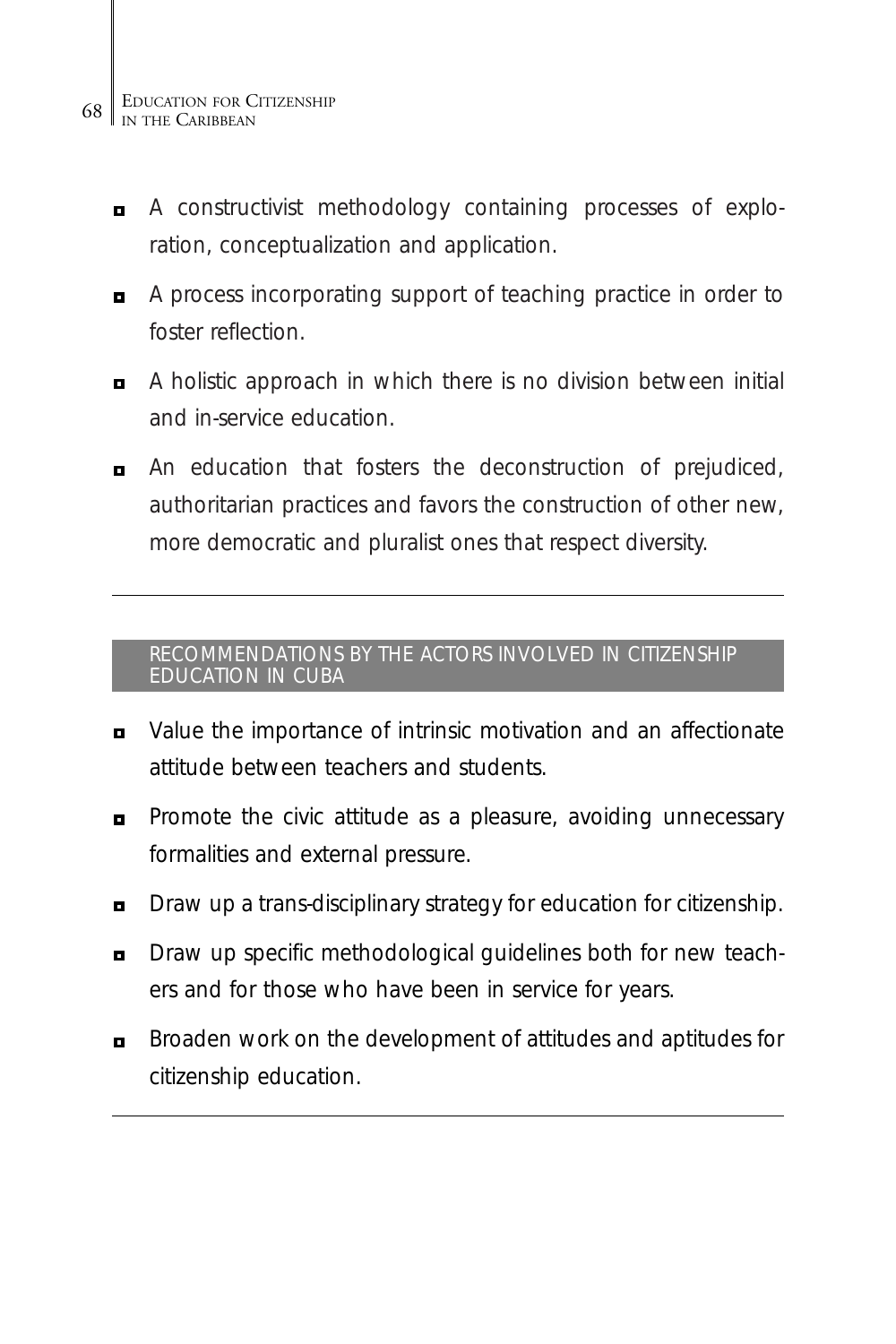*In Haiti, the actors interviewed recommend supporting implementation of Education for Citizenship as a subject and putting it into practice in school and classroom.*

*They recommend that teachers share with students what they want to teach, that is, teach how to live together and develop democratic behavior. However, for this it is necessary for the national political climate to be stable and secure.* 

### *RECOMMENDATIONS BY THE ACTORS INVOLVED IN CITIZENHSIP EDUCATION IN THE DOMINICAN REPUBLIC*

- *To reflect on the kind of citizens desired and to promote teacher* о. *education that will prepare teachers to educate for such citizenship.*
- *To combine the discourse of citizenship education with consistent* α. *practice, incorporating it as both contents and process.*
- *To organize school for a democratic and participatory administra*α. *tion that will foster learning of Civic Education in action.*
- *To undertake strategic alliances between school and other insti*о. *tutions, such as universities, teacher education institutes and NG0s, to encourage innovative practices.*
- *To revise the education models in the teacher training colleges* о. *and the academic proposals in the universities and to design innovative education models with a concept of citizenship appropriate to the needs of the Dominican context.*
- $\blacksquare$ *To work with teachers in deconstructing the prejudices and stereotypes that guide their practice.*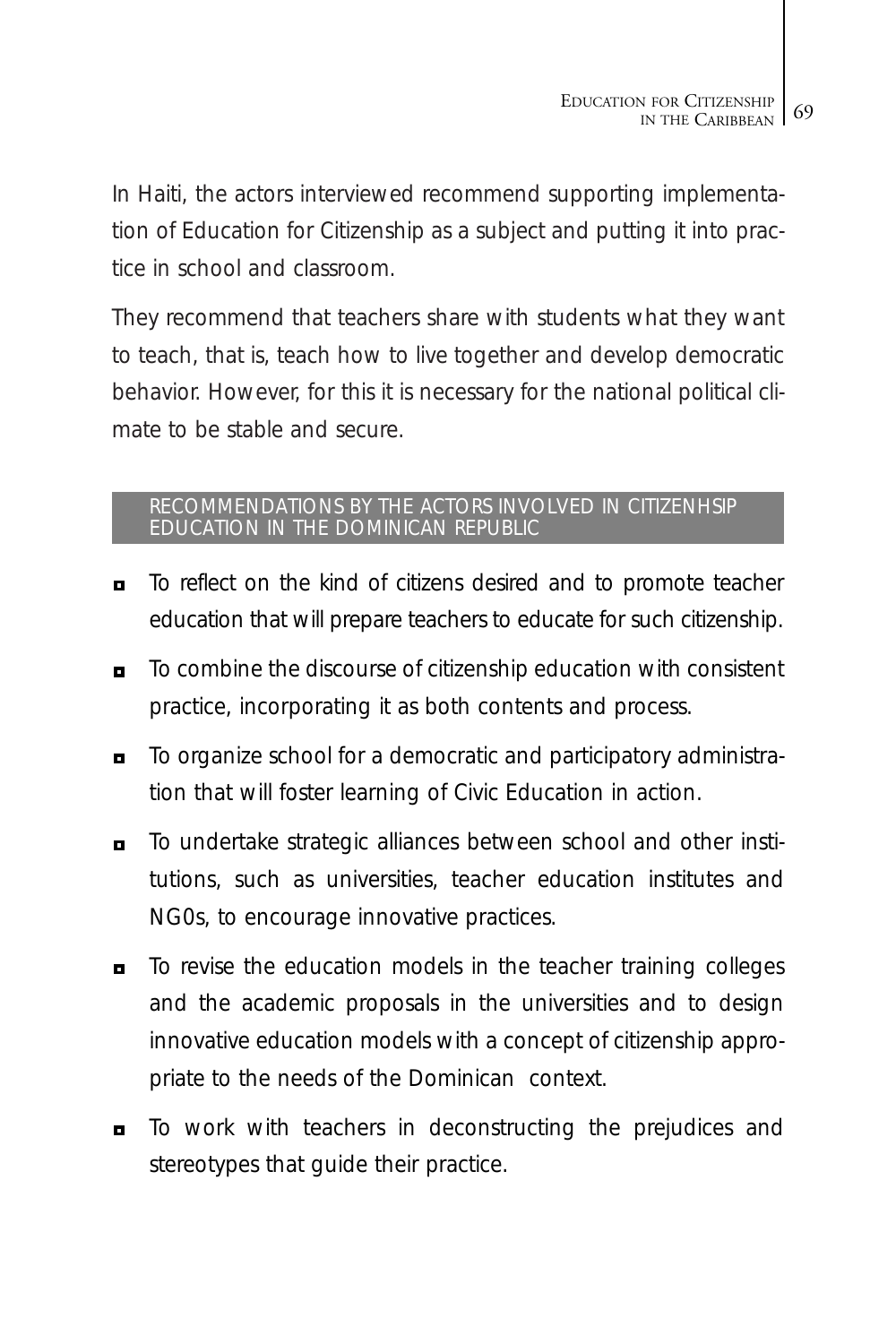# EDUCATION FOR CITIZENSHIP IN THE CARIBBEAN 70

- o. *To integrate distance learning into teacher education, with materials specially prepared for modules that include teaching sequences and with tutors who support both the teachers' learning process and their professional practice.*
- *To revise the curriculum, reinstating citizenship as a transversal theme*  $\blacksquare$ *with relevant conceptual, procedural and attitudinal contents.*
- *To allow communities and institutions to draw up their own pro*п. *gramme of civic education and link it to the context of each school.*
- *To ensure that teachers know the Civic Education Programme.* o.
- *Ensure space is assigned by the central education authorities for the* п. *subject of Moral and Civic Education within the school timetable.*
- *To permanently and systematically develop innovative learning* o. *support resources in the public sector.*
- *To draw up solid, clear, unambiguous texts that present appro*o, *priate, comprehensive knowledge.*
- *To incorporate the new technologies as teaching tools.*   $\blacksquare$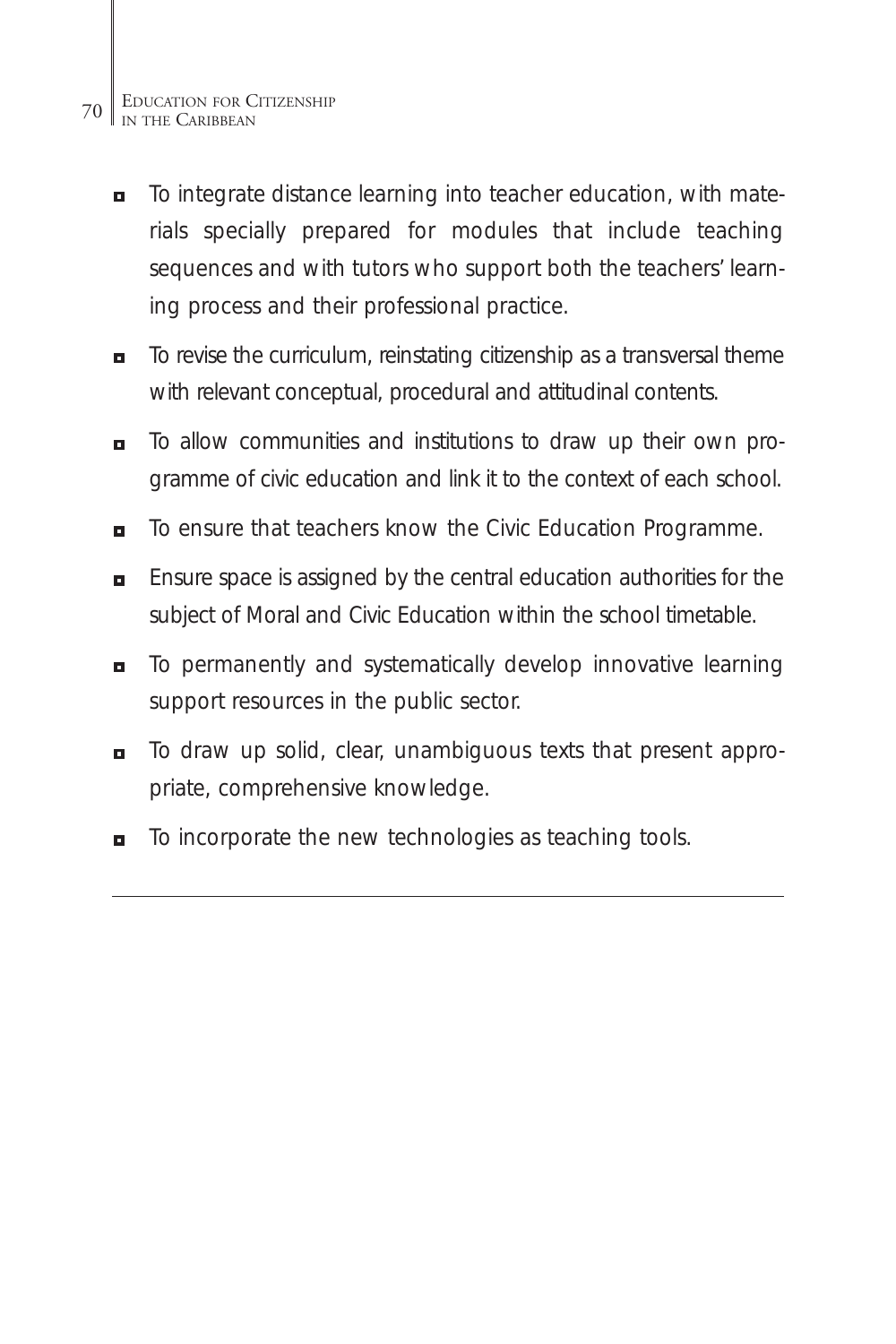# CONCLUSIONS AND RECOMMENDATIONS

## 6.1 CONCLUSIONS

*At the start of the twenty-first century, Cuba, the Dominican Republic and Haiti share a Caribbean context where the democratization processes have encountered obstacles connected with their colonial heritages and the hegemony of the European nations, as well as the influence and direct interference of United States geopolitical, economic and cultural power.*

*These democracies have developed from long and violent political dictatorships, which established authoritarian and restrictive institutional mechanisms for the day-to-day administration of public affairs.*

*This starting point defines a range of problems and challenges to be taken into account with regard to the educational initiatives relating to the strengthening of democracy, including the demands for social equity, inclusive citizen participation and environmental sustainability.*

*It is possible to conclude from this review of Cuba, Haiti and the Dominican Republic that the issues relating to the establishment of citizenship today mean taking into account the opportunities and*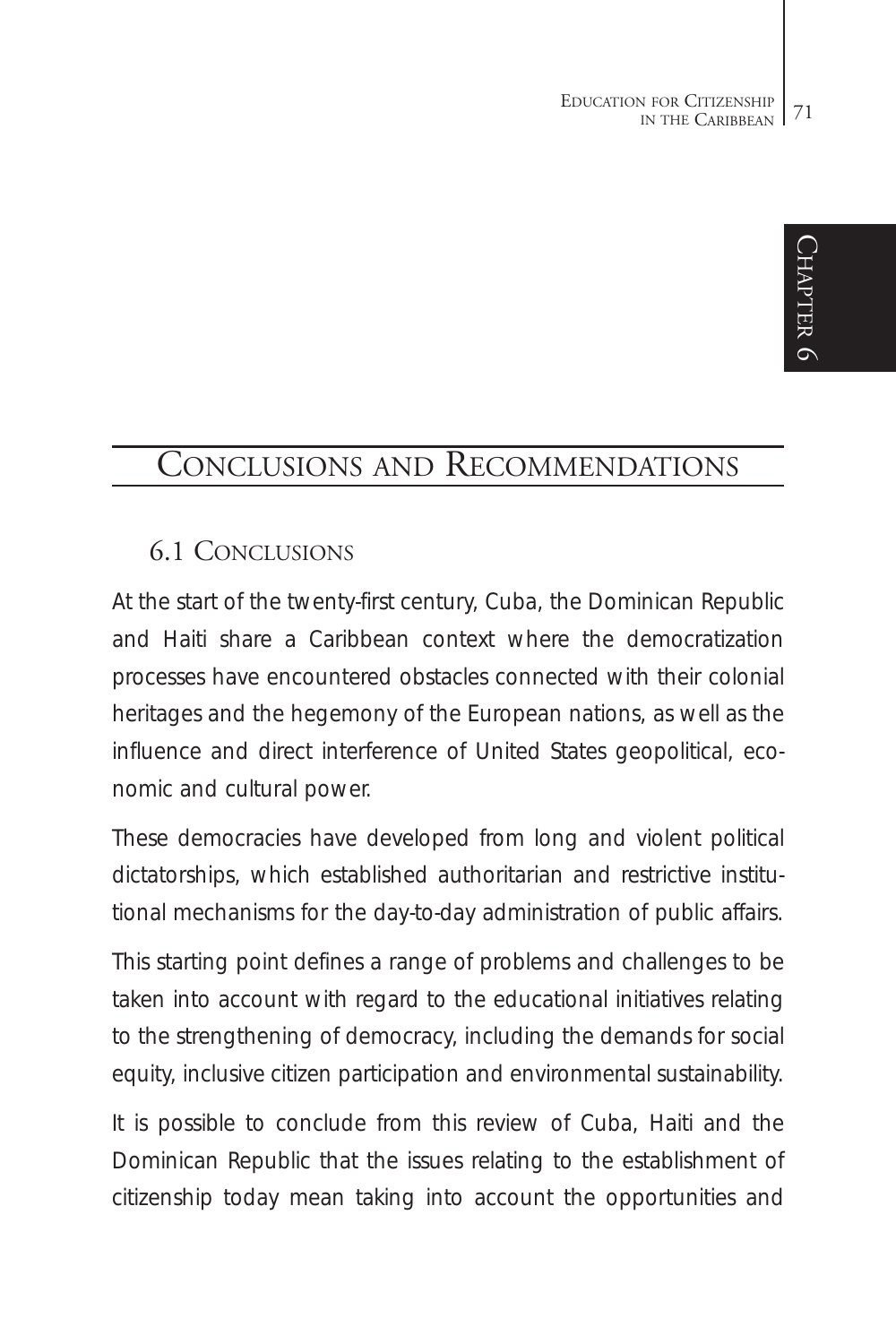*constraints of the various initiatives towards democracy underway in these countries, as well their ethical and political bases.*

*In their focus on the formation of social identities and the recognition of difference, the educational interventions for citizenship envisage the exercise of reflection, of interpretative abilities, of competences in the use of language and of argument supported by action. Also the use of rational debate and the ability to creatively broaden human rights and responsibilities.*

*In the three countries studied there are legal bases that recognize the importance of education and integrate education for citizenship as part of the State's educational responsibilities. Government curricular policy in all three countries considers education for citizenship as a specific subject for the primary and secondary levels.* 

*In Cuba this subject is called "Civic Education" and in the Dominican Republic "Moral and Civic Education", in Haiti it is entitled "Education for Citizenship" and the objectives are concerned with the establishment of moral values, love and defense of country, as well as with the learning of legal norms and social coexistence.*

*In all three countries studied, the teacher education programmes focus transversely on the topics relating to education for citizenship in their primary and secondary teacher education curricula. Through in-service education in courses, workshops, seminars and extra-curricular activities, teachers get to discuss and exchange ideas on the topics addressed by the curricular subjects associated with education for citizenship.* 

*In Caribbean societies with marked colonial and authoritarian traditions, political policies on education for citizenship should take into*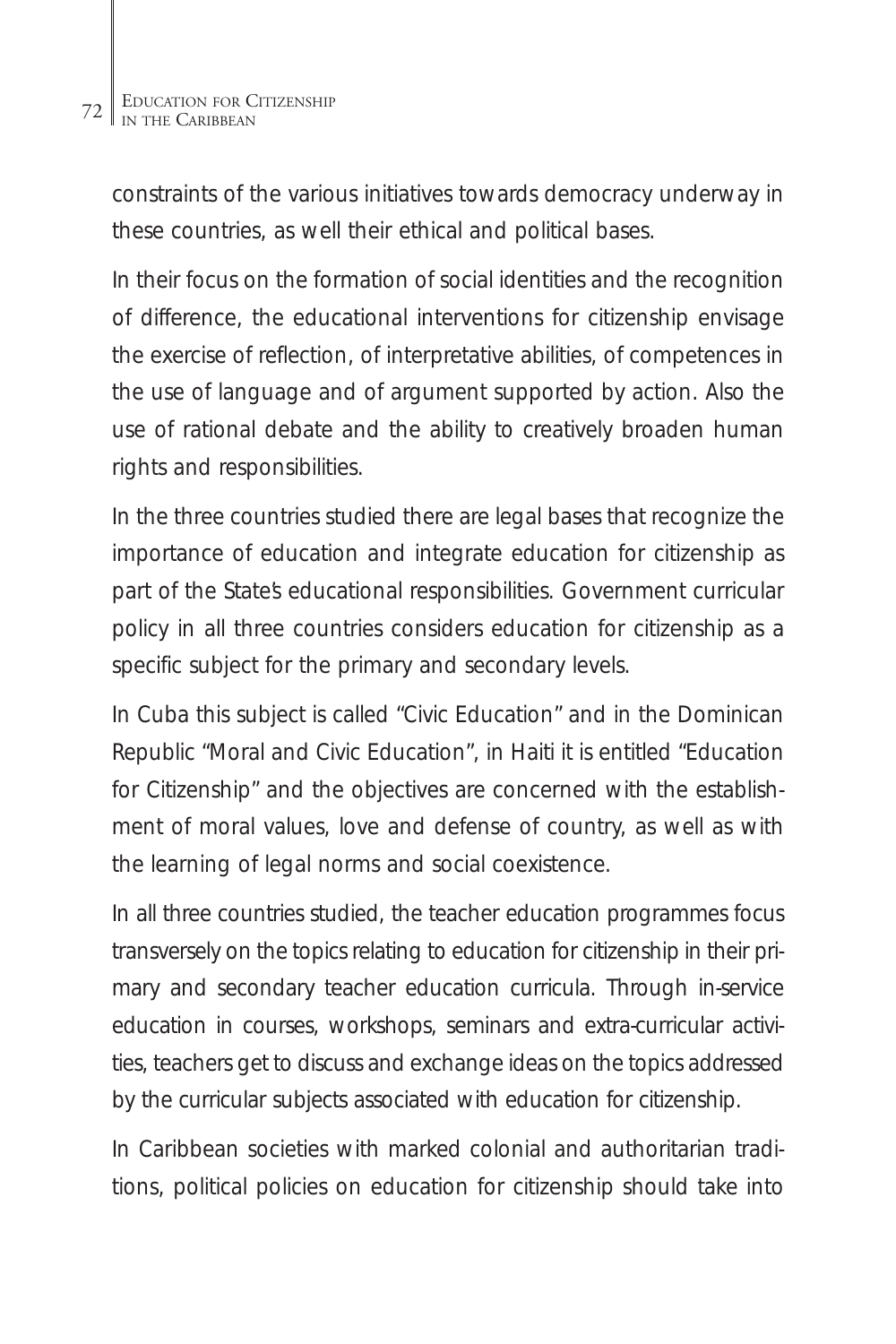*account the contradictions faced by the democratizing processes, as well as the cultural complexity of mass migratory processes for establishing social identities. The tensions arising from existing social and economic inequalities, as well as the issues pointed out in this review, are inadequately addressed in the curricular and teacher education policies of all three countries.*

*The administration of public affairs and the social learning that this issue involves require educational proposals that can give the population greater understanding of community life, skills to confront traditional ideological indoctrination, to learn to live with recognition of difference and help to educate the imagination to take a broader view of human affairs and their responsibilities with regard to them.* 

*The actors involved in teacher education in the three countries consider that this is a key tool for their societies' democratic development. The main criticisms indicate that it is necessary to improve the contents and approaches to existing teacher education so it can respond to the current challenges of these societies from an interdisciplinary viewpoint consistent with declared purposes.*

### 6.2 RECOMMENDATIONS FOR IMPROVING TEACHER EDUCATION IN RELATION TO EDUCATION FOR CITIZENSHIP IN CUBA, HAITI AND THE DOMINICAN REPUBLIC

*Encourage processes for improving the design of initial and in-*D. *service teacher education curricula to systematically include pedagogical contents and approaches that strengthen education for citizenship.*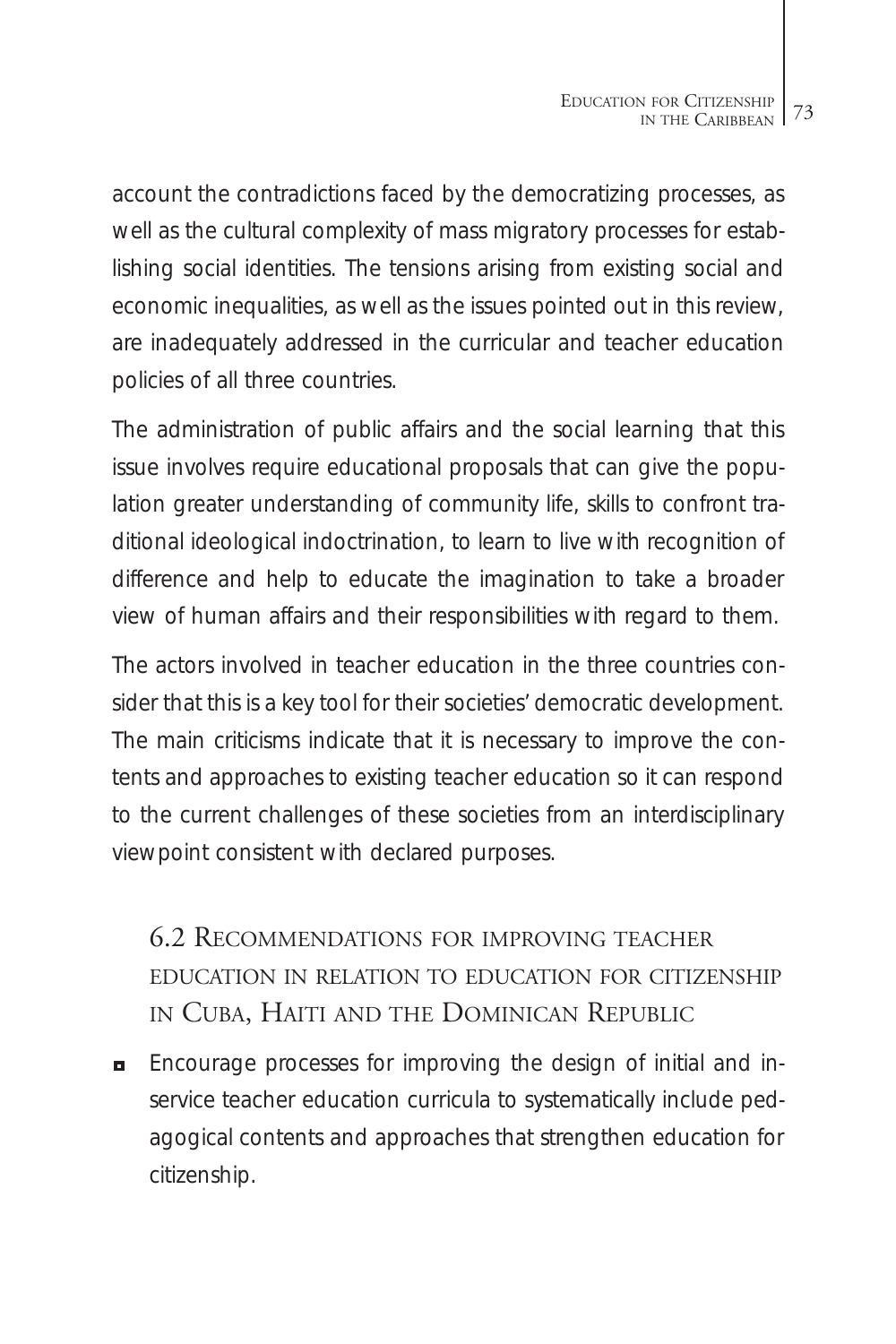# EDUCATION FOR CITIZENSHIP IN THE CARIBBEAN 74

- o. *Develop national and regional activities directed at teacher trainers and primary and secondary teachers to foster the exchange of current experiences and viewpoints on education for citizenship.*
- *Given the limitations of various educational materials on this* п. *topic, it is recommended to support the production and distribution of materials and teaching guides that can keep teaching staff up-to-date and develop more effective teaching practice in the three countries studied.*
- *Develop special refresher courses for the actors involved in* o. *teacher education so they can incorporate an interdisciplinary approach to education for citizenship on the basis of the challenges posed by the national and international contexts, as well as on the basis of the educational actors.*
- *As part of teacher education programmes include technical teach*o. *ing support for teachers in the classroom to improve pedagogical practices and achieve the desired objectives. As well as the foregoing, it is necessary to design monitoring and evaluation systems for the programmes, for the various initiatives and for the educational practices in these countries, since there are few monitoring instruments that provide timely, reliable information.*
- *Involve teachers in the production and dissemination of partici*α. *patory teaching strategies to support achievement of the established objectives for education for citizenship in a consistent fashion by encouraging attitudes and abilities for peaceful human coexistence and environmental sustainability.*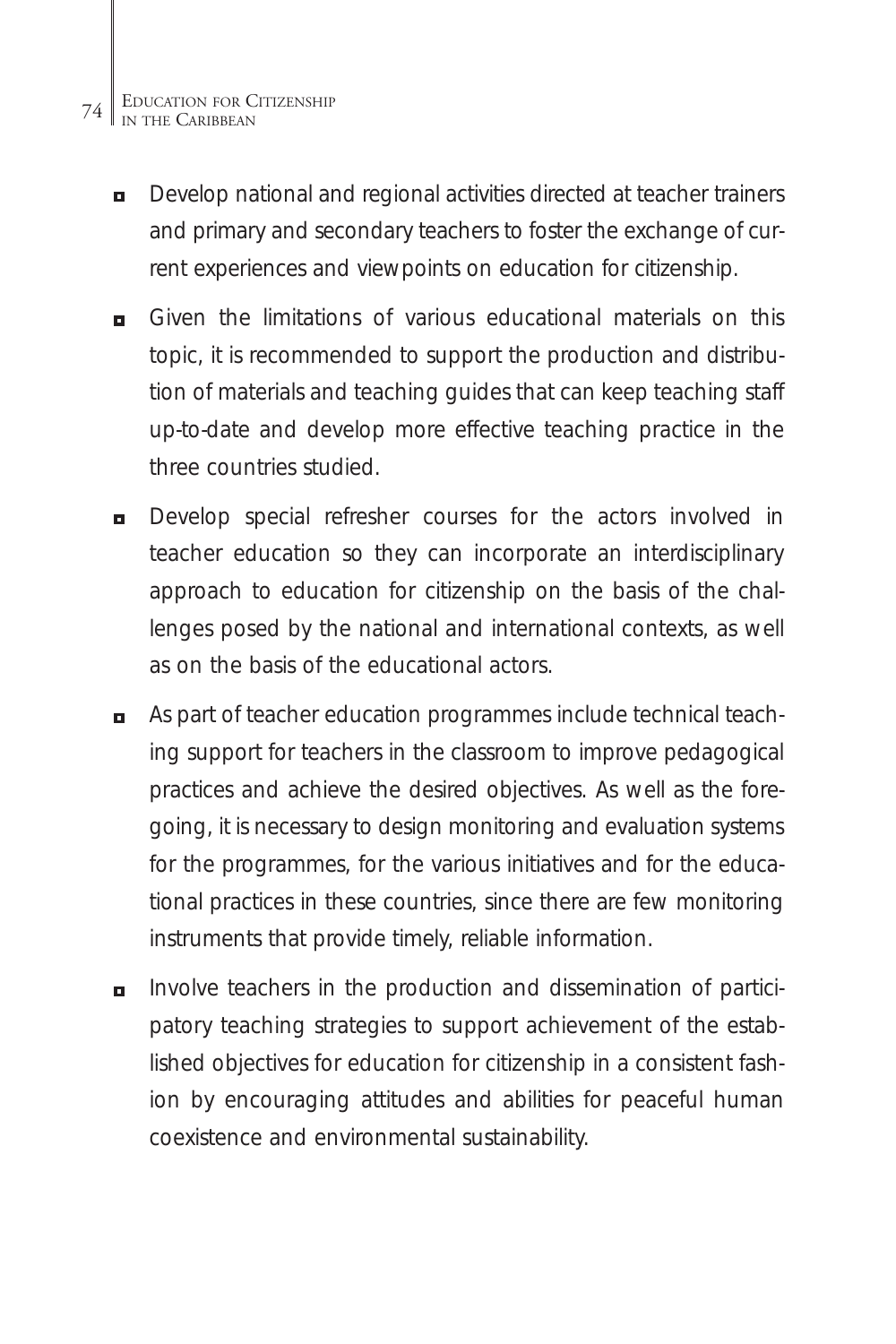## BIBLIOGRAPHY

#### BIBLIOGRAPHY ON CUBA

- *A.A.V.V. 1997. El mundo en que vivimos. La Habana, Ed. Pueblo y Educación.* п. *[Books for second, third, fourth, fifth and ninth grade.]*
- *Chacón, N. 2000. Moralidad histórica, valores y juventud. La Habana.* п. *Publicaciones Acuario.*
- *Ministerio de Educación (MINED). 1998. Lineamientos para fortalecer la forma*п. *ción de valores, la disciplina y la responsabilidad ciudadana desde la escuela La Habana.*
- o. *----------------------------------------------- 1999-2000. Precisiones para la dirección del proceso docente educativo. Secundaria Básica. La Habana.*
- *----------------------------------------------- 2001. Programa director de las asignaturas prior*α. *izadas para la enseñanza primaria. La Habana, Editorial Pueblo y Educación.*
- *----------------------------------------------- 2003. Direcciones principales del trabajo educa*o. *cional hasta el curso escolar 2003-2004. La Habana .*
- *----------------------------------------------- 2000. Sistema de preparación político-ideológica* o, *curso 2000-2001. La Habana.*
- *----------------------------------------------- S/F. El ideario martiano: ética y formación en valores* п. *de los niños, adolescentes y jóvenes. La Habana.*
- *Ministry of Education of Cuba; International Bureau of Education; CARNEID;* α. *Organization of Ibero-American States (2001).Curriculum Development for Learning to Live Together: Caribbean Sub-region. The final report of the subregion seminar. Geneva, IBE.*
- o. *Partido Comunista de Cuba. 1976. Constitución de la República de Cuba. La Habana.*
- *Journal Granma. September 2002. Casi podría decirse que apenas estamos* п. *comenzando. Discurso de Fidel Castro en el acto inaugural del año escolar 2002-2003. La Habana.*
- *Journal Granma. December 2002. Educación: Qué año el 2002? La Habana.* m.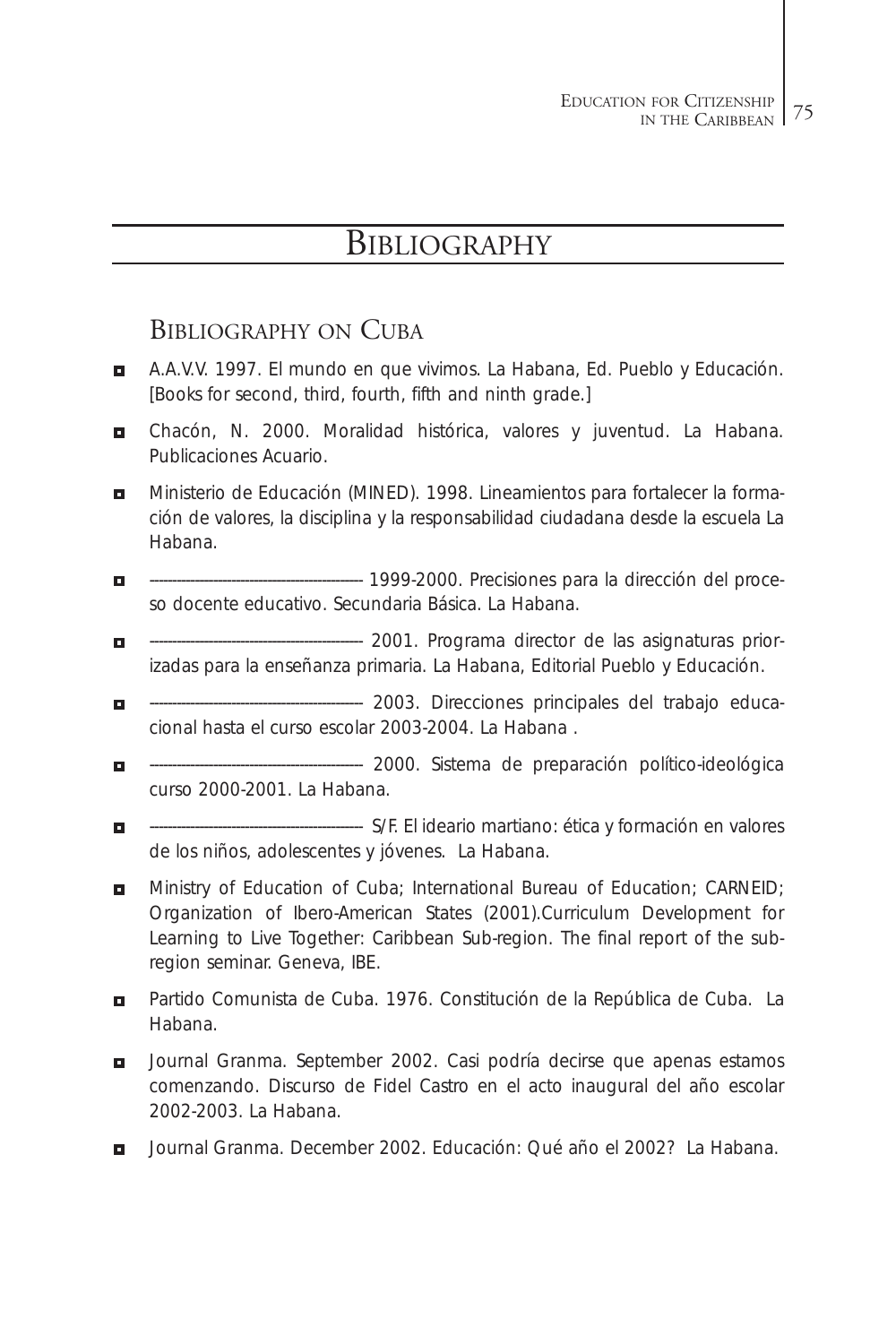### BIBLIOGRAPHY ON HAITI

- п. *Aristide, Jean Bertrand et son équipe gouvernementale, Haïti, un an après le coup d'état. Port-au-Prince, Les Editions du CIDIHCA.*
- o, *Hector, Cary; Jadotte, Hérard (Direction). Haïti et l'après-Duvalier: continuités et ruptures. Vol II. Port-au-Prince, Editions Henri Deschamps / CIDIHCA.*
- *Constitution de la République d'Haïti. 1987.* α.
- *XVIII Congreso ALAS (Asociación Latinoamericana de Sociología) y Centro de* п. *Estudios sobre América (CEA), Estado, nuevo orden económico y democracia en América Latina. Editorial Nueva Sociedad.*
- *Costello, Patrick y Sanahuja, José Antonio. 1996. Haití: Los desafíos de la recon*o, *strucción.*
- *Dilla, H. 2002. Los recursos de la gobernabilidad en la Cuenca del Caribe. Santo* п. *Domingo. Editora Nueva Sociedad.*
- *Haiti. Ministère de l'Education nationale, de la jeunesse et des sports. 2000* o. *2001. Education á la citoyenneté. Programme d'études destiné aux trois cycles de l'école fondamentale 1e à 9ème année. Port-au-Prince, Bibliothèque national d'Haïtí.*
- *\_\_\_\_\_\_\_. Project d' élaboration du Plan national 2004. Port-au-Prince.* o,
- *\_\_\_\_\_\_\_. Diagnostic technique du système éducatif haïtien, août 1995. Port-au-*O, *Prince.*
- *Lozano, Wilfredo. (Editor) 1998. Cambio político en el Caribe. Escenarios de la* o. *posguerra fría: Cuba, Haití y República Dominicana. Santo Domingo, Nueva Sociedad.*
- *Silié, Rubén; Inoa, Orlando; Antonin, Arnold. (editores) 1998. La República* o, *Dominicana y Haití frente al futuro. Santo Domingo, FLACSO Dominican Republic Programme.*
- o, *Souffrant, Claude. 1999. Sociologie prospective d' Haití. Port-au-Prince, Les Editions du CIDIHCA.*
- *http://www.afsc.org/intl/latamcbesp/haiti.htm (NDI) (consulted 03/12/02).* o.
- *http://www.ibe.unesco.org/international/ICE/bridgel/espagnol/* п. *ciudadania/practicas/haiti1a.htm (consulted 24/03/03).*
- *http:/www.interaide.org falta (consulted 03/12/02).* o.
- *www.defensoriadelpueblo.gob.pa/Miscelaneos/ IIDH/documentos/Haiti-Indi*o. *cador06.pdf (consulted 24/03/03).*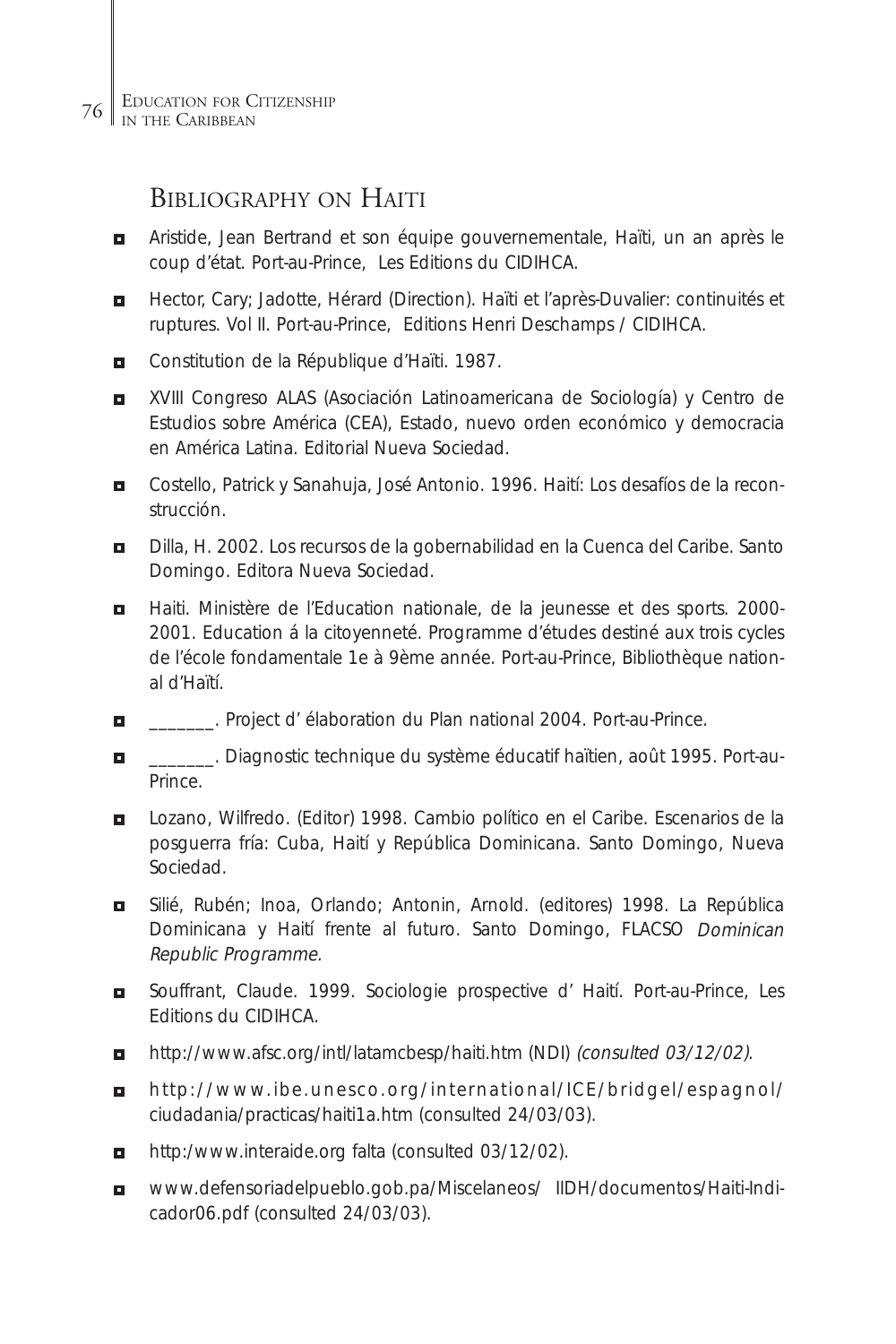*www.defensoriadelpueblo.gob.pa/Miscelaneos/ IIDH/documentos/Haiti*п. *Indicador08.pdf (consulted 24/03/03)*

#### BIBLIOGRAPHY ON THE DOMINICAN REPUBLIC

- o, *Constitución de la República Dominicana. 2002. San Francisco de Macorís, Impresora del Nordeste.*
- *Colón, A. s/f. Sistematización. Diagnóstico situacional asignatura Educación* Π. *Moral y Cívica. Desafío para implementar programas en educación cívica. Santo Domingo. Mimeo.*
- *García, D. 2002. Los retos de la educación cívica en República Dominicana. En:* п. *Revista Civitas Dominicana. SEE/PUCMM/Consorcio de Educación Cívica (Santo Domingo), 2003, Nº 1.*
- o. *García, G. 1999. Los aprendizajes en: participación, autoestima, criticidad, creatividad y practicas democráticas. Estudio realizado en el nivel básico del centro de estudios "Miguel Angel García", 1998-1999. Tesis de la Maestría en Educación. Intec. Santo Domingo. Mimeo.*
- *Gabinete Social. Presidencia de la República Dominicana. 2002. Política Social* α. *del Gobierno. Santo Domingo. Mimeo.*
- α. *Gimeno Marzal, M. C.; Henríquez Rodríguez, A. 2002. Evaluación de la propuesta de formación de educadoras-es en Derechos Humanos y Ciudadanía Crítica del Centro Cultural Poveda, tesis de maestría en: Formación de Formadores e Investigación para el Cambio Educativo. Universidad de Barcelona, Universidad Autónoma de Santo Domingo, Centro Cultural Poveda. Santo Domingo. Mimeo.*
- *PID; PUCMM; USAID. 2002. Memorias de un camino. 1992-2002. Santo* п. *Domingo.*
- *PUCMM; Departmento de Educación. 2002. Postgrado en Educación Cívica* α. *"Núcleo de formadores cívicos". Santo Domingo. Mimeo.*
- *PUCMM; Consorcio de Educación Cívica. n/d. ¡Por una Nueva Ciudadanía!* п. *Proyecto piloto propuesta de Programa en Educación Cívica. Nivel medio. Santo Domingo. Mimeo.*
- *-------------------------------------------------------. 2002. ¡Por una Nueva Ciudadanía! Proyecto* o. *piloto propuesta de Programa en Educación Cívica. Nivel básico. Santo Domingo. Mimeo.*
- *Rodríguez, K.; Wright, N. (Adapted for the Dominican Republic by García* α. *Romero, G.) 2000. Educación para la democracia. Santo Domingo, PID/ PUCMM/USAID/Center for Civic Education (LA, USA).*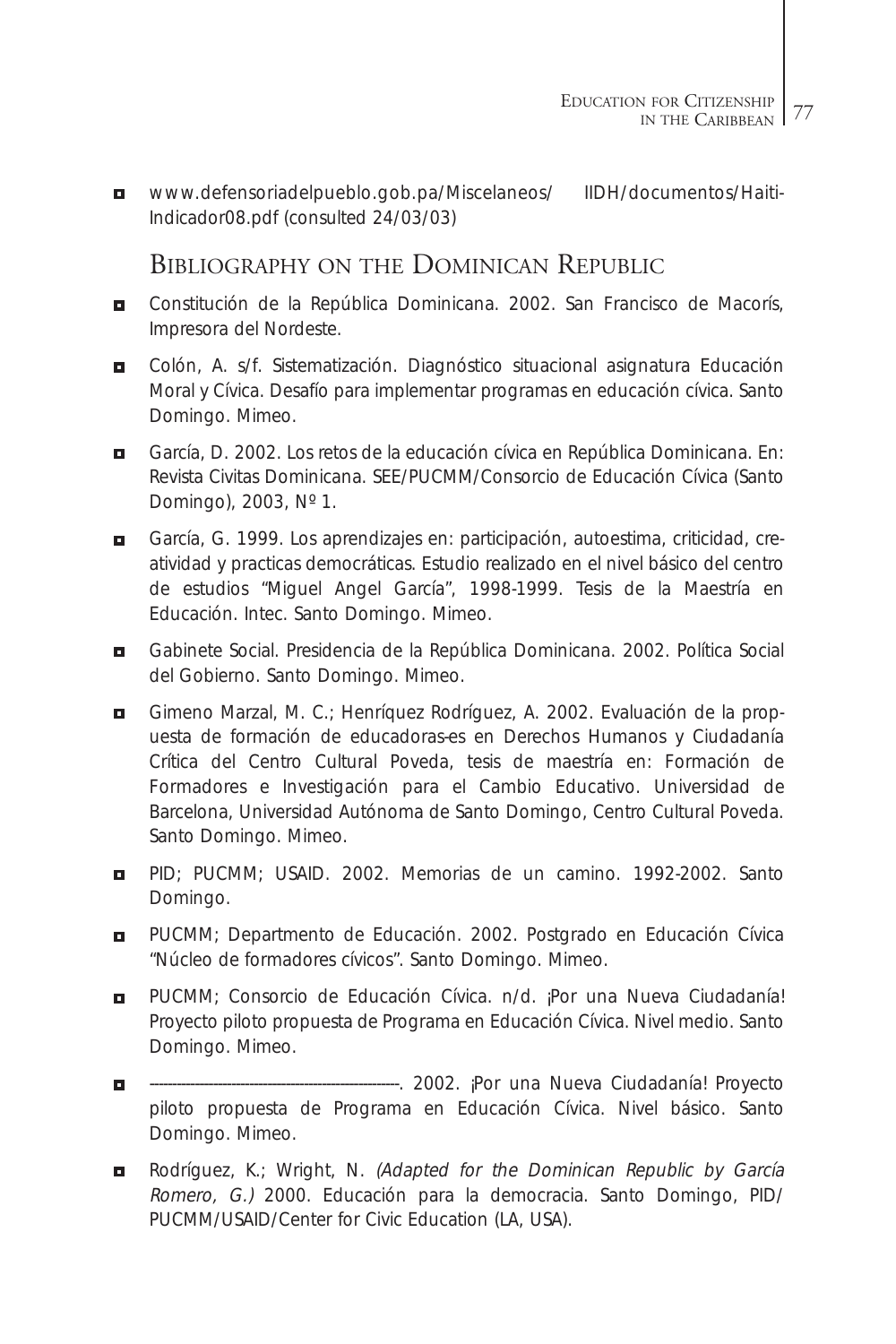#### EDUCATION FOR CITIZENSHIP 78 **IN THE CARIBBEAN**

- *---------------------------------- (Adapted for the Dominican Republic by García Romero, G.)* п. *2001. Formación ciudadana. Orientaciones pedagógicas. Santo Domingo. PID/PUCMM/USAID/Center for Civic Education (LA, USA)*
- $\blacksquare$ *SEE; PUCMM; Consorcio de Educación Cívica. 2002. Programa ¡Por una Nueva Ciudadanía! Jornada taller: Estrategias de aprendizaje de Educación Cívica. Santo Domingo. Mimeo.*
- *---------------------------------------------------------------. 2002. Guía de supervisión ¡Por una Nueva* o. *Ciudadanía! Santo Domingo. Mimeo.*
- *---------------------------------------------------------------. n/d. Motivación y diagnóstico situacional* п. *para la aplicación del programa de la asignatura de Educación Moral y Cívica. Santo Domingo. Mimeo.*
- *---------------------------------------------------------------. 2003. Revista Civitas Dominicana. (Santo* п. *Domingo) Nº 1.*
- *---------------------------------------------------------------. n/d. Proyecto ¡Por una Nueva Ciudadanía!* O *Nivel básico. Informe del periodo septiembre – octubre 2002. Santo Domingo. Mimeo.*
- *SEEBAC. 1997. Ley General de Educación 66´97. Santo Domingo.* п.
- o. *SEEBAC. National Education Council. 1995. Ordenanza 1'95 que establece el curriculum para la educación inicial, básica, media, especial, y de adultos del sistema educativo dominicano. Santo Domingo. Taller.*
- *SEE. National Education Council. 1999. Ordenanza 3'99. Santo Domingo.* α. *Mimeo.*
- *SEE. 2000. Programa para la asignatura Educación Moral y Cívica. Nivel básico.* п. *Santo Domingo.*
- *------. 2002. Programa para la asignatura Educación Moral y Cívica. Nivel medio.* п. *Santo Domingo.*
- *Valera, C. 2001. Perspectivas educativas en el Caribe. En: Prospectiva educativa* Π. *en América Latina. Santiago de Chile, UNESCO/OREALC.*
- *Villamán, M. Et al. 2002. Representación y participación. La ciudadanía a la* o. *búsqueda de la política. PUCMM/CUEPS.*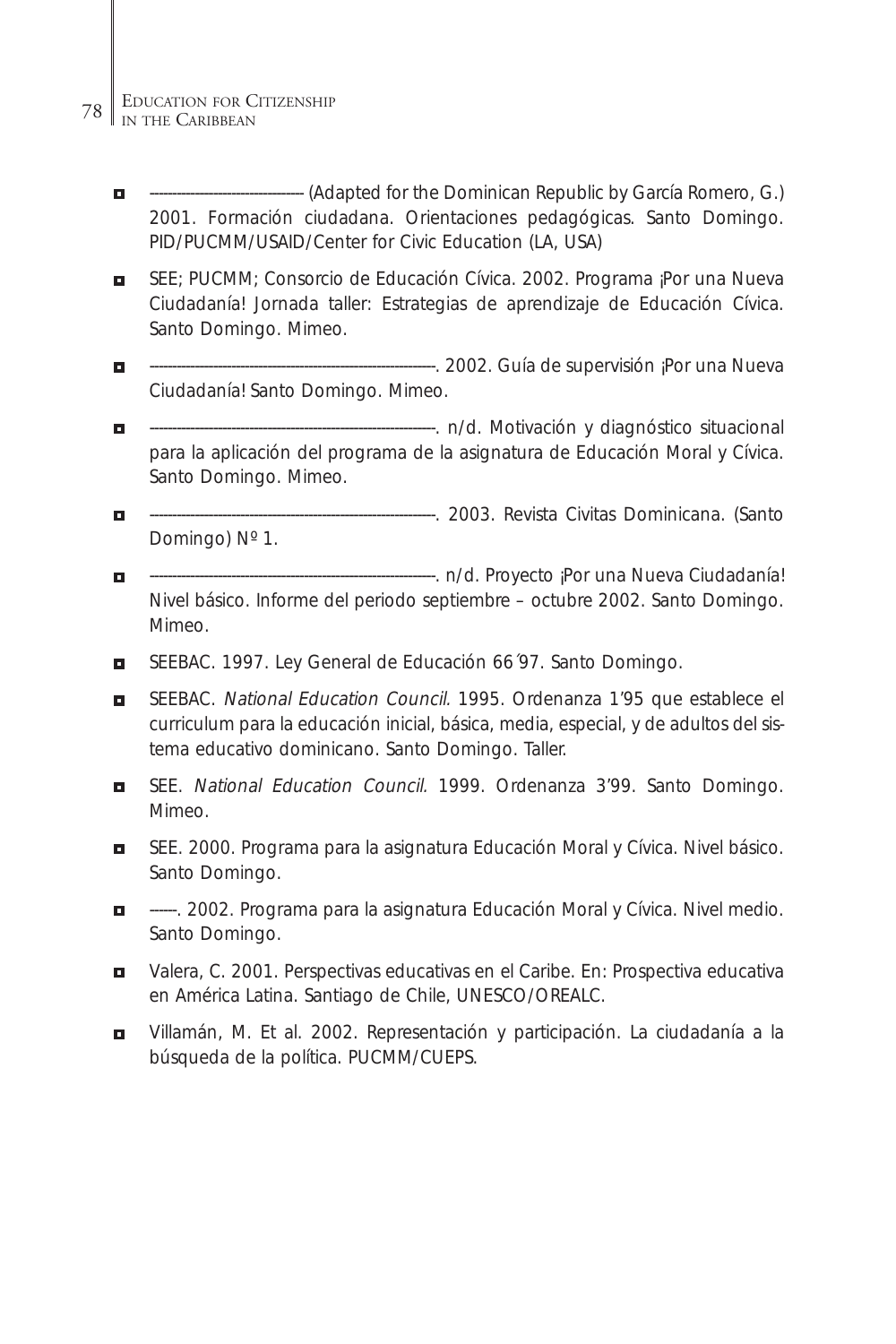# FOOT NOTES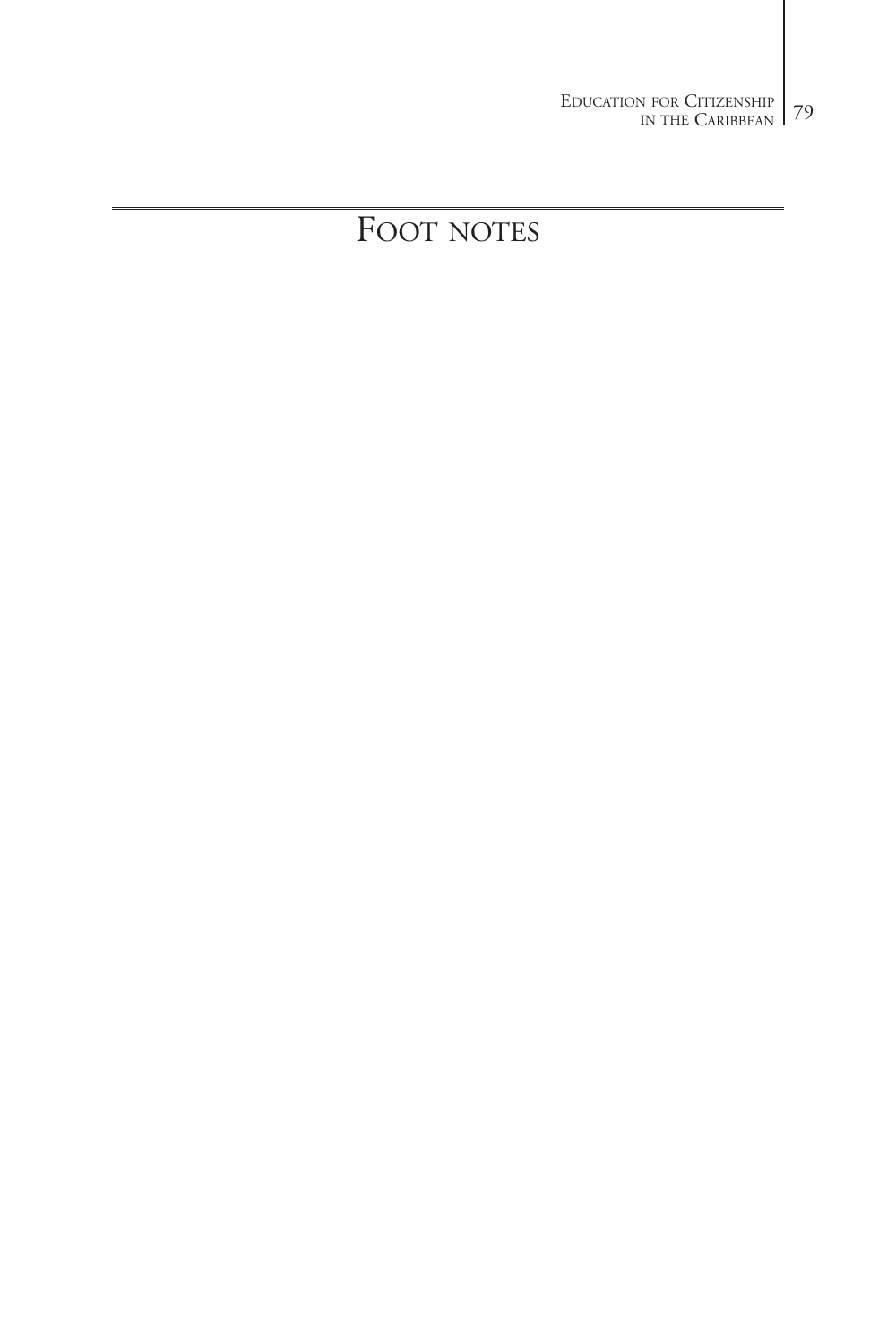80 EDUCATION FOR CITIZENSHIP<br>IN THE CARIBBEAN